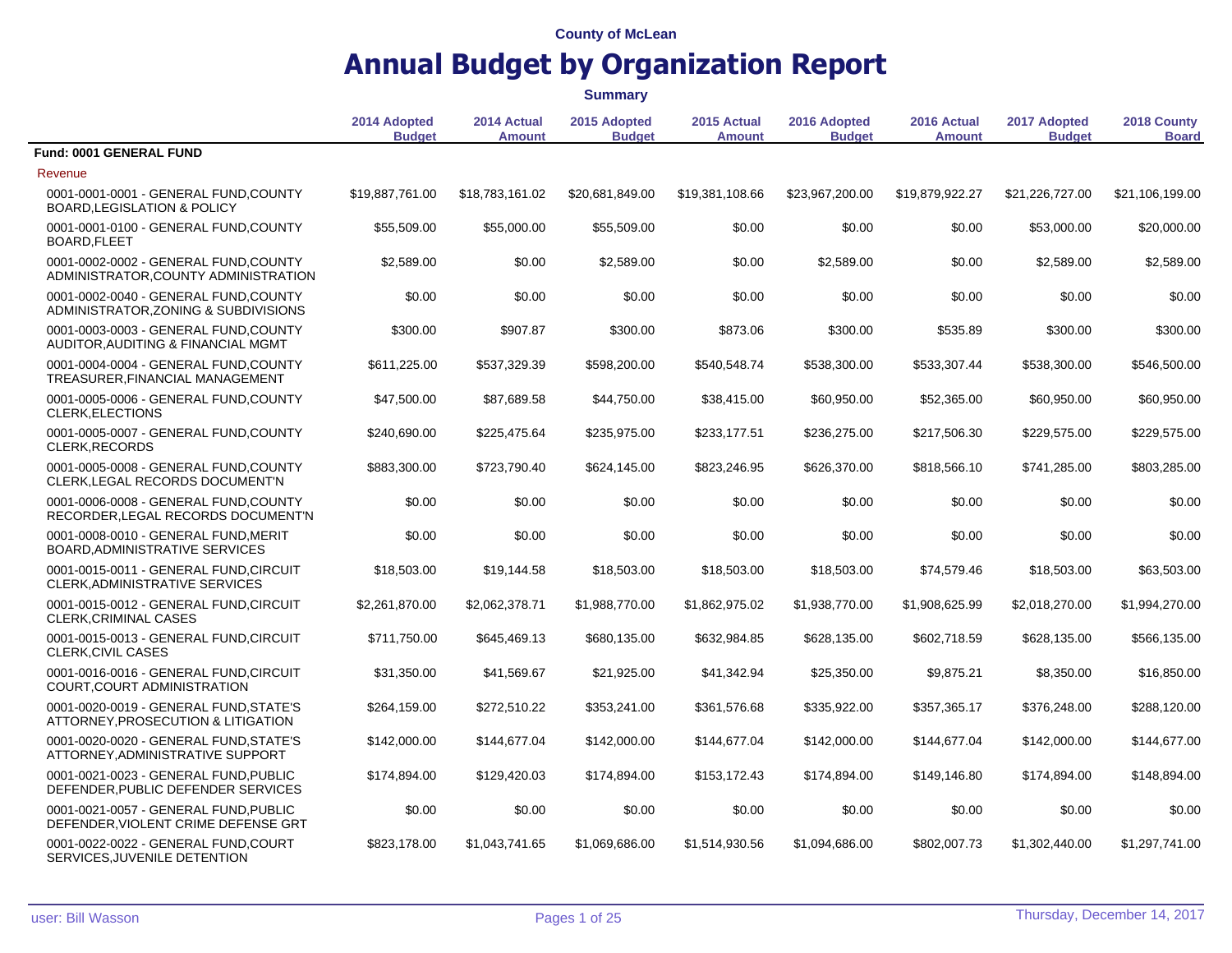|                                                                                   | 2014 Adopted<br><b>Budget</b> | 2014 Actual<br><b>Amount</b> | 2015 Adopted<br><b>Budget</b> | 2015 Actual<br><b>Amount</b> | 2016 Adopted<br><b>Budget</b> | 2016 Actual<br><b>Amount</b> | 2017 Adopted<br><b>Budget</b> | 2018 County<br><b>Board</b> |
|-----------------------------------------------------------------------------------|-------------------------------|------------------------------|-------------------------------|------------------------------|-------------------------------|------------------------------|-------------------------------|-----------------------------|
| 0001-0022-0024 - GENERAL FUND, COURT<br>SERVICES, COURT SERVICES                  | \$954,547.00                  | \$1,276,144.54               | \$1,508,979.00                | \$1,660,889.86               | \$1,438,979.00                | \$797,718.80                 | \$1,347,387.00                | \$1,347,387.00              |
| 0001-0022-0068 - GENERAL FUND, COURT<br>SERVICES, PRETRIAL                        | \$0.00                        | \$0.00                       | \$0.00                        | \$13,037.00                  | \$60,000.00                   | \$97,944.16                  | \$101,144.00                  | \$110,198.00                |
| 0001-0022-0076 - GENERAL FUND, COURT<br>SERVICES, RECOVERY COURT GRANT            | \$0.00                        | \$0.00                       | \$0.00                        | \$0.00                       | \$0.00                        | \$0.00                       | \$0.00                        | \$0.00                      |
| 0001-0022-0093 - GENERAL FUND, COURT<br>SERVICES, Adult Treatment SAMHSA Grant CS | \$295,716.00                  | \$392,718.31                 | \$266,551.00                  | \$278,173.83                 | \$324,992.00                  | \$247,576.47                 | \$324,992.00                  | \$324,992.00                |
| 0001-0022-0094 - GENERAL FUND, COURT<br>SERVICES, Adult Redeploy Grant            | \$0.00                        | \$68,910.75                  | \$67,367.00                   | \$90,083.06                  | \$75,685.00                   | \$26,123.30                  | \$44,392.00                   | \$88,905.00                 |
| 0001-0022-0095 - GENERAL FUND, COURT<br><b>SERVICES, Juvenile Redeploy Grant</b>  | \$0.00                        | \$89,386.01                  | \$86,665.00                   | \$72,287.13                  | \$80,466.00                   | \$136,392.80                 | \$0.00                        | \$0.00                      |
| 0001-0029-0027 - GENERAL<br>FUND, SHERIFF, LAW ENFORCEMENT<br><b>OPERATION</b>    | \$207,500.00                  | \$342,994.24                 | \$223,500.00                  | \$277,797.12                 | \$267,500.00                  | \$267,381.14                 | \$273,800.00                  | \$228,300.00                |
| 0001-0029-0028 - GENERAL<br>FUND, SHERIFF, CRIMINAL INVESTIGATIONS                | \$0.00                        | \$500.00                     | \$0.00                        | \$0.00                       | \$0.00                        | \$0.00                       | \$0.00                        | \$0.00                      |
| 0001-0029-0029 - GENERAL<br>FUND, SHERIFF, ADMINISTRATIVE SERVICES                | \$608,000.00                  | \$444,421.75                 | \$500,871.00                  | \$525,356.24                 | \$440,951.00                  | \$480,117.63                 | \$513,614.00                  | \$463,350.00                |
| 0001-0029-0031 - GENERAL<br>FUND, SHERIFF, JAIL OPERATIONS                        | \$239,600.00                  | \$133,314.49                 | \$248,400.00                  | \$178,324.32                 | \$210,400.00                  | \$161,945.17                 | \$164,710.00                  | \$182,111.00                |
| 0001-0029-0032 - GENERAL<br>FUND, SHERIFF, SUPPORT SERVICES                       | \$0.00                        | \$0.00                       | \$0.00                        | \$0.00                       | \$0.00                        | \$0.00                       | \$0.00                        | \$0.00                      |
| 0001-0029-0033 - GENERAL<br>FUND, SHERIFF, FLEET MANAGEMENT                       | \$6,000.00                    | \$3,778.45                   | \$6,000.00                    | \$3,425.40                   | \$5,000.00                    | \$5,561.70                   | \$5,500.00                    | \$6,300.00                  |
| 0001-0029-0034 - GENERAL<br>FUND, SHERIFF, ALCOHOL SAFETY GRANT                   | \$0.00                        | \$0.00                       | \$0.00                        | \$0.00                       | \$0.00                        | \$0.00                       | \$0.00                        | \$0.00                      |
| 0001-0029-0052 - GENERAL<br>FUND, SHERIFF, EMA OPERATIONS                         | \$0.00                        | \$0.00                       | \$0.00                        | \$0.00                       | \$0.00                        | \$0.00                       | \$70,963.00                   | \$70,963.00                 |
| 0001-0031-0038 - GENERAL<br>FUND, CORONER, INVESTIGATIONS &<br><b>INQUESTS</b>    | \$108,725.00                  | \$149,747.04                 | \$99,149.00                   | \$122,455.75                 | \$94,100.00                   | \$123,044.66                 | \$112,500.00                  | \$103,500.00                |
| 0001-0032-0039 - GENERAL FUND, Animal<br>Control, EMA TECH SUPPORT                | \$0.00                        | \$0.00                       | \$0.00                        | \$0.00                       | \$0.00                        | \$0.00                       | \$0.00                        | \$0.00                      |
| 0001-0032-0065 - GENERAL FUND, Animal<br>Control, ANIMAL CONTROL                  | \$0.00                        | \$145.00                     | \$413,335.00                  | \$876,961.00                 | \$414,402.00                  | \$444,193.80                 | \$583,416.00                  | \$629,110.00                |
| 0001-0032-0066 - GENERAL FUND, Animal<br>Control, MUNICIPAL WARDEN/AN.CONTR       | \$0.00                        | \$60.00                      | \$162,444.00                  | \$157,809.00                 | \$178,006.00                  | \$149,081.00                 | \$163,492.00                  | \$167,999.00                |
| 0001-0038-0040 - GENERAL FUND, BUILDING &<br>ZONING, ZONING & SUBDIVISIONS        | \$64,200.00                   | \$51,199.84                  | \$61,980.00                   | \$52,086.21                  | \$69,980.00                   | \$46,563.20                  | \$279,780.00                  | \$450,780.00                |
| 0001-0040-0042 - GENERAL FUND.PARKS &<br>RECREATION, PARK OPERATIONS              | \$23,000.00                   | \$21,092.00                  | \$23,000.00                   | \$26,520.42                  | \$23,500.00                   | \$20,000.00                  | \$23,500.00                   | \$23,500.00                 |
| 0001-0040-0043 - GENERAL FUND, PARKS &<br>RECREATION, RECREATIONAL SERVICES       | \$424,960.00                  | \$393,175.87                 | \$441,010.00                  | \$403,231.96                 | \$454,260.00                  | \$426,137.83                 | \$471,500.00                  | \$481,500.00                |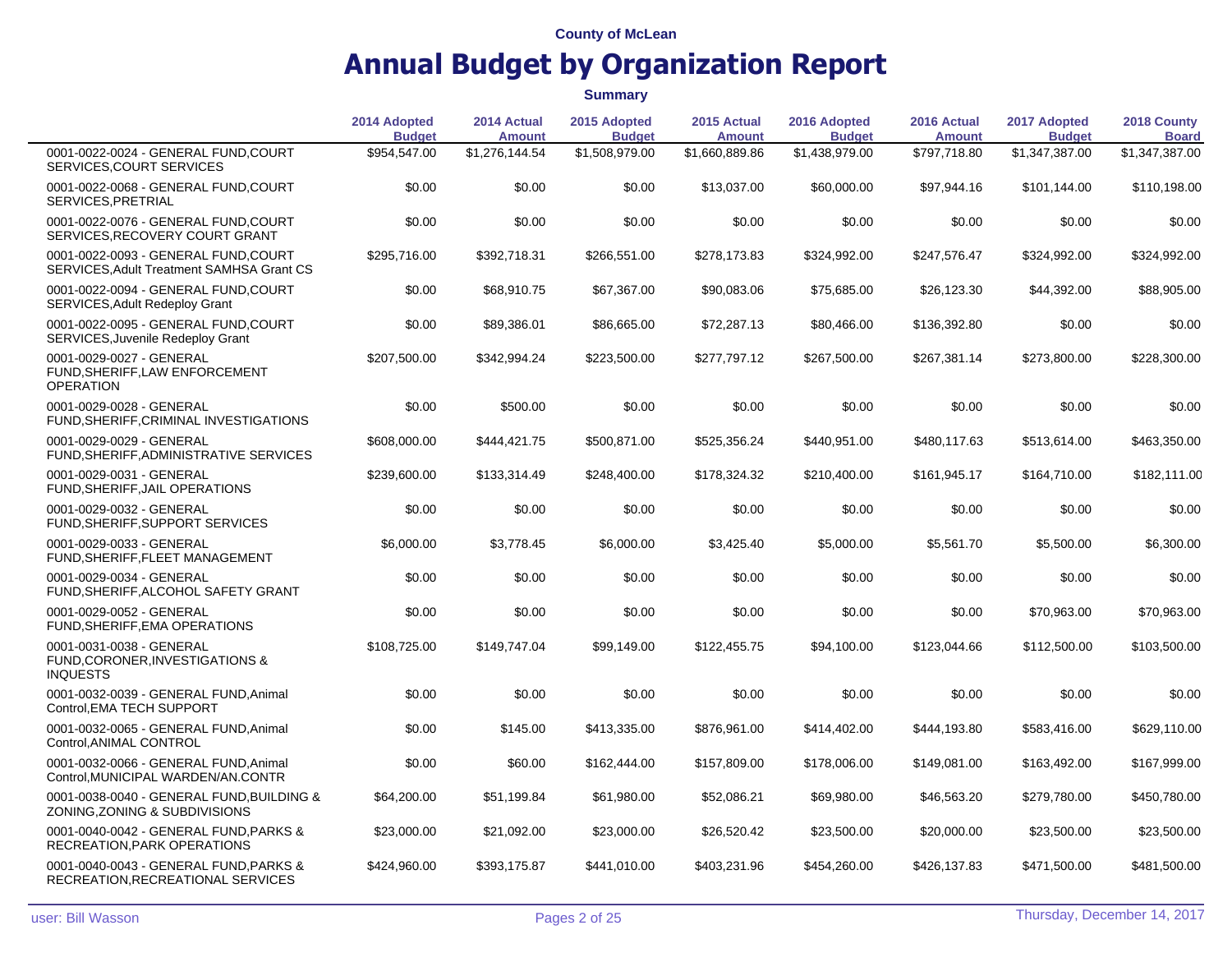|                                                                                        | 2014 Adopted<br><b>Budget</b> | 2014 Actual<br><b>Amount</b> | 2015 Adopted<br><b>Budget</b> | 2015 Actual<br><b>Amount</b> | 2016 Adopted<br><b>Budget</b> | 2016 Actual<br><b>Amount</b> | 2017 Adopted<br><b>Budget</b> | 2018 County<br><b>Board</b> |
|----------------------------------------------------------------------------------------|-------------------------------|------------------------------|-------------------------------|------------------------------|-------------------------------|------------------------------|-------------------------------|-----------------------------|
| 0001-0041-0022 - GENERAL FUND.FACILITIES<br>MANAGEMENT, JUVENILE DETENTION             | \$0.00                        | \$2,200.66                   | \$0.00                        | \$763.62                     | \$0.00                        | \$225,080.65                 | \$203,895.00                  | \$193,235.00                |
| 0001-0041-0045 - GENERAL FUND FACILITIES<br>MANAGEMENT, METRO COMMUNICATION CTR.       | \$114,477.00                  | \$110,577.74                 | \$114,477.00                  | \$63,475.93                  | \$114,477.00                  | \$88,464.24                  | \$115,389.00                  | \$126,224.00                |
| 0001-0041-0046 - GENERAL FUND FACILITIES<br>MANAGEMENT, 200 W. Front Street Building   | \$490,586.00                  | \$525,701.91                 | \$503,324.00                  | \$511,948.42                 | \$524,460.00                  | \$441,016.38                 | \$466,902.00                  | \$494,054.00                |
| 0001-0041-0049 - GENERAL FUND, FACILITIES<br>MANAGEMENT, COURTHOUSE                    | \$167,976.00                  | \$178,696.00                 | \$167,976.00                  | \$177,975.97                 | \$137,616.00                  | \$147,615.96                 | \$141,794.00                  | \$161,921.00                |
| 0001-0041-0050 - GENERAL FUND, FACILITIES<br>MANAGEMENT, LAW & JUSTICE BUILDING        | \$1,830,640.00                | \$1,849,524.51               | \$2,150,438.00                | \$2,174,512.23               | \$1,778,142.00                | \$2,129,663.51               | \$1,856,546.00                | \$1,810,735.00              |
| 0001-0041-0051 - GENERAL FUND, FACILITIES<br>MANAGEMENT, FAIRVIEW BUILDING MAINT.      | \$0.00                        | \$0.00                       | \$0.00                        | \$0.00                       | \$0.00                        | \$0.00                       | \$1,200.00                    | \$12,948.00                 |
| 0001-0041-0115 - GENERAL FUND, FACILITIES<br>MANAGEMENT, GOVERNMENT CENTER             | \$748,418.00                  | \$748,418.04                 | \$765,314.00                  | \$765,314.04                 | \$671,790.00                  | \$710,895.00                 | \$665,308.00                  | \$786,408.00                |
| 0001-0043-0047 - GENERAL<br><b>FUND.INFORMATION SERVICES.DATA</b><br><b>PROCESSING</b> | \$241,742.00                  | \$246,911.63                 | \$246,831.00                  | \$233,457.66                 | \$210,430.00                  | \$167,634.20                 | \$299,827.00                  | \$303,743.00                |
| 0001-0043-0048 - GENERAL<br>FUND, INFORMATION SERVICES, Records<br>Management          | \$0.00                        | \$0.00                       | \$0.00                        | \$0.00                       | \$0.00                        | \$0.00                       | \$0.00                        | \$0.00                      |
| 0001-0043-0107 - GENERAL<br>FUND, INFORMATION SERVICES, County GIS                     | \$0.00                        | \$0.00                       | \$0.00                        | \$0.00                       | \$0.00                        | \$0.00                       | \$175,000.00                  | \$279,798.00                |
| 0001-0047-0052 - GENERAL FUND, EMA, EMA<br><b>OPERATIONS</b>                           | \$77,687.00                   | \$86,952.17                  | \$70,777.00                   | \$62,646.77                  | \$78,563.00                   | \$78,139.01                  | \$0.00                        | \$0.00                      |
| 0001-0048-0053 - GENERAL<br>FUND, BLOOMINGTON ELECTION COM., CITY<br><b>ELECTIONS</b>  | \$100,000.00                  | \$100,000.00                 | \$100,000.00                  | \$0.00                       | \$100,000.00                  | \$0.00                       | \$100,000.00                  | \$100,000.00                |
| 0001-0049-0054 - GENERAL<br>FUND, ASSESSMENT OFFICE, PROPERTY<br>ASSESS/RVW/SUPV.      | \$71,692.00                   | \$71,817.26                  | \$72,620.00                   | \$72,744.41                  | \$74,328.00                   | \$74,309.28                  | \$75,812.00                   | \$77,040.00                 |
| <b>Revenue Totals</b>                                                                  | \$32,932,044.00               | \$32,060,653.14              | \$34,993,479.00               | \$34,548,809.79              | \$37,618,271.00               | \$33,043,798.88              | \$36,103,929.00               | \$36,314,589.00             |
| <b>Expenditures</b>                                                                    |                               |                              |                               |                              |                               |                              |                               |                             |
| 0001-0001-0001 - GENERAL FUND, COUNTY<br><b>BOARD, LEGISLATION &amp; POLICY</b>        | \$1,473,944.00                | \$1,476,214.92               | \$1,911,851.00                | \$3,098,154.63               | \$4,034,340.00                | \$1,599,321.55               | \$1,542,698.00                | \$1,526,297.00              |
| 0001-0001-0100 - GENERAL FUND, COUNTY<br>BOARD, FLEET                                  | \$161,730.00                  | \$92,156.60                  | \$118,875.00                  | \$101,571.94                 | \$118,000.00                  | \$99,289.92                  | \$162,100.00                  | \$114,000.00                |
| 0001-0002-0002 - GENERAL FUND.COUNTY<br>ADMINISTRATOR, COUNTY ADMINISTRATION           | \$509,273.00                  | \$500,096.64                 | \$597,996.00                  | \$533,567.07                 | \$631,029.00                  | \$645,165.47                 | \$678,202.00                  | \$598,344.00                |
| 0001-0002-0040 - GENERAL FUND.COUNTY<br>ADMINISTRATOR, ZONING & SUBDIVISIONS           | \$0.00                        | \$0.00                       | \$0.00                        | \$0.00                       | \$0.00                        | \$0.00                       | \$0.00                        | \$0.00                      |
| 0001-0003-0003 - GENERAL FUND, COUNTY<br>AUDITOR, AUDITING & FINANCIAL MGMT            | \$301,175.00                  | \$285,315.55                 | \$306,103.00                  | \$302,274.58                 | \$316,706.00                  | \$296,894.58                 | \$326,963.00                  | \$156,012.00                |
| 0001-0004-0004 - GENERAL FUND, COUNTY<br>TREASURER, FINANCIAL MANAGEMENT               | \$394,953.00                  | \$374,437.19                 | \$400,977.00                  | \$391,062.83                 | \$417,147.00                  | \$396,354.91                 | \$431,340.00                  | \$428,125.00                |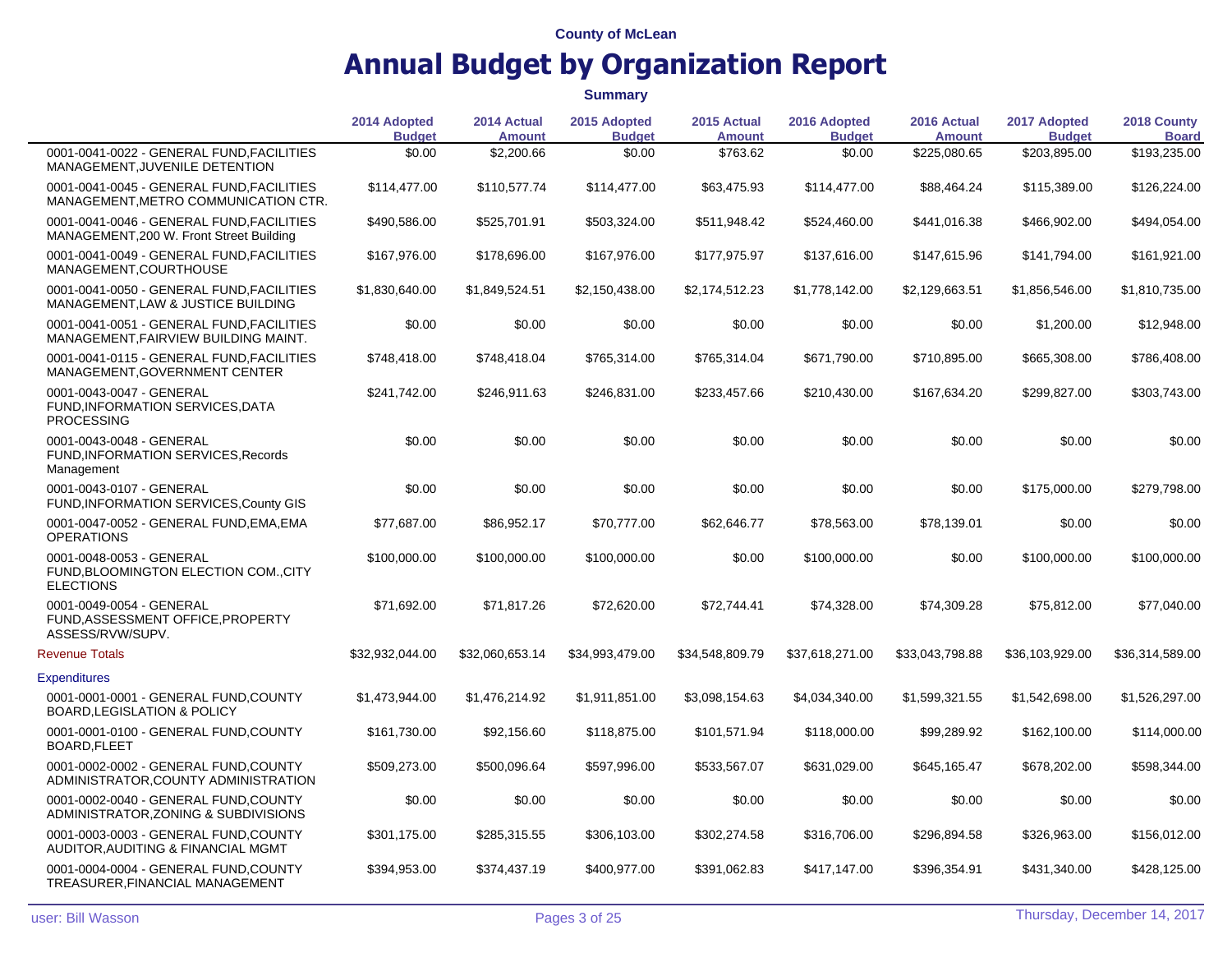|                                                                                   | 2014 Adopted<br><b>Budget</b> | 2014 Actual<br><b>Amount</b> | 2015 Adopted<br><b>Budget</b> | 2015 Actual<br><b>Amount</b> | 2016 Adopted<br><b>Budget</b> | 2016 Actual<br><b>Amount</b> | 2017 Adopted<br><b>Budget</b> | 2018 County<br><b>Board</b> |
|-----------------------------------------------------------------------------------|-------------------------------|------------------------------|-------------------------------|------------------------------|-------------------------------|------------------------------|-------------------------------|-----------------------------|
| 0001-0004-0005 - GENERAL FUND.COUNTY<br><b>TREASURER, Accounts Payable</b>        | \$0.00                        | \$0.00                       | \$0.00                        | \$0.00                       | \$0.00                        | \$0.00                       | \$0.00                        | \$173,388.00                |
| 0001-0005-0006 - GENERAL FUND, COUNTY<br><b>CLERK, ELECTIONS</b>                  | \$647,199.00                  | \$643,830.72                 | \$614,688.00                  | \$682,437.97                 | \$682,050.00                  | \$923,614.23                 | \$596,467.00                  | \$732,567.00                |
| 0001-0005-0007 - GENERAL FUND, COUNTY<br>CLERK, RECORDS                           | \$253,176.00                  | \$264,425.87                 | \$258,837.00                  | \$268,542.74                 | \$269,293.00                  | \$313,795.98                 | \$321,784.00                  | \$319,060.00                |
| 0001-0005-0008 - GENERAL FUND, COUNTY<br>CLERK, LEGAL RECORDS DOCUMENT'N          | \$221,770.00                  | \$196,463.16                 | \$212,909.00                  | \$178,137.63                 | \$225,253.00                  | \$190,110.09                 | \$229,743.00                  | \$190,338.00                |
| 0001-0006-0008 - GENERAL FUND.COUNTY<br>RECORDER, LEGAL RECORDS DOCUMENT'N        | \$0.00                        | \$0.00                       | \$0.00                        | \$0.00                       | \$0.00                        | \$0.00                       | \$0.00                        | \$0.00                      |
| 0001-0008-0010 - GENERAL FUND, MERIT<br>BOARD, ADMINISTRATIVE SERVICES            | \$16,900.00                   | \$9,526.40                   | \$16,900.00                   | \$12,745.25                  | \$16,900.00                   | \$7,922.83                   | \$16,900.00                   | \$16,188.00                 |
| 0001-0015-0011 - GENERAL FUND, CIRCUIT<br>CLERK, ADMINISTRATIVE SERVICES          | \$743,093.00                  | \$681,761.98                 | \$725,292.00                  | \$674,048.62                 | \$760,825.00                  | \$718,422.10                 | \$759,730.00                  | \$760,760.00                |
| 0001-0015-0012 - GENERAL FUND, CIRCUIT<br>CLERK, CRIMINAL CASES                   | \$1,047,288.00                | \$969,149.01                 | \$1,088,849.00                | \$951,009.78                 | \$1,094,453.00                | \$999,967.49                 | \$1,125,399.00                | \$1,053,043.00              |
| 0001-0015-0013 - GENERAL FUND, CIRCUIT<br><b>CLERK, CIVIL CASES</b>               | \$451,262.00                  | \$401,463.93                 | \$400,062.00                  | \$379,375.54                 | \$432,771.00                  | \$387,788.35                 | \$433,659.00                  | \$403,809.00                |
| 0001-0016-0016 - GENERAL FUND.CIRCUIT<br>COURT, COURT ADMINISTRATION              | \$936.313.00                  | \$1,113,658.32               | \$1,044,344.00                | \$1,010,632.38               | \$1,157,796.00                | \$1,024,512.56               | \$1,117,787.00                | \$1,072,543.00              |
| 0001-0018-0017 - GENERAL FUND, JURY<br>COMMISSION, JUROR SELECTION & ADMIN.       | \$131,337.00                  | \$131,349.44                 | \$117,639.00                  | \$116,258.12                 | \$123,722.00                  | \$113,559.00                 | \$127,007.00                  | \$124,444.00                |
| 0001-0020-0019 - GENERAL FUND.STATE'S<br>ATTORNEY, PROSECUTION & LITIGATION       | \$2,192,219.00                | \$2,158,557.70               | \$2,369,576.00                | \$2,244,809.97               | \$2,367,863.00                | \$2,380,980.12               | \$2,493,423.00                | \$2,411,125.00              |
| 0001-0020-0020 - GENERAL FUND, STATE'S<br>ATTORNEY, ADMINISTRATIVE SUPPORT        | \$249,062.00                  | \$238,681.12                 | \$244,210.00                  | \$234,791.70                 | \$246,789.00                  | \$240,968.51                 | \$246,724.00                  | \$244,197.00                |
| 0001-0021-0023 - GENERAL FUND, PUBLIC<br>DEFENDER, PUBLIC DEFENDER SERVICES       | \$1,770,088.00                | \$1,679,128.29               | \$1,809,568.00                | \$1,722,508.56               | \$1,867,226.00                | \$1,807,790.15               | \$1,940,083.00                | \$1,926,977.00              |
| 0001-0021-0057 - GENERAL FUND.PUBLIC<br>DEFENDER, VIOLENT CRIME DEFENSE GRT       | \$0.00                        | \$0.00                       | \$0.00                        | \$0.00                       | \$0.00                        | \$0.00                       | \$0.00                        | \$0.00                      |
| 0001-0022-0022 - GENERAL FUND, COURT<br>SERVICES, JUVENILE DETENTION              | \$1,412,519.00                | \$1,373,917.91               | \$1,442,793.00                | \$1,388,756.35               | \$1,472,089.00                | \$1,425,069.37               | \$1,556,131.00                | \$1,555,705.00              |
| 0001-0022-0024 - GENERAL FUND, COURT<br>SERVICES, COURT SERVICES                  | \$2,301,951.00                | \$2,284,573.36               | \$2,250,444.00                | \$2,252,220.77               | \$2,427,064.00                | \$2,313,509.49               | \$2,495,058.00                | \$2,632,023.00              |
| 0001-0022-0068 - GENERAL FUND, COURT<br>SERVICES, PRETRIAL                        | \$103,585.00                  | \$107,648.60                 | \$111,354.00                  | \$162,146.34                 | \$257,950.00                  | \$263,628.17                 | \$277,634.00                  | \$280,658.00                |
| 0001-0022-0076 - GENERAL FUND, COURT<br>SERVICES, RECOVERY COURT GRANT            | \$0.00                        | \$0.00                       | \$0.00                        | \$0.00                       | \$0.00                        | \$0.00                       | \$0.00                        | \$0.00                      |
| 0001-0022-0093 - GENERAL FUND, COURT<br>SERVICES, Adult Treatment SAMHSA Grant CS | \$298,879.00                  | \$382,209.53                 | \$273,413.00                  | \$280,974.04                 | \$324,992.00                  | \$238,052.45                 | \$324,840.00                  | \$322,214.00                |
| 0001-0022-0094 - GENERAL FUND, COURT<br>SERVICES, Adult Redeploy Grant            | \$0.00                        | \$70,635.06                  | \$106,154.00                  | \$100,128.25                 | \$125,336.00                  | \$22,841.09                  | \$44,392.00                   | \$88,905.00                 |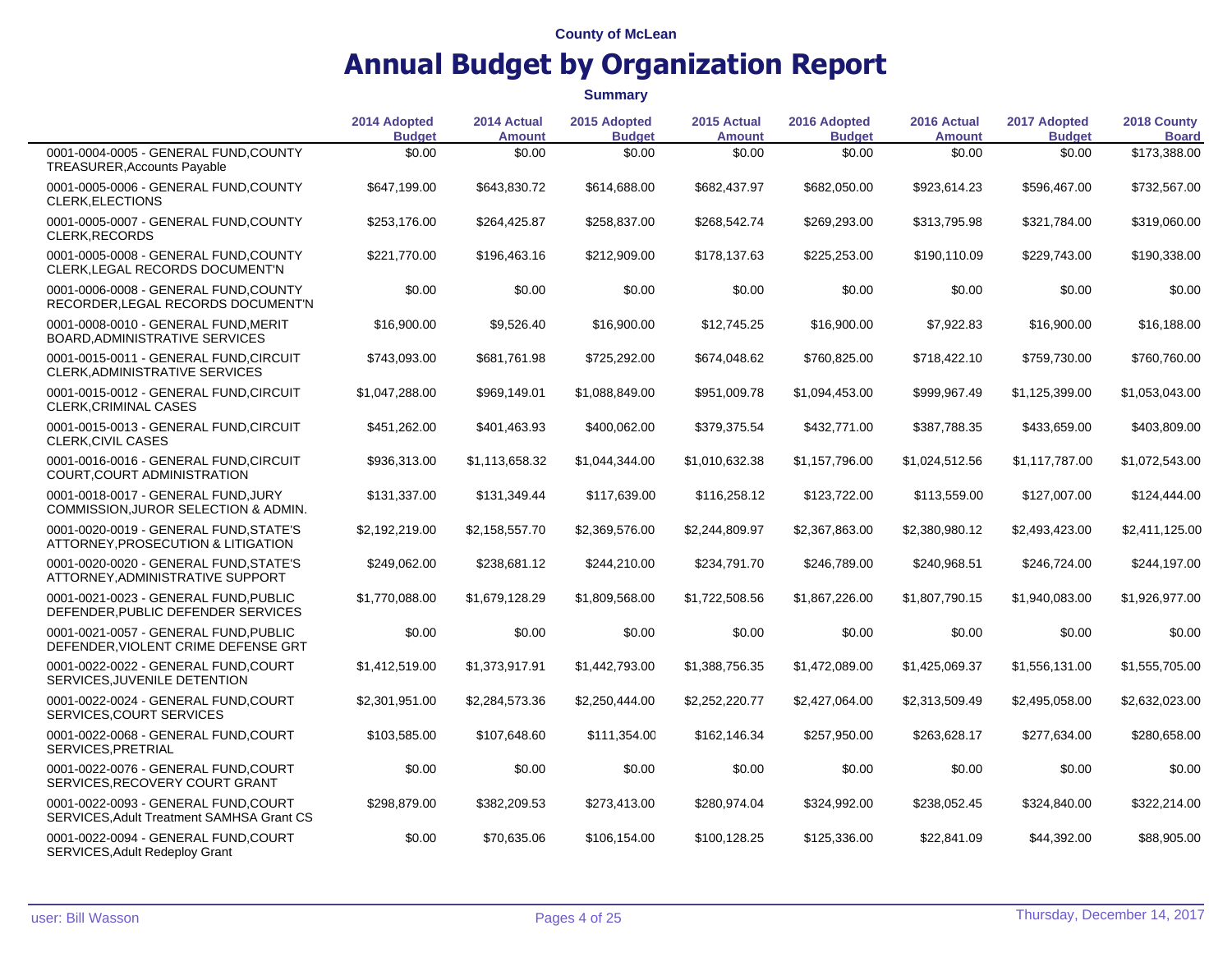|                                                                                           | 2014 Adopted<br><b>Budget</b> | 2014 Actual<br><b>Amount</b> | 2015 Adopted<br><b>Budget</b> | 2015 Actual<br><b>Amount</b> | 2016 Adopted<br><b>Budget</b> | 2016 Actual<br><b>Amount</b> | 2017 Adopted<br><b>Budget</b> | 2018 County<br><b>Board</b> |
|-------------------------------------------------------------------------------------------|-------------------------------|------------------------------|-------------------------------|------------------------------|-------------------------------|------------------------------|-------------------------------|-----------------------------|
| 0001-0022-0095 - GENERAL FUND.COURT<br>SERVICES, Juvenile Redeploy Grant                  | \$0.00                        | \$79,892.68                  | \$86,665.00                   | \$151,163.54                 | \$74,327.00                   | \$66,603.29                  | \$0.00                        | \$0.00                      |
| 0001-0029-0027 - GENERAL<br>FUND, SHERIFF, LAW ENFORCEMENT<br><b>OPERATION</b>            | \$2,576,733.00                | \$2,451,939.32               | \$2,495,602.00                | \$2,596,066.25               | \$2,505,849.00                | \$2,917,720.26               | \$2,560,005.00                | \$2,621,567.00              |
| 0001-0029-0028 - GENERAL<br>FUND, SHERIFF, CRIMINAL INVESTIGATIONS                        | \$540,530.00                  | \$549,064.49                 | \$589,212.00                  | \$440,819.77                 | \$583,302.00                  | \$503,913.25                 | \$609,061.00                  | \$620,751.00                |
| 0001-0029-0029 - GENERAL<br>FUND, SHERIFF, ADMINISTRATIVE SERVICES                        | \$1,193,017.00                | \$1,101,901.54               | \$1,344,336.00                | \$983,046.85                 | \$1,368,371.00                | \$1,096,377.41               | \$1,388,497.00                | \$1,295,266.00              |
| 0001-0029-0030 - GENERAL<br><b>FUND, SHERIFF, RECORDS &amp; DATA</b><br><b>PROCESSING</b> | \$0.00                        | \$0.00                       | \$0.00                        | \$0.00                       | \$0.00                        | \$0.00                       | \$0.00                        | \$0.00                      |
| 0001-0029-0031 - GENERAL<br>FUND, SHERIFF, JAIL OPERATIONS                                | \$4,678,212.00                | \$4.753.649.62               | \$4,800,894.00                | \$4,715,220.68               | \$4,821,438.00                | \$4,942,592.37               | \$4,973,911.00                | \$5,214,525.00              |
| 0001-0029-0032 - GENERAL<br>FUND, SHERIFF, SUPPORT SERVICES                               | \$0.00                        | \$0.00                       | \$0.00                        | \$0.00                       | \$0.00                        | \$0.00                       | \$0.00                        | \$0.00                      |
| 0001-0029-0033 - GENERAL<br>FUND, SHERIFF, FLEET MANAGEMENT                               | \$258,224.00                  | \$286,812.45                 | \$267,119.00                  | \$173,366.12                 | \$248,780.00                  | \$195,270.67                 | \$222,064.00                  | \$216,351.00                |
| 0001-0029-0052 - GENERAL<br>FUND, SHERIFF, EMA OPERATIONS                                 | \$0.00                        | \$0.00                       | \$0.00                        | \$0.00                       | \$0.00                        | \$0.00                       | \$181,675.00                  | \$154,839.00                |
| 0001-0031-0038 - GENERAL<br>FUND, CORONER, INVESTIGATIONS &<br><b>INQUESTS</b>            | \$596,500.00                  | \$613,024.97                 | \$531,106.00                  | \$649,914.72                 | \$569,175.00                  | \$564,696.58                 | \$558,816.00                  | \$588,497.00                |
| 0001-0032-0039 - GENERAL FUND, Animal<br>Control, EMA TECH SUPPORT                        | \$0.00                        | \$0.00                       | \$0.00                        | \$0.00                       | \$0.00                        | \$0.00                       | \$0.00                        | \$0.00                      |
| 0001-0032-0065 - GENERAL FUND, Animal<br>Control, ANIMAL CONTROL                          | \$0.00                        | \$30.47                      | \$337,721.00                  | \$322,466.80                 | \$325,875.00                  | \$337,645.12                 | \$549,383.00                  | \$540,348.00                |
| 0001-0032-0066 - GENERAL FUND.Animal<br>Control, MUNICIPAL WARDEN/AN.CONTR                | \$0.00                        | \$0.00                       | \$155,218.00                  | \$129,001.85                 | \$172,025.00                  | \$154,159.25                 | \$163,832.00                  | \$164,376.00                |
| 0001-0038-0040 - GENERAL FUND, BUILDING &<br>ZONING, ZONING & SUBDIVISIONS                | \$304,205.00                  | \$294,156.16                 | \$332,535.00                  | \$305,626.74                 | \$331,465.00                  | \$302,585.82                 | \$340,127.00                  | \$325,661.00                |
| 0001-0040-0042 - GENERAL FUND, PARKS &<br>RECREATION, PARK OPERATIONS                     | \$372,460.00                  | \$325,938.21                 | \$407,968.00                  | \$431,555.07                 | \$467,109.00                  | \$446,442.96                 | \$447,308.00                  | \$450,809.00                |
| 0001-0040-0043 - GENERAL FUND.PARKS &<br>RECREATION, RECREATIONAL SERVICES                | \$104,214.00                  | \$114,372.90                 | \$104,906.00                  | \$123,604.53                 | \$109,341.00                  | \$127,468.77                 | \$112,185.00                  | \$116,029.00                |
| 0001-0041-0022 - GENERAL FUND, FACILITIES<br>MANAGEMENT, JUVENILE DETENTION               | \$206,169.00                  | \$206,245.54                 | \$180,021.00                  | \$192,318.36                 | \$174,602.00                  | \$218,681.68                 | \$203,895.00                  | \$193,235.00                |
| 0001-0041-0045 - GENERAL FUND, FACILITIES<br>MANAGEMENT, METRO COMMUNICATION CTR.         | \$114,477.00                  | \$95,730.70                  | \$94,341.00                   | \$63,028.87                  | \$115,793.00                  | \$91,477.68                  | \$104,906.00                  | \$126,224.00                |
| 0001-0041-0046 - GENERAL FUND, FACILITIES<br>MANAGEMENT, 200 W. Front Street Building     | \$490,586.00                  | \$484,610.33                 | \$503,324.00                  | \$449,618.12                 | \$524,460.00                  | \$349,326.62                 | \$466,902.00                  | \$494,054.00                |
| 0001-0041-0049 - GENERAL FUND, FACILITIES<br>MANAGEMENT, COURTHOUSE                       | \$167,976.00                  | \$164,852.85                 | \$167,976.00                  | \$160,936.07                 | \$137,616.00                  | \$172,038.50                 | \$141,794.00                  | \$161,921.00                |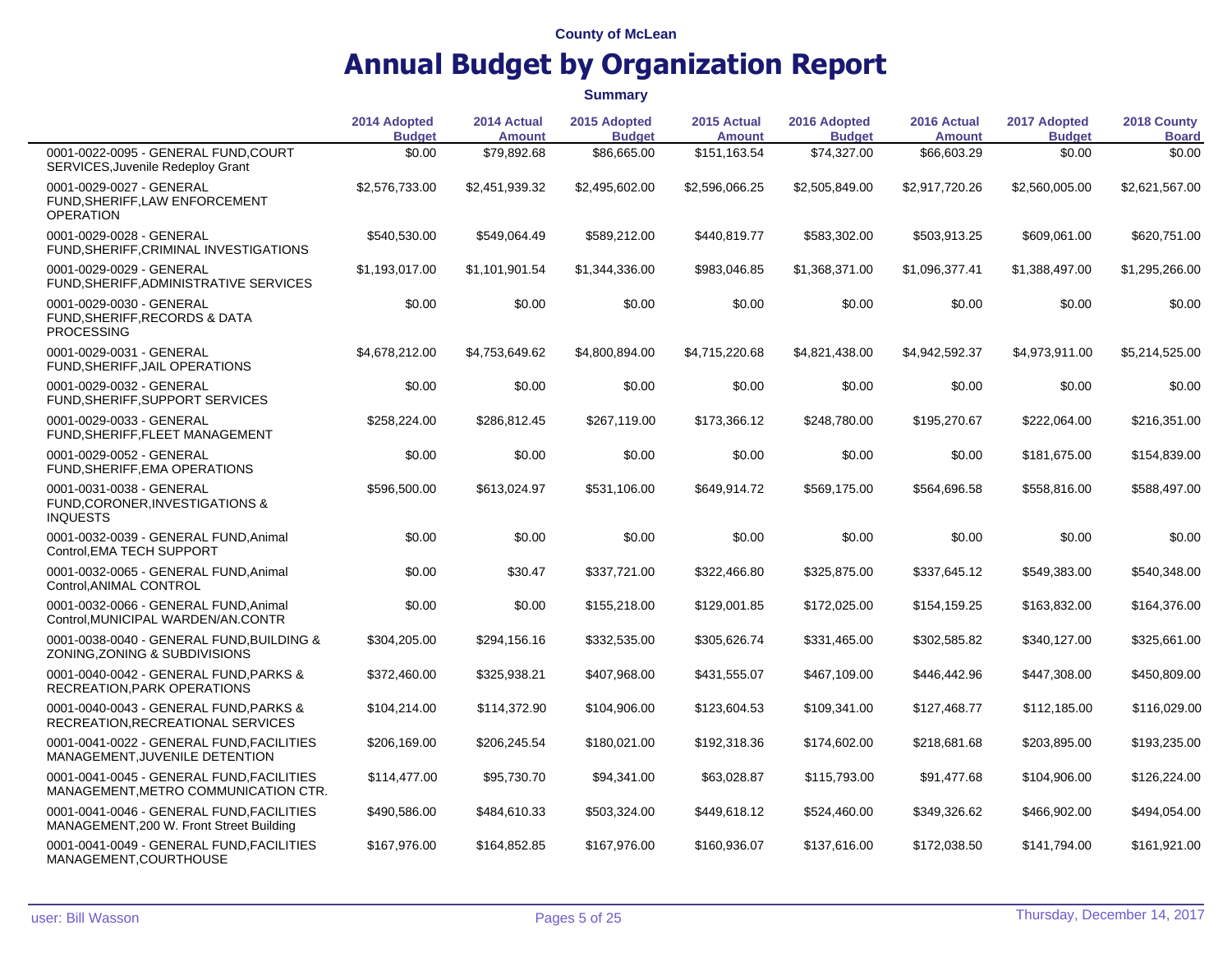**Summary**

**2014 Adopted Budget 2014 Actual Amount 2015 Adopted Budget 2015 Actual Amount 2016 Adopted Budget 2016 Actual Amount 2017 Adopted Budget 2018 County Board** 0001-0041-0050 - GENERAL FUND,FACILITIES MANAGEMENT,LAW & JUSTICE BUILDING \$1,830,640.00 \$1,898,274.62 \$2,150,438.00 \$2,034,002.37 \$1,778,142.00 \$1,967,762.23 \$1,849,346.00 \$1,810,735.00 0001-0041-0051 - GENERAL FUND,FACILITIES MANAGEMENT,FAIRVIEW BUILDING MAINT. \$13,380.00 \$1,846.03 \$13,112.00 \$1,841.10 \$0.00 \$798.25 \$1,200.00 \$12,948.00 0001-0041-0115 - GENERAL FUND,FACILITIES MANAGEMENT,GOVERNMENT CENTER \$748,418.00 \$754,260.56 \$765,314.00 \$735,748.36 \$671,790.00 \$689,927.10 \$683,298.00 \$782,658.00 0001-0043-0047 - GENERAL FUND,INFORMATION SERVICES,DATA PROCESSING \$1,820,718.00 \$1,785,711.96 \$1,849,138.00 \$1,816,587.37 \$1,868,668.00 \$1,920,321.10 \$1,863,923.00 \$1,855,559.00 0001-0043-0048 - GENERAL FUND,INFORMATION SERVICES,Records Management \$0.00 \$0.00 \$0.00 \$0.00 \$0.00 \$0.00 \$35,256.00 \$0.00 0001-0043-0107 - GENERAL FUND,INFORMATION SERVICES,County GIS \$0.00 \$0.00 \$0.00 \$0.00 \$0.00 \$0.00 \$175,000.00 \$279,798.00 0001-0047-0039 - GENERAL FUND,EMA,EMA TECH SUPPORT \$0.00 \$0.00 \$0.00 \$0.00 \$0.00 \$0.00 \$0.00 \$0.00 0001-0047-0052 - GENERAL FUND,EMA,EMA **OPERATIONS** \$158,339.00 \$176,291.54 \$167,782.00 \$193,088.25 \$198,871.00 \$136,326.58 \$0.00 \$0.00 0001-0048-0053 - GENERAL FUND,BLOOMINGTON ELECTION COM.,CITY ELECTIONS \$584,018.00 \$586,133.84 \$593,168.00 \$593,744.07 \$604,214.00 \$604,237.96 \$615,827.00 \$596,348.00 0001-0049-0054 - GENERAL FUND,ASSESSMENT OFFICE,PROPERTY ASSESS/RVW/SUPV. \$513,374.00 \$501,660.91 \$582,355.00 \$557,293.52 \$546,931.00 \$538,680.47 \$556,829.00 \$510,584.00 0001-0049-0055 - GENERAL FUND,ASSESSMENT OFFICE,BOARD OF REVIEW \$42,138.00 \$40,465.52 \$50,394.00 \$48,656.39 \$50,533.00 \$48,053.10 \$50,825.00 \$50,784.00 Revenue Totals: \$32,932,044.00 \$32,060,653.14 \$34,993,479.00 \$34,548,809.79 \$37,618,271.00 \$33,043,798.88 \$36,103,929.00 \$36,314,589.00 Expenditure Totals \$32,932,044.00 \$32,702,068.51 \$34,993,479.00 \$34,954,870.83 \$37,618,271.00 \$34,802,665.43 \$36,103,929.00 \$36,314,589.00 **Fund Total: GENERAL FUND**  $$0.00$   $$641,415.37$   $$0.00$   $$406,061.04$   $$0.00$   $$1.758,866.55$   $$0.00$   $$0.00$ **Fund: 0007 Shared Sales Tax/Municipalities** Revenue 0007-0099-0099 - Shared Sales Tax/Municipalities,NON-DEPARTMENTAL,NON-DEPARTMENTAL \$0.00 \$0.00 \$0.00 \$0.00 \$0.00 \$3,886,921.27 \$4,400,000.00 \$3,800,000.00 Revenue Totals \$0.00 \$0.00 \$0.00 \$0.00 \$3,886,921.27 \$4,400,000.00 \$3,800,000.00 **Expenditures** 0007-0099-0099 - Shared Sales Tax/Municipalities,NON-DEPARTMENTAL,NON-DEPARTMENTAL \$0.00 \$0.00 \$0.00 \$0.00 \$0.00 \$0.00 \$4,400,000.00 \$3,800,000.00 Revenue Totals: \$0.00 \$0.00 \$0.00 \$0.00 \$3,886,921.27 \$4,400,000.00 \$3,800,000.00 Expenditure Totals \$0.00 \$0.00 \$0.00 \$0.00 \$0.00 \$0.00 \$4,400,000.00 \$3,800,000.00 **Fund Total: Shared Sales Tax/Municipalities** \$0.00 \$0.00 \$0.00 \$0.00 \$0.00 \$3,886,921.27 \$0.00 \$0.00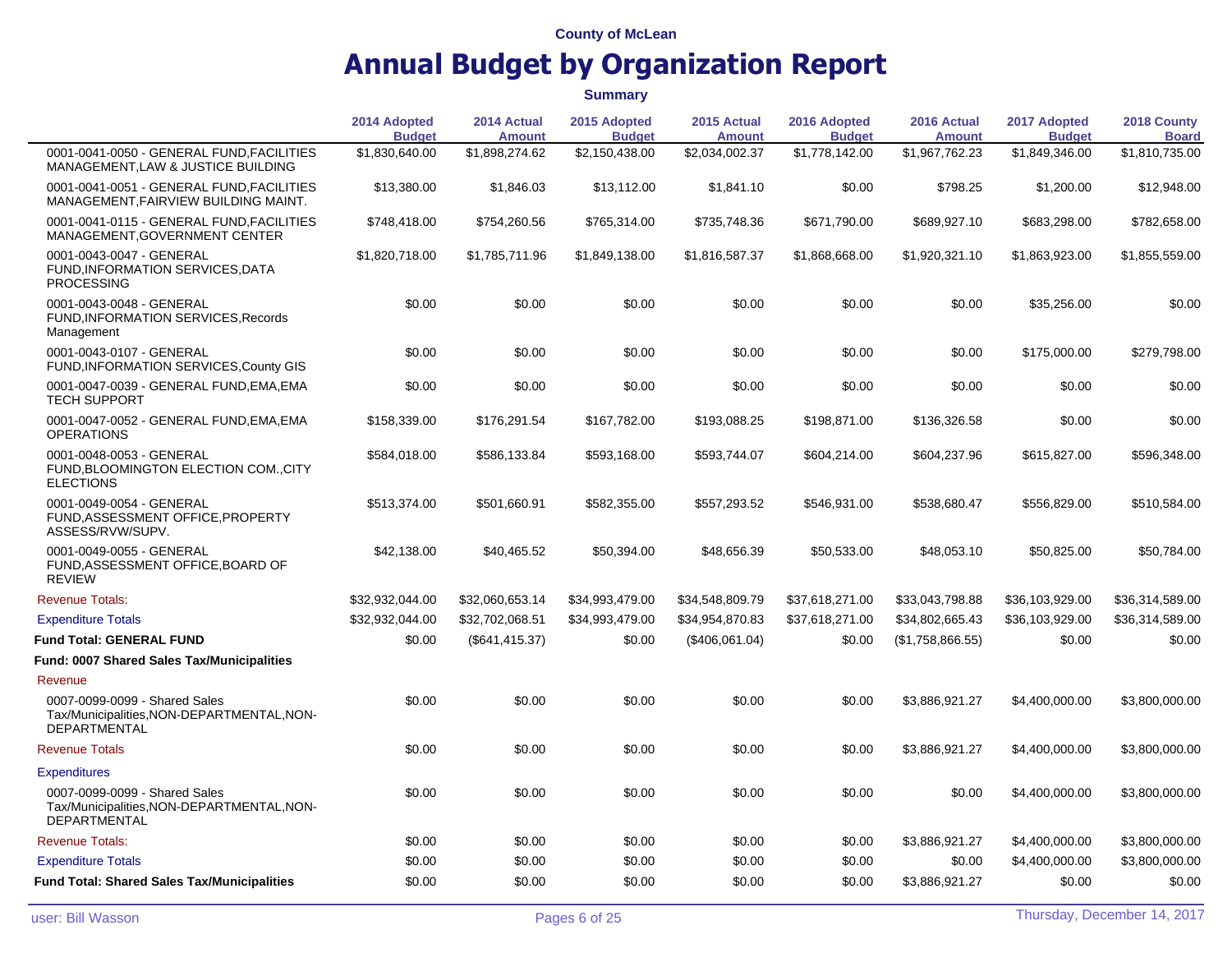## **Annual Budget by Organization Report**

**2014 Adopted Budget 2014 Actual Amount 2015 Adopted Budget 2015 Actual Amount 2016 Adopted Budget 2016 Actual Amount 2017 Adopted Budget 2018 County Board Fund: 0102 DENTAL SEALANT GRANT** Revenue 0102-0061-0062 - DENTAL SEALANT GRANT,HEALTH DEPARTMENT,PERSONAL HEALTH SERVICES \$563,184.00 \$427,840.30 \$576,778.00 \$418,750.81 \$510,617.00 \$462,761.55 \$533,155.00 \$580,352.00 Revenue Totals \$563,184.00 \$427,840.30 \$576,778.00 \$418,750.81 \$510,617.00 \$462,761.55 \$533,155.00 \$580,352.00 **Expenditures** 0102-0061-0062 - DENTAL SEALANT GRANT,HEALTH DEPARTMENT,PERSONAL HEALTH SERVICES \$563,184.00 \$463,513.35 \$576,778.00 \$452,627.93 \$510,617.00 \$465,178.89 \$533,155.00 \$580,352.00 Revenue Totals: \$563,184.00 \$427,840.30 \$576,778.00 \$418,750.81 \$510,617.00 \$462,761.55 \$533,155.00 \$580,352.00 Expenditure Totals \$563,184.00 \$463,513.35 \$576,778.00 \$452,627.93 \$510,617.00 \$465,178.89 \$533,155.00 \$580,352.00 **Fund Total: DENTAL SEALANT GRANT**  $$0.00$  (\$35,673.05) \$0.00 (\$33,877.12) \$0.00 (\$2,417.34) \$0.00 \$0.00 \$0.00 **Fund: 0103 HEALTH DEPT. - WIC** Revenue 0103-0061-0062 - HEALTH DEPT. - WIC,HEALTH DEPARTMENT,PERSONAL HEALTH SERVICES \$481,287.00 \$476,983.49 \$486,897.00 \$513,419.25 \$509,506.00 \$467,426.53 \$514,181.00 \$501,434.00 0103-0061-0064 - HEALTH DEPT. - WIC,HEALTH DEPARTMENT,IMMUNIZATION PROGRAM \$0.00 \$0.00 \$0.00 \$0.00 \$0.00 \$0.00 \$0.00 \$0.00 Revenue Totals \$481,287.00 \$476,983.49 \$486,897.00 \$513,419.25 \$509,506.00 \$467,426.53 \$514,181.00 \$501,434.00 **Expenditures** 0103-0061-0062 - HEALTH DEPT. - WIC,HEALTH DEPARTMENT,PERSONAL HEALTH SERVICES \$481,287.00 \$474,571.28 \$486,897.00 \$468,674.99 \$509,506.00 \$466,249.95 \$514,181.00 \$501,434.00 0103-0061-0064 - HEALTH DEPT. - WIC,HEALTH DEPARTMENT,IMMUNIZATION PROGRAM \$0.00 \$0.00 \$0.00 \$0.00 \$0.00 \$0.00 \$0.00 \$0.00 Revenue Totals: \$481,287.00 \$476,983.49 \$486,897.00 \$513,419.25 \$509,506.00 \$467,426.53 \$514,181.00 \$501,434.00 Expenditure Totals \$481,287.00 \$474,571.28 \$486,897.00 \$468,674.99 \$509,506.00 \$466,249.95 \$514,181.00 \$501,434.00 **Fund Total: HEALTH DEPT. - WIC**  $$0.00$   $$2,412.21$   $$0.00$   $$44,744.26$   $$0.00$   $$1,176.58$   $$0.00$   $$0.00$ **Fund: 0104 HEALTH PROMOTION GRANT** Revenue 0104-0061-0062 - HEALTH PROMOTION GRANT,HEALTH DEPARTMENT,PERSONAL HEALTH SERVICES \$0.00 \$0.00 \$0.00 \$0.00 \$0.00 \$0.00 \$0.00 \$0.00 0104-0061-0067 - HEALTH PROMOTION GRANT,HEALTH DEPARTMENT,HEALTH PROMOTION \$0.00 \$0.00 \$0.00 \$0.00 \$0.00 \$0.00 \$0.00 \$0.00 Revenue Totals \$0.00 \$0.00 \$0.00 \$0.00 \$0.00 \$0.00 \$0.00 **Summary**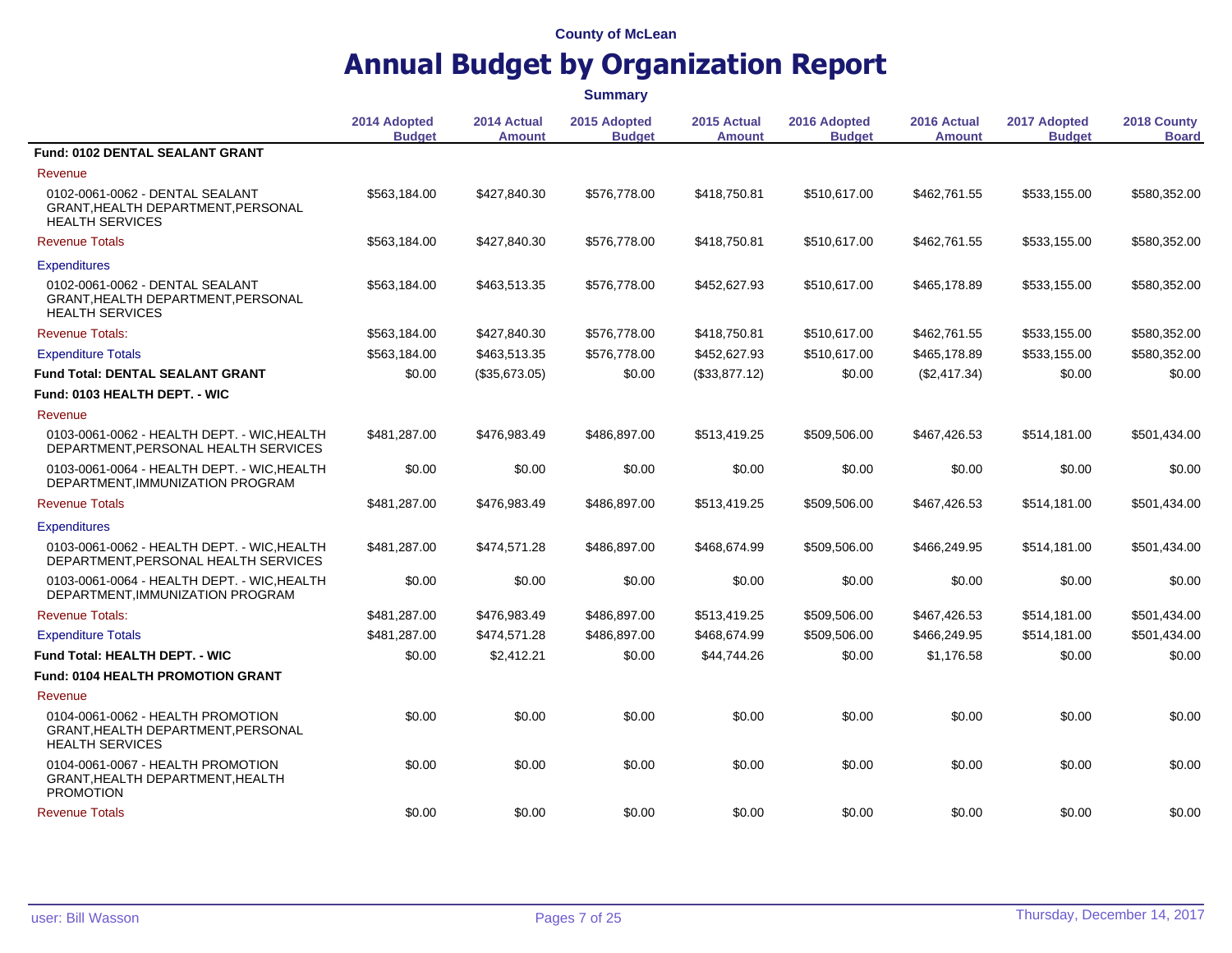|                                                                                                      |                               | <b>Summary</b>               |                               |                              |                               |                              |                               |                             |  |
|------------------------------------------------------------------------------------------------------|-------------------------------|------------------------------|-------------------------------|------------------------------|-------------------------------|------------------------------|-------------------------------|-----------------------------|--|
|                                                                                                      | 2014 Adopted<br><b>Budget</b> | 2014 Actual<br><b>Amount</b> | 2015 Adopted<br><b>Budget</b> | 2015 Actual<br><b>Amount</b> | 2016 Adopted<br><b>Budget</b> | 2016 Actual<br><b>Amount</b> | 2017 Adopted<br><b>Budget</b> | 2018 County<br><b>Board</b> |  |
| <b>Expenditures</b>                                                                                  |                               |                              |                               |                              |                               |                              |                               |                             |  |
| 0104-0061-0062 - HEALTH PROMOTION<br>GRANT, HEALTH DEPARTMENT, PERSONAL<br><b>HEALTH SERVICES</b>    | \$0.00                        | \$0.00                       | \$0.00                        | \$0.00                       | \$0.00                        | \$0.00                       | \$0.00                        | \$0.00                      |  |
| 0104-0061-0067 - HEALTH PROMOTION<br>GRANT, HEALTH DEPARTMENT, HEALTH<br><b>PROMOTION</b>            | \$0.00                        | \$0.00                       | \$0.00                        | \$0.00                       | \$0.00                        | \$0.00                       | \$0.00                        | \$0.00                      |  |
| <b>Revenue Totals:</b>                                                                               | \$0.00                        | \$0.00                       | \$0.00                        | \$0.00                       | \$0.00                        | \$0.00                       | \$0.00                        | \$0.00                      |  |
| <b>Expenditure Totals</b>                                                                            | \$0.00                        | \$0.00                       | \$0.00                        | \$0.00                       | \$0.00                        | \$0.00                       | \$0.00                        | \$0.00                      |  |
| <b>Fund Total: HEALTH PROMOTION GRANT</b>                                                            | \$0.00                        | \$0.00                       | \$0.00                        | \$0.00                       | \$0.00                        | \$0.00                       | \$0.00                        | \$0.00                      |  |
| <b>Fund: 0105 PREVENTIVE HEALTH PROGRAM</b>                                                          |                               |                              |                               |                              |                               |                              |                               |                             |  |
| Revenue                                                                                              |                               |                              |                               |                              |                               |                              |                               |                             |  |
| 0105-0061-0062 - PREVENTIVE HEALTH<br>PROGRAM, HEALTH DEPARTMENT, PERSONAL<br><b>HEALTH SERVICES</b> | \$57,600.00                   | \$32,197.02                  | \$13,302.00                   | \$14,154.96                  | \$12,830.00                   | \$9,658.31                   | \$13,714.00                   | \$9,435.00                  |  |
| 0105-0061-0067 - PREVENTIVE HEALTH<br>PROGRAM, HEALTH DEPARTMENT, HEALTH<br><b>PROMOTION</b>         | \$299.140.00                  | \$282,514.45                 | \$113,156,00                  | \$97,321.35                  | \$107,000.00                  | \$99,979.26                  | \$114,219.00                  | \$164,274.00                |  |
| <b>Revenue Totals</b>                                                                                | \$356,740.00                  | \$314,711.47                 | \$126,458.00                  | \$111,476.31                 | \$119,830.00                  | \$109,637.57                 | \$127,933.00                  | \$173,709.00                |  |
| <b>Expenditures</b>                                                                                  |                               |                              |                               |                              |                               |                              |                               |                             |  |
| 0105-0061-0062 - PREVENTIVE HEALTH<br>PROGRAM, HEALTH DEPARTMENT, PERSONAL<br><b>HEALTH SERVICES</b> | \$57,600.00                   | \$38,111.71                  | \$13,488.00                   | \$13,848.06                  | \$12,830.00                   | \$12,045.40                  | \$13,714.00                   | \$9,435.00                  |  |
| 0105-0061-0067 - PREVENTIVE HEALTH<br>PROGRAM, HEALTH DEPARTMENT, HEALTH<br><b>PROMOTION</b>         | \$299,140.00                  | \$281,072.10                 | \$112,970.00                  | \$122,430.32                 | \$107,000.00                  | \$102,250.24                 | \$114,219.00                  | \$164,274.00                |  |
| <b>Revenue Totals:</b>                                                                               | \$356,740.00                  | \$314,711.47                 | \$126,458.00                  | \$111,476.31                 | \$119,830.00                  | \$109,637.57                 | \$127,933.00                  | \$173,709.00                |  |
| <b>Expenditure Totals</b>                                                                            | \$356,740.00                  | \$319,183.81                 | \$126,458.00                  | \$136,278.38                 | \$119,830.00                  | \$114,295.64                 | \$127,933.00                  | \$173,709.00                |  |
| <b>Fund Total: PREVENTIVE HEALTH PROGRAM</b>                                                         | \$0.00                        | (\$4,472.34)                 | \$0.00                        | (\$24,802.07)                | \$0.00                        | (\$4,658.07)                 | \$0.00                        | \$0.00                      |  |
| <b>Fund: 0106 FAMILY CASE MANAGEMENT</b>                                                             |                               |                              |                               |                              |                               |                              |                               |                             |  |
| Revenue                                                                                              |                               |                              |                               |                              |                               |                              |                               |                             |  |
| 0106-0061-0062 - FAMILY CASE<br>MANAGEMENT, HEALTH<br>DEPARTMENT, PERSONAL HEALTH SERVICES           | \$1,018,016.00                | \$1,055,971.92               | \$1,034,617.00                | \$917,738.48                 | \$1,021,336.00                | \$1,139,617.56               | \$1,130,860.00                | \$1,354,977.00              |  |
| 0106-0061-0064 - FAMILY CASE<br>MANAGEMENT.HEALTH<br>DEPARTMENT, IMMUNIZATION PROGRAM                | \$181,933.00                  | \$113,596.07                 | \$148,412.00                  | \$137,517.93                 | \$0.00                        | \$0.00                       | \$0.00                        | \$0.00                      |  |
| <b>Revenue Totals</b>                                                                                | \$1,199,949.00                | \$1,169,567.99               | \$1,183,029.00                | \$1,055,256.41               | \$1,021,336.00                | \$1,139,617.56               | \$1,130,860.00                | \$1,354,977.00              |  |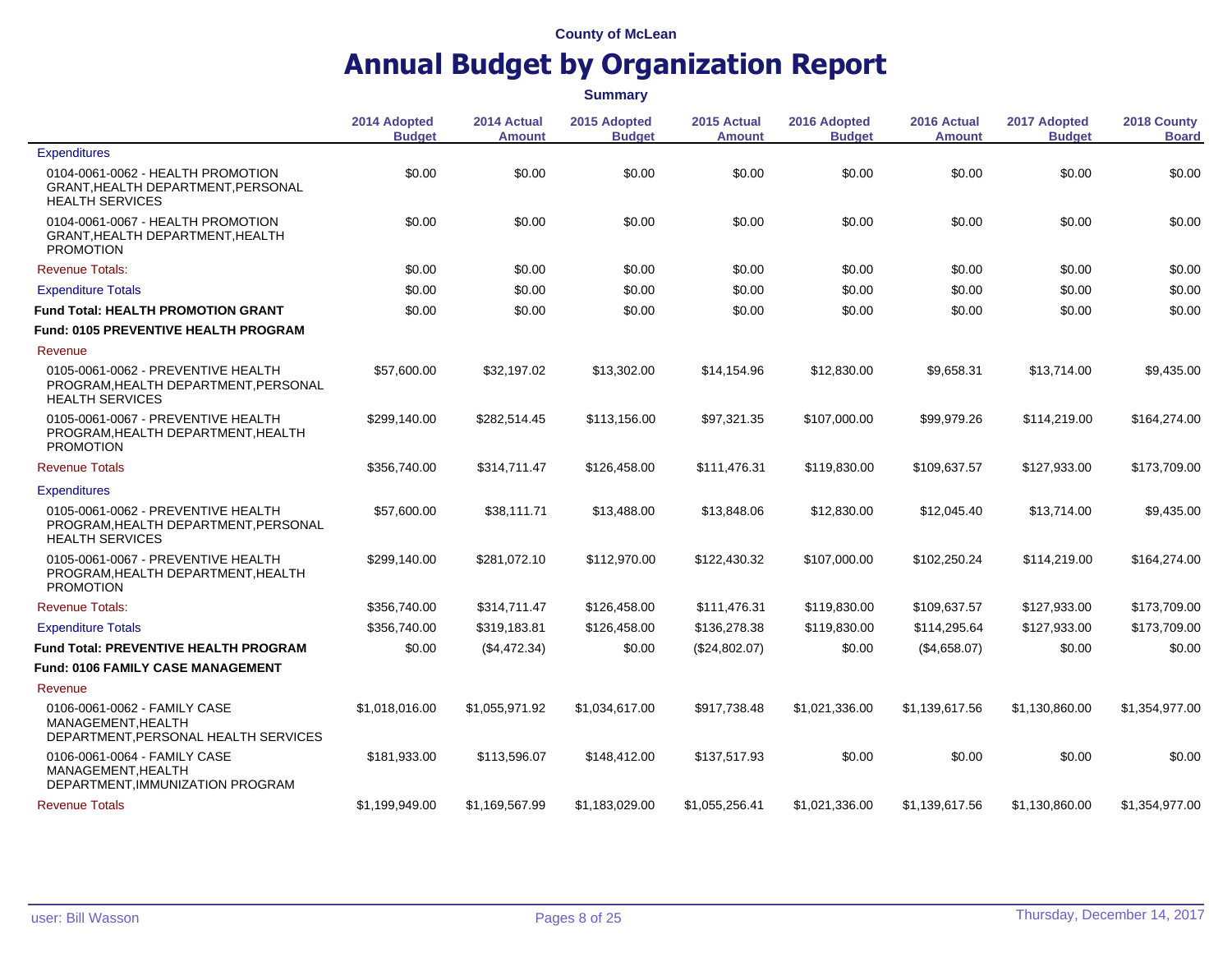## **Annual Budget by Organization Report**

**2014 Adopted Budget 2014 Actual Amount 2015 Adopted Budget 2015 Actual Amount 2016 Adopted Budget 2016 Actual Amount 2017 Adopted Budget 2018 County Board Expenditures** 0106-0061-0062 - FAMILY CASE MANAGEMENT,HEALTH DEPARTMENT,PERSONAL HEALTH SERVICES \$1,018,016.00 \$920,420.47 \$1,034,617.00 \$922,885.43 \$1,021,336.00 \$930,776.94 \$1,130,860.00 \$1,354,977.00 0106-0061-0064 - FAMILY CASE MANAGEMENT,HEALTH DEPARTMENT,IMMUNIZATION PROGRAM \$181,933.00 \$140,027.72 \$148,412.00 \$102,116.55 \$0.00 \$0.00 \$0.00 \$0.00 Revenue Totals: \$1,199,949.00 \$1,169,567.99 \$1,183,029.00 \$1,055,256.41 \$1,021,336.00 \$1,139,617.56 \$1,130,860.00 \$1,354,977.00 Expenditure Totals \$1,199,949.00 \$1,060,448.19 \$1,183,029.00 \$1,025,001.98 \$1,021,336.00 \$930,776.94 \$1,130,860.00 \$1,354,977.00 **Fund Total: FAMILY CASE MANAGEMENT** \$0.00 \$109,119.80 \$0.00 \$30,254.43 \$0.00 \$208,840.62 \$0.00 \$0.00 **Fund: 0107 AIDS/COMM.DISEASE CONTROL** Revenue 0107-0061-0061 - AIDS/COMM.DISEASE CONTROL,HEALTH DEPARTMENT,ENVIRONMENTAL HEALTH \$39,187.00 \$40,356.24 \$38,841.00 \$20,064.19 \$34,678.00 \$47,028.90 \$36,744.00 \$32,732.00 0107-0061-0062 - AIDS/COMM.DISEASE CONTROL,HEALTH DEPARTMENT,PERSONAL HEALTH SERVICES \$184,902.00 \$220,889.94 \$237,174.00 \$204,512.04 \$272,015.00 \$226,767.82 \$231,741.00 \$222,219.00 0107-0061-0064 - AIDS/COMM.DISEASE CONTROL,HEALTH DEPARTMENT,IMMUNIZATION PROGRAM \$0.00 \$0.00 \$0.00 \$0.00 \$0.00 \$0.00 \$0.00 \$0.00 Revenue Totals \$224,089.00 \$261,246.18 \$276,015.00 \$224,576.23 \$306,693.00 \$273,796.72 \$268,485.00 \$254,951.00 **Expenditures** 0107-0061-0061 - AIDS/COMM.DISEASE CONTROL,HEALTH DEPARTMENT,ENVIRONMENTAL HEALTH \$39,187.00 \$35,934.02 \$38,841.00 \$41,266.78 \$34,678.00 \$25,366.18 \$37,249.00 \$32,732.00 0107-0061-0062 - AIDS/COMM.DISEASE CONTROL,HEALTH DEPARTMENT,PERSONAL HEALTH SERVICES \$184,902.00 \$189,110.88 \$237,174.00 \$252,360.49 \$272,015.00 \$258,309.64 \$231,236.00 \$222,219.00 0107-0061-0064 - AIDS/COMM.DISEASE CONTROL,HEALTH DEPARTMENT,IMMUNIZATION PROGRAM \$0.00 \$0.00 \$0.00 \$0.00 \$0.00 \$0.00 \$0.00 \$0.00 Revenue Totals: \$224,089.00 \$261,246.18 \$276,015.00 \$224,576.23 \$306,693.00 \$273,796.72 \$268,485.00 \$254,951.00 Expenditure Totals \$224,089.00 \$225,044.90 \$276,015.00 \$293,627.27 \$306,693.00 \$283,675.82 \$268,485.00 \$254,951.00 **Fund Total: AIDS/COMM.DISEASE CONTROL** \$0.00 \$36,201.28 \$0.00 (\$69,051.04) \$0.00 (\$9,879.10) \$0.00 \$0.00 \$0.00 **Summary**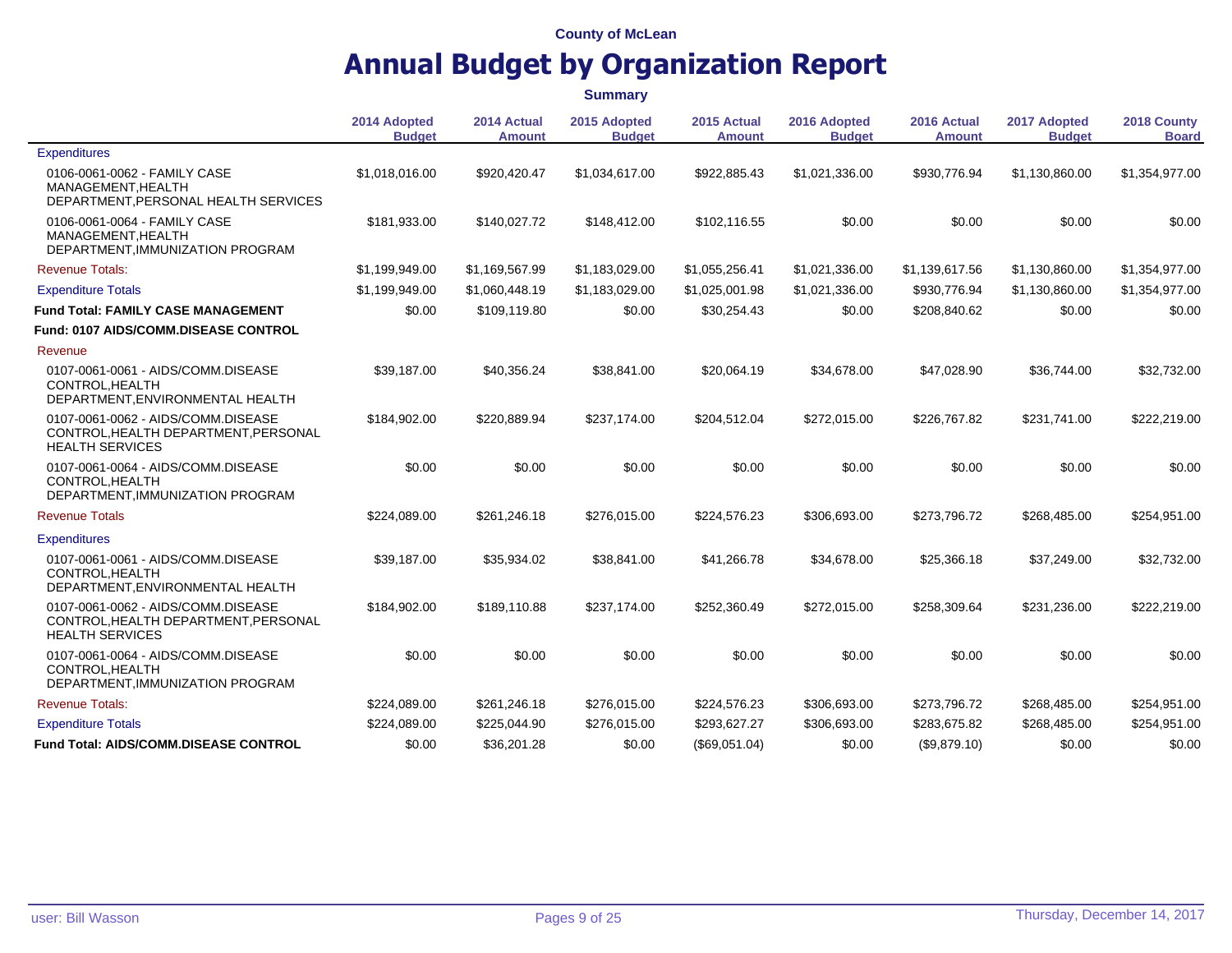|                                                                                            |                               |                              | <b>Summary</b>                |                       |                               |                       |                               |                             |
|--------------------------------------------------------------------------------------------|-------------------------------|------------------------------|-------------------------------|-----------------------|-------------------------------|-----------------------|-------------------------------|-----------------------------|
|                                                                                            | 2014 Adopted<br><b>Budget</b> | 2014 Actual<br><b>Amount</b> | 2015 Adopted<br><b>Budget</b> | 2015 Actual<br>Amount | 2016 Adopted<br><b>Budget</b> | 2016 Actual<br>Amount | 2017 Adopted<br><b>Budget</b> | 2018 County<br><b>Board</b> |
| Fund: 0109 FED.FINANCIAL PART.PROG.                                                        |                               |                              |                               |                       |                               |                       |                               |                             |
| Revenue                                                                                    |                               |                              |                               |                       |                               |                       |                               |                             |
| 0109-0061-0062 - FED.FINANCIAL<br>PART.PROGHEALTH<br>DEPARTMENT, PERSONAL HEALTH SERVICES  | \$190,000.00                  | \$439,387.00                 | \$190,000.00                  | \$243,221.70          | \$250,000.00                  | \$494,923.26          | \$305,147.00                  | \$531,241.00                |
| 0109-0061-0064 - FED.FINANCIAL<br>PART.PROG., HEALTH<br>DEPARTMENT, IMMUNIZATION PROGRAM   | \$0.00                        | \$0.00                       | \$0.00                        | \$0.00                | \$0.00                        | \$0.00                | \$0.00                        | \$0.00                      |
| <b>Revenue Totals</b>                                                                      | \$190,000.00                  | \$439,387.00                 | \$190,000.00                  | \$243,221.70          | \$250,000.00                  | \$494,923.26          | \$305,147.00                  | \$531,241.00                |
| <b>Expenditures</b>                                                                        |                               |                              |                               |                       |                               |                       |                               |                             |
| 0109-0061-0062 - FED.FINANCIAL<br>PART.PROGHEALTH<br>DEPARTMENT, PERSONAL HEALTH SERVICES  | \$190,000.00                  | \$129,736.25                 | \$190,000.00                  | \$118,783.72          | \$250,000.00                  | \$112,894.68          | \$305,147.00                  | \$531,241.00                |
| 0109-0061-0064 - FED.FINANCIAL<br>PART.PROG., HEALTH<br>DEPARTMENT, IMMUNIZATION PROGRAM   | \$0.00                        | \$0.00                       | \$0.00                        | \$0.00                | \$0.00                        | \$0.00                | \$0.00                        | \$0.00                      |
| <b>Revenue Totals:</b>                                                                     | \$190,000.00                  | \$439,387.00                 | \$190,000.00                  | \$243,221.70          | \$250,000.00                  | \$494,923.26          | \$305,147.00                  | \$531,241.00                |
| <b>Expenditure Totals</b>                                                                  | \$190,000.00                  | \$129,736.25                 | \$190,000.00                  | \$118,783.72          | \$250,000.00                  | \$112,894.68          | \$305,147.00                  | \$531,241.00                |
| <b>Fund Total: FED.FINANCIAL PART.PROG.</b>                                                | \$0.00                        | \$309,650.75                 | \$0.00                        | \$124,437.98          | \$0.00                        | \$382,028.58          | \$0.00                        | \$0.00                      |
| <b>Fund: 0110 PERSONS/DEV.DISABILITY</b>                                                   |                               |                              |                               |                       |                               |                       |                               |                             |
| Revenue                                                                                    |                               |                              |                               |                       |                               |                       |                               |                             |
| 0110-0061-0060 -<br>PERSONS/DEV.DISABILITY, HEALTH<br>DEPARTMENT, MENTAL HEALTH            | \$681,395.00                  | \$683,273.78                 | \$687,144.00                  | \$686,652.84          | \$705,871.00                  | \$703,726.55          | \$718,843.00                  | \$727,346.00                |
| 0110-0061-0062 -<br>PERSONS/DEV.DISABILITY, HEALTH<br>DEPARTMENT, PERSONAL HEALTH SERVICES | \$0.00                        | \$0.00                       | \$0.00                        | \$0.00                | \$0.00                        | \$0.00                | \$0.00                        | \$0.00                      |
| <b>Revenue Totals</b>                                                                      | \$681,395.00                  | \$683,273.78                 | \$687,144.00                  | \$686,652.84          | \$705,871.00                  | \$703,726.55          | \$718,843.00                  | \$727,346.00                |
| <b>Expenditures</b>                                                                        |                               |                              |                               |                       |                               |                       |                               |                             |
| 0110-0061-0060 -<br>PERSONS/DEV.DISABILITY, HEALTH<br>DEPARTMENT, MENTAL HEALTH            | \$681,395.00                  | \$676,731.24                 | \$687,144.00                  | \$681,551.14          | \$705,871.00                  | \$707,031.35          | \$718,843.00                  | \$727,346.00                |
| 0110-0061-0062 -<br>PERSONS/DEV.DISABILITY, HEALTH<br>DEPARTMENT, PERSONAL HEALTH SERVICES | \$0.00                        | \$0.00                       | \$0.00                        | \$0.00                | \$0.00                        | \$0.00                | \$0.00                        | \$0.00                      |
| <b>Revenue Totals:</b>                                                                     | \$681,395.00                  | \$683,273.78                 | \$687,144.00                  | \$686,652.84          | \$705,871.00                  | \$703,726.55          | \$718,843.00                  | \$727,346.00                |
| <b>Expenditure Totals</b>                                                                  | \$681,395.00                  | \$676,731.24                 | \$687,144.00                  | \$681,551.14          | \$705,871.00                  | \$707,031.35          | \$718,843.00                  | \$727,346.00                |
| Fund Total: PERSONS/DEV.DISABILITY                                                         | \$0.00                        | \$6,542.54                   | \$0.00                        | \$5,101.70            | \$0.00                        | (S3,304.80)           | \$0.00                        | \$0.00                      |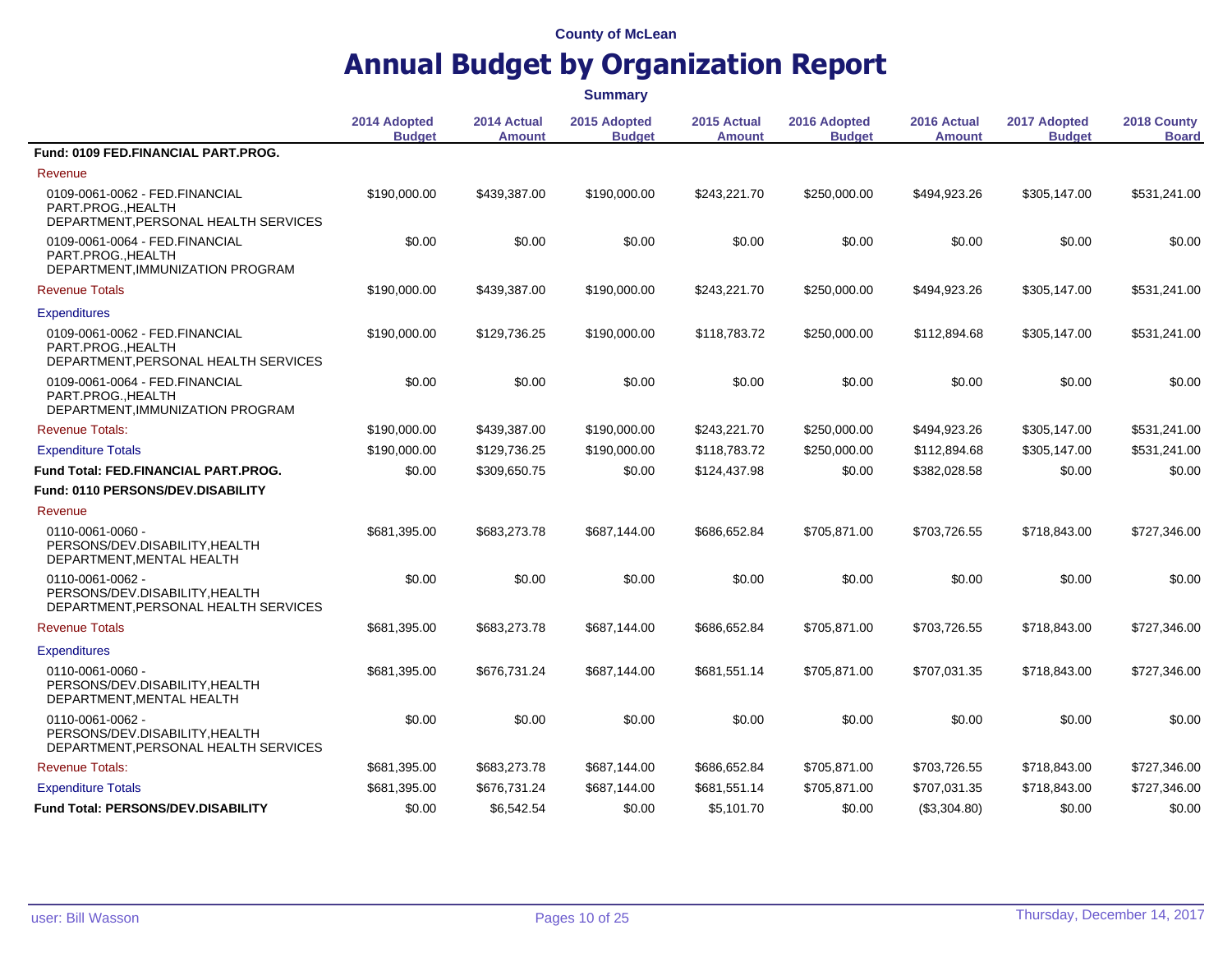## **Annual Budget by Organization Report**

**2014 Adopted Budget 2014 Actual Amount 2015 Adopted Budget 2015 Actual Amount 2016 Adopted Budget 2016 Actual Amount 2017 Adopted Budget 2018 County Board Fund: 0112 HEALTH DEPARTMENT** Revenue 0112-0061-0060 - HEALTH DEPARTMENT,HEALTH DEPARTMENT,MENTAL HEALTH \$982,050.00 \$984,945.86 \$1,198,398.00 \$1,197,531.42 \$1,230,024.00 \$1,226,167.65 \$1,257,139.00 \$1,444,863.00 0112-0061-0061 - HEALTH DEPARTMENT,HEALTH DEPARTMENT,ENVIRONMENTAL HEALTH \$828,347.00 \$761,109.31 \$865,546.00 \$801,875.34 \$869,351.00 \$812,030.03 \$899,989.00 \$911,895.00 0112-0061-0062 - HEALTH DEPARTMENT,HEALTH DEPARTMENT,PERSONAL HEALTH SERVICES \$1,158,536.00 \$1,080,221.13 \$1,112,488.00 \$993,606.49 \$1,050,324.00 \$957,087.77 \$971,687.00 \$938,475.00 0112-0061-0063 - HEALTH DEPARTMENT,HEALTH DEPARTMENT,ADMINISTRATIVE SUPPORT \$415,114.00 \$385,909.68 \$462,885.00 \$431,482.75 \$486,516.00 \$440,435.81 \$589,924.00 \$660,256.00 0112-0061-0064 - HEALTH DEPARTMENT,HEALTH DEPARTMENT,IMMUNIZATION PROGRAM \$259,693.00 \$263,374.98 \$333,931.00 \$310,991.84 \$432,496.00 \$373,601.40 \$509,294.00 \$542,812.00 0112-0061-0065 - HEALTH DEPARTMENT,HEALTH DEPARTMENT,ANIMAL **CONTROL** \$420,877.00 \$442,271.84 \$0.00 \$10.00 \$0.00 \$0.00 \$0.00 \$0.00 0112-0061-0066 - HEALTH DEPARTMENT,HEALTH DEPARTMENT,MUNICIPAL WARDEN/AN.CONTR \$156,485.00 \$155,936.00 \$0.00 \$0.00 \$0.00 \$0.00 \$0.00 \$0.00 0112-0061-0067 - HEALTH DEPARTMENT,HEALTH DEPARTMENT,HEALTH PROMOTION \$167,211.00 \$167,895.43 \$169,891.00 \$169,768.16 \$241,413.00 \$192,425.00 \$172,054.00 \$171,732.00 0112-0061-0069 - HEALTH DEPARTMENT,HEALTH DEPARTMENT,Problem Solving Courts \$203,884.00 \$204,485.23 \$196,393.00 \$196,250.99 \$162,184.00 \$161,675.52 \$185,900.00 \$208,000.00 0112-0061-0096 - HEALTH DEPARTMENT,HEALTH DEPARTMENT,Community Outreach \$0.00 \$38,236.00 \$291,425.00 \$115,266.98 \$196,743.00 \$99,111.63 \$230,450.00 \$116,245.00 0112-0061-0111 - HEALTH DEPARTMENT,HEALTH DEPARTMENT,TB Care & Treatment Program \$0.00 \$0.00 \$307,559.00 \$468,187.12 \$302,787.00 \$289,788.12 \$292,720.00 \$292,504.00 Revenue Totals \$4,592,197.00 \$4,484,385.46 \$4,938,516.00 \$4,684,971.09 \$4,971,838.00 \$4,552,322.93 \$5,109,157.00 \$5,286,782.00 **Expenditures** 0112-0061-0060 - HEALTH DEPARTMENT,HEALTH DEPARTMENT,MENTAL HEALTH \$982,050.00 \$950,542.20 \$1,198,427.00 \$1,120,739.45 \$1,230,024.00 \$1,231,386.53 \$1,257,139.00 \$1,444,863.00 0112-0061-0061 - HEALTH DEPARTMENT,HEALTH DEPARTMENT,ENVIRONMENTAL HEALTH \$828,347.00 \$804,715.97 \$865,396.00 \$883,636.15 \$869,351.00 \$839,280.42 \$899,989.00 \$911,895.00 **Summary**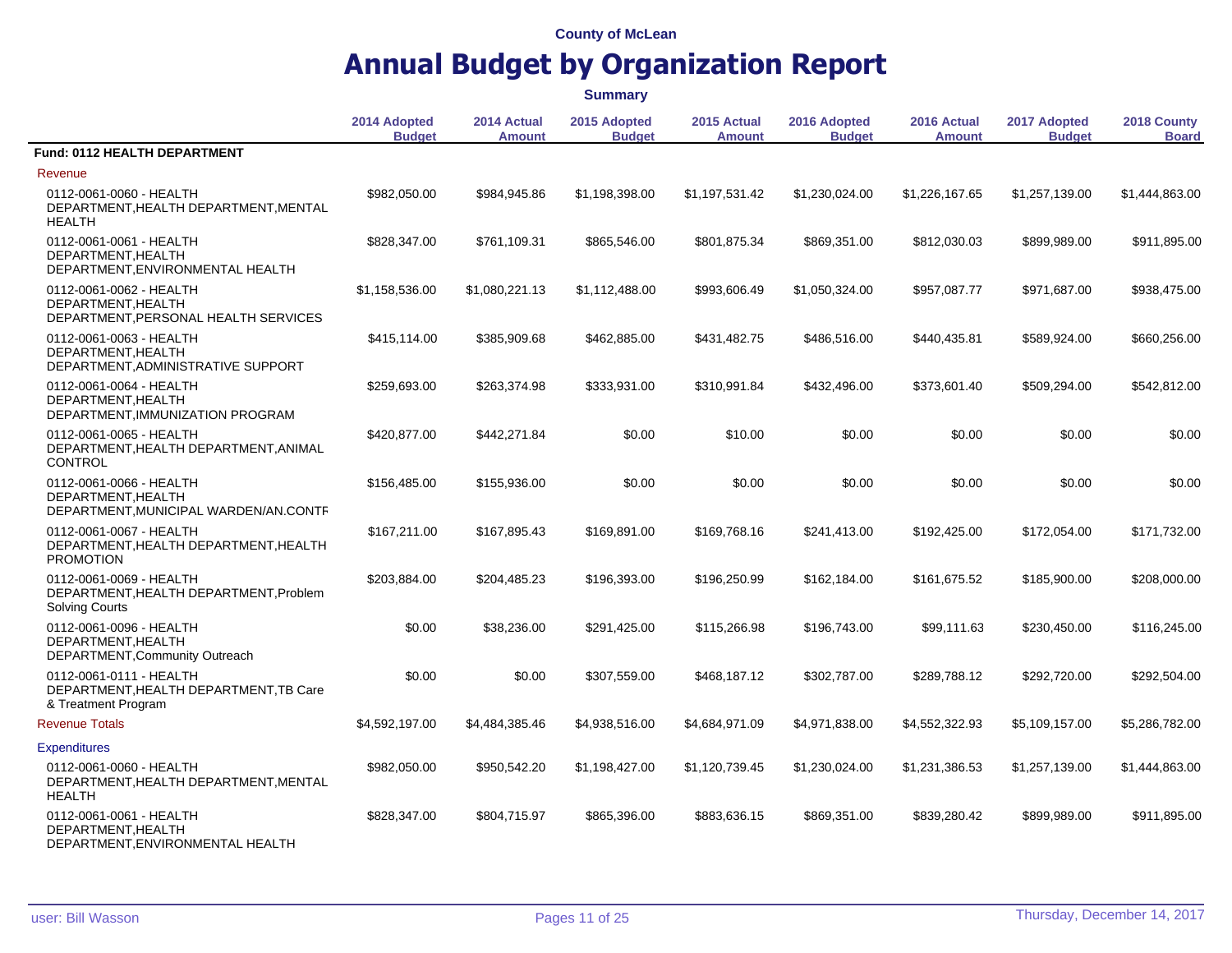|                                                                                            | 2014 Adopted<br><b>Budget</b> | 2014 Actual<br><b>Amount</b> | 2015 Adopted<br><b>Budget</b> | 2015 Actual<br><b>Amount</b> | 2016 Adopted<br><b>Budget</b> | 2016 Actual<br><b>Amount</b> | 2017 Adopted<br><b>Budget</b> | 2018 County<br><b>Board</b> |
|--------------------------------------------------------------------------------------------|-------------------------------|------------------------------|-------------------------------|------------------------------|-------------------------------|------------------------------|-------------------------------|-----------------------------|
| 0112-0061-0062 - HEALTH<br>DEPARTMENT.HEALTH<br>DEPARTMENT, PERSONAL HEALTH SERVICES       | \$1,158,536.00                | \$995,382.83                 | \$1,111,688.00                | \$957,109.33                 | \$1,050,324.00                | \$912,455.97                 | \$971,687.00                  | \$938,475.00                |
| 0112-0061-0063 - HEALTH<br>DEPARTMENT.HEALTH<br>DEPARTMENT, ADMINISTRATIVE SUPPORT         | \$415,114.00                  | \$468,598.89                 | \$468,901.00                  | \$471,256.26                 | \$486,516.00                  | \$506,036.09                 | \$589,924.00                  | \$660,256.00                |
| 0112-0061-0064 - HEALTH<br>DEPARTMENT, HEALTH<br>DEPARTMENT, IMMUNIZATION PROGRAM          | \$259,693.00                  | \$274,699.79                 | \$328,989.00                  | \$364,132.40                 | \$432,496.00                  | \$503,221.55                 | \$509,294.00                  | \$542,812.00                |
| 0112-0061-0065 - HEALTH<br>DEPARTMENT, HEALTH DEPARTMENT, ANIMAL<br><b>CONTROL</b>         | \$420,877.00                  | \$377,904.74                 | \$0.00                        | \$405,938.00                 | \$0.00                        | \$0.00                       | \$0.00                        | \$0.00                      |
| 0112-0061-0066 - HEALTH<br>DEPARTMENT, HEALTH<br>DEPARTMENT, MUNICIPAL WARDEN/AN.CONTF     | \$156,485.00                  | \$140,665.19                 | \$0.00                        | \$0.00                       | \$0.00                        | \$0.00                       | \$0.00                        | \$0.00                      |
| 0112-0061-0067 - HEALTH<br>DEPARTMENT, HEALTH DEPARTMENT, HEALTH<br><b>PROMOTION</b>       | \$167,211.00                  | \$149,050.52                 | \$169,891.00                  | \$152,513.98                 | \$241,413.00                  | \$216,353.37                 | \$172,054.00                  | \$171,732.00                |
| 0112-0061-0069 - HEALTH<br>DEPARTMENT, HEALTH DEPARTMENT, Problem<br><b>Solving Courts</b> | \$203,884.00                  | \$177,600.00                 | \$196,393.00                  | \$196,393.00                 | \$162,184.00                  | \$162,184.00                 | \$185,900.00                  | \$208,000.00                |
| 0112-0061-0096 - HEALTH<br>DEPARTMENT, HEALTH<br>DEPARTMENT, Community Outreach            | \$0.00                        | \$36,875.29                  | \$291,272.00                  | \$161,827.54                 | \$196,743.00                  | \$147,876.31                 | \$230,450.00                  | \$116,245.00                |
| 0112-0061-0111 - HEALTH<br>DEPARTMENT, HEALTH DEPARTMENT, TB Care<br>& Treatment Program   | \$0.00                        | \$1,780.35                   | \$307,559.00                  | \$293,016.62                 | \$302,787.00                  | \$279,655.51                 | \$292,720.00                  | \$292,504.00                |
| <b>Revenue Totals:</b>                                                                     | \$4,592,197.00                | \$4,484,385.46               | \$4,938,516.00                | \$4,684,971.09               | \$4,971,838.00                | \$4,552,322.93               | \$5,109,157.00                | \$5,286,782.00              |
| <b>Expenditure Totals</b>                                                                  | \$4,592,197.00                | \$4,377,815.77               | \$4,938,516.00                | \$5,006,562.73               | \$4,971,838.00                | \$4,798,449.75               | \$5,109,157.00                | \$5,286,782.00              |
| <b>Fund Total: HEALTH DEPARTMENT</b>                                                       | \$0.00                        | \$106,569.69                 | \$0.00                        | (\$321,591.64)               | \$0.00                        | (\$246, 126.82)              | \$0.00                        | \$0.00                      |
| <b>Fund: 0120 HIGHWAY</b>                                                                  |                               |                              |                               |                              |                               |                              |                               |                             |
| Revenue                                                                                    |                               |                              |                               |                              |                               |                              |                               |                             |
| 0120-0055-0056 - HIGHWAY, COUNTY<br>HIGHWAY, ROAD & BRIDGE CONSTRUCT'N                     | \$3,538,824.00                | \$5,809,184.71               | \$3,791,112.00                | \$4,120,145.39               | \$3,786,113.00                | \$3,786,404.38               | \$3,999,120.00                | \$3,863,873.00              |
| <b>Revenue Totals</b>                                                                      | \$3,538,824.00                | \$5,809,184.71               | \$3,791,112.00                | \$4,120,145.39               | \$3,786,113.00                | \$3,786,404.38               | \$3,999,120.00                | \$3,863,873.00              |
| <b>Expenditures</b>                                                                        |                               |                              |                               |                              |                               |                              |                               |                             |
| 0120-0055-0056 - HIGHWAY, COUNTY<br>HIGHWAY, ROAD & BRIDGE CONSTRUCT'N                     | \$3,538,824.00                | \$5,811,528.67               | \$3,791,112.00                | \$4,092,412.92               | \$3,786,113.00                | \$3,816,564.76               | \$3,999,120.00                | \$3,863,873.00              |
| <b>Revenue Totals:</b>                                                                     | \$3,538,824.00                | \$5,809,184.71               | \$3,791,112.00                | \$4,120,145.39               | \$3,786,113.00                | \$3,786,404.38               | \$3,999,120.00                | \$3,863,873.00              |
| <b>Expenditure Totals</b>                                                                  | \$3,538,824.00                | \$5,811,528.67               | \$3,791,112.00                | \$4,092,412.92               | \$3,786,113.00                | \$3,816,564.76               | \$3,999,120.00                | \$3,863,873.00              |
| <b>Fund Total: HIGHWAY</b>                                                                 | \$0.00                        | (\$2,343.96)                 | \$0.00                        | \$27,732.47                  | \$0.00                        | (\$30,160.38)                | \$0.00                        | \$0.00                      |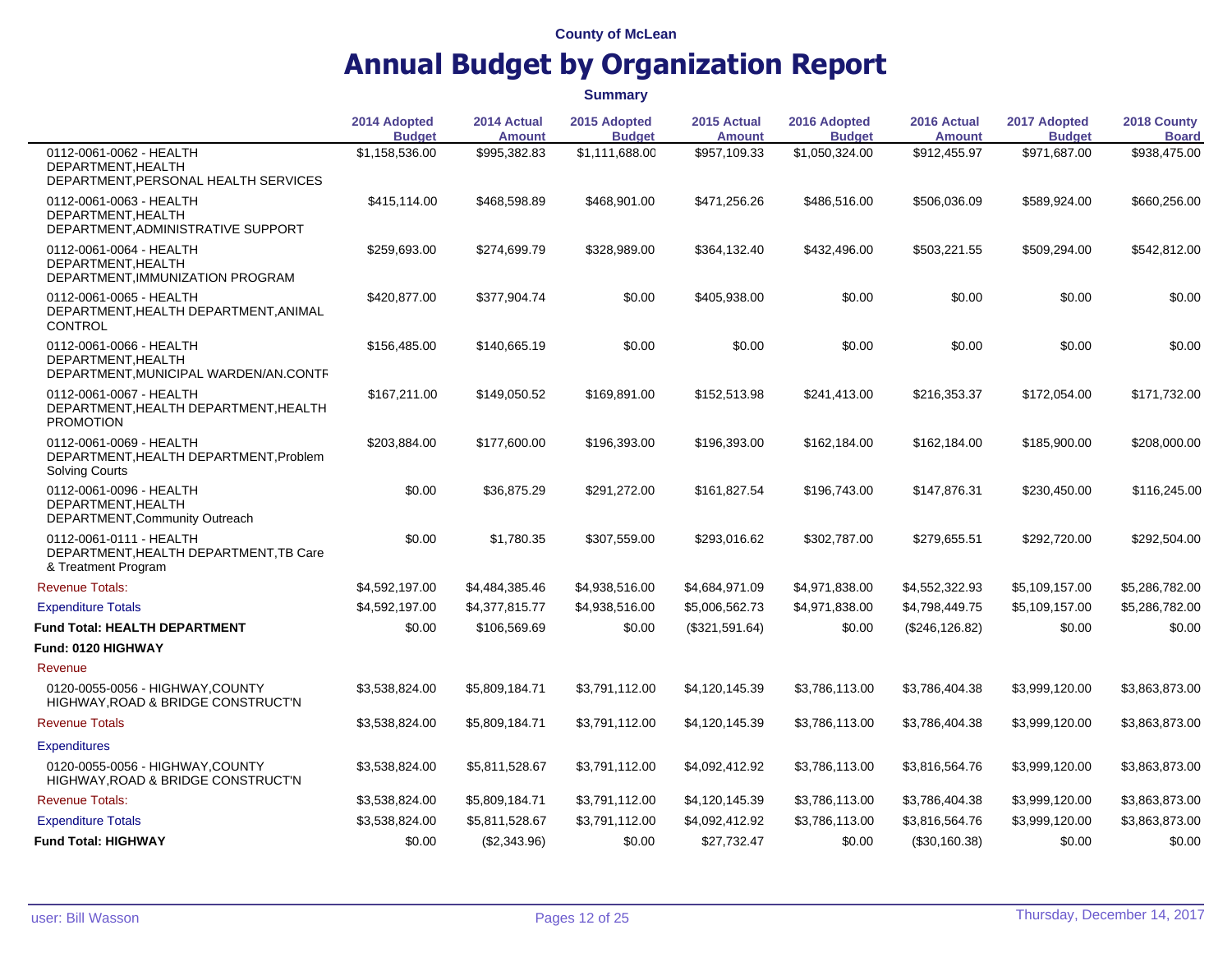|                                                                                                 | <b>Summary</b>                |                              |                               |                              |                               |                              |                               |                             |
|-------------------------------------------------------------------------------------------------|-------------------------------|------------------------------|-------------------------------|------------------------------|-------------------------------|------------------------------|-------------------------------|-----------------------------|
|                                                                                                 | 2014 Adopted<br><b>Budget</b> | 2014 Actual<br><b>Amount</b> | 2015 Adopted<br><b>Budget</b> | 2015 Actual<br><b>Amount</b> | 2016 Adopted<br><b>Budget</b> | 2016 Actual<br><b>Amount</b> | 2017 Adopted<br><b>Budget</b> | 2018 County<br><b>Board</b> |
| <b>Fund: 0121 BRIDGE MATCHING FUND</b>                                                          |                               |                              |                               |                              |                               |                              |                               |                             |
| Revenue                                                                                         |                               |                              |                               |                              |                               |                              |                               |                             |
| 0121 - BRIDGE MATCHING FUND                                                                     | \$0.00                        | \$0.00                       | \$0.00                        | \$0.00                       | \$0.00                        | \$0.00                       | \$0.00                        | \$0.00                      |
| 0121-0055-0056 - BRIDGE MATCHING<br>FUND, COUNTY HIGHWAY, ROAD & BRIDGE<br><b>CONSTRUCT'N</b>   | \$2,093,761.00                | \$1,944,462.95               | \$2,110,007.00                | \$1,765,968.44               | \$2,182,030.00                | \$2,120,101.55               | \$2,693,675.00                | \$2,651,542.00              |
| <b>Revenue Totals</b>                                                                           | \$2,093,761.00                | \$1,944,462.95               | \$2,110,007.00                | \$1,765,968.44               | \$2,182,030.00                | \$2,120,101.55               | \$2,693,675.00                | \$2,651,542.00              |
| <b>Expenditures</b>                                                                             |                               |                              |                               |                              |                               |                              |                               |                             |
| 0121-0055-0056 - BRIDGE MATCHING<br>FUND, COUNTY HIGHWAY, ROAD & BRIDGE<br><b>CONSTRUCT'N</b>   | \$2,093,761.00                | \$2,477,511.37               | \$2,110,007.00                | \$1,029,537.37               | \$2,182,030.00                | \$1,886,963.68               | \$2,693,675.00                | \$2,651,542.00              |
| <b>Revenue Totals:</b>                                                                          | \$2,093,761.00                | \$1,944,462.95               | \$2,110,007.00                | \$1,765,968.44               | \$2,182,030.00                | \$2,120,101.55               | \$2,693,675.00                | \$2,651,542.00              |
| <b>Expenditure Totals</b>                                                                       | \$2,093,761.00                | \$2,477,511.37               | \$2,110,007.00                | \$1,029,537.37               | \$2,182,030.00                | \$1,886,963.68               | \$2,693,675.00                | \$2,651,542.00              |
| <b>Fund Total: BRIDGE MATCHING FUND</b>                                                         | \$0.00                        | (\$533,048.42)               | \$0.00                        | \$736,431.07                 | \$0.00                        | \$233,137.87                 | \$0.00                        | \$0.00                      |
| <b>Fund: 0122 MCLEAN COUNTY MATCHING</b>                                                        |                               |                              |                               |                              |                               |                              |                               |                             |
| Revenue                                                                                         |                               |                              |                               |                              |                               |                              |                               |                             |
| 0122-0055-0056 - MCLEAN COUNTY<br>MATCHING, COUNTY HIGHWAY, ROAD &<br><b>BRIDGE CONSTRUCT'N</b> | \$1,576,665.00                | \$1,275,567.40               | \$1,607,828.00                | \$1,306,526.09               | \$1,479,799.00                | \$1,427,148.53               | \$2,432,918.00                | \$1,800,098.00              |
| <b>Revenue Totals</b>                                                                           | \$1,576,665.00                | \$1,275,567.40               | \$1,607,828.00                | \$1,306,526.09               | \$1,479,799.00                | \$1,427,148.53               | \$2,432,918.00                | \$1,800,098.00              |
| <b>Expenditures</b>                                                                             |                               |                              |                               |                              |                               |                              |                               |                             |
| 0122-0055-0056 - MCLEAN COUNTY<br>MATCHING, COUNTY HIGHWAY, ROAD &<br><b>BRIDGE CONSTRUCT'N</b> | \$1,576,665.00                | \$1,554,650.52               | \$1,607,828.00                | \$590,347.55                 | \$1,479,799.00                | \$1,774,548.52               | \$2,432,918.00                | \$1,800,098.00              |
| <b>Revenue Totals:</b>                                                                          | \$1,576,665.00                | \$1,275,567.40               | \$1,607,828.00                | \$1,306,526.09               | \$1,479,799.00                | \$1,427,148.53               | \$2,432,918.00                | \$1,800,098.00              |
| <b>Expenditure Totals</b>                                                                       | \$1,576,665.00                | \$1,554,650.52               | \$1,607,828.00                | \$590,347.55                 | \$1,479,799.00                | \$1,774,548.52               | \$2,432,918.00                | \$1,800,098.00              |
| <b>Fund Total: MCLEAN COUNTY MATCHING</b>                                                       | \$0.00                        | (\$279,083.12)               | \$0.00                        | \$716,178.54                 | \$0.00                        | (\$347,399.99)               | \$0.00                        | \$0.00                      |
| <b>Fund: 0123 MOTOR FUEL TAX</b>                                                                |                               |                              |                               |                              |                               |                              |                               |                             |
| Revenue                                                                                         |                               |                              |                               |                              |                               |                              |                               |                             |
| 0123-0055-0056 - MOTOR FUEL TAX, COUNTY<br>HIGHWAY, ROAD & BRIDGE CONSTRUCT'N                   | \$3,263,600.00                | \$3,587,287.42               | \$3,739,871.00                | \$2,617,368.96               | \$3,585,928.00                | \$2,703,529.85               | \$3,639,928.00                | \$4,233,278.00              |
| <b>Revenue Totals</b>                                                                           | \$3,263,600.00                | \$3,587,287.42               | \$3,739,871.00                | \$2,617,368.96               | \$3,585,928.00                | \$2,703,529.85               | \$3,639,928.00                | \$4,233,278.00              |
| <b>Expenditures</b>                                                                             |                               |                              |                               |                              |                               |                              |                               |                             |
| 0123-0055-0056 - MOTOR FUEL TAX, COUNTY<br>HIGHWAY, ROAD & BRIDGE CONSTRUCT'N                   | \$3,263,600.00                | \$3,397,704.40               | \$3,739,871.00                | \$3,343,476.61               | \$3,585,928.00                | \$2,066,689.87               | \$3,639,928.00                | \$4,233,278.00              |
| <b>Revenue Totals:</b>                                                                          | \$3,263,600.00                | \$3,587,287.42               | \$3,739,871.00                | \$2,617,368.96               | \$3,585,928.00                | \$2,703,529.85               | \$3,639,928.00                | \$4,233,278.00              |
| <b>Expenditure Totals</b>                                                                       | \$3,263,600.00                | \$3,397,704.40               | \$3,739,871.00                | \$3,343,476.61               | \$3,585,928.00                | \$2,066,689.87               | \$3,639,928.00                | \$4,233,278.00              |
| <b>Fund Total: MOTOR FUEL TAX</b>                                                               | \$0.00                        | \$189.583.02                 | \$0.00                        | (\$726, 107.65)              | \$0.00                        | \$636,839.98                 | \$0.00                        | \$0.00                      |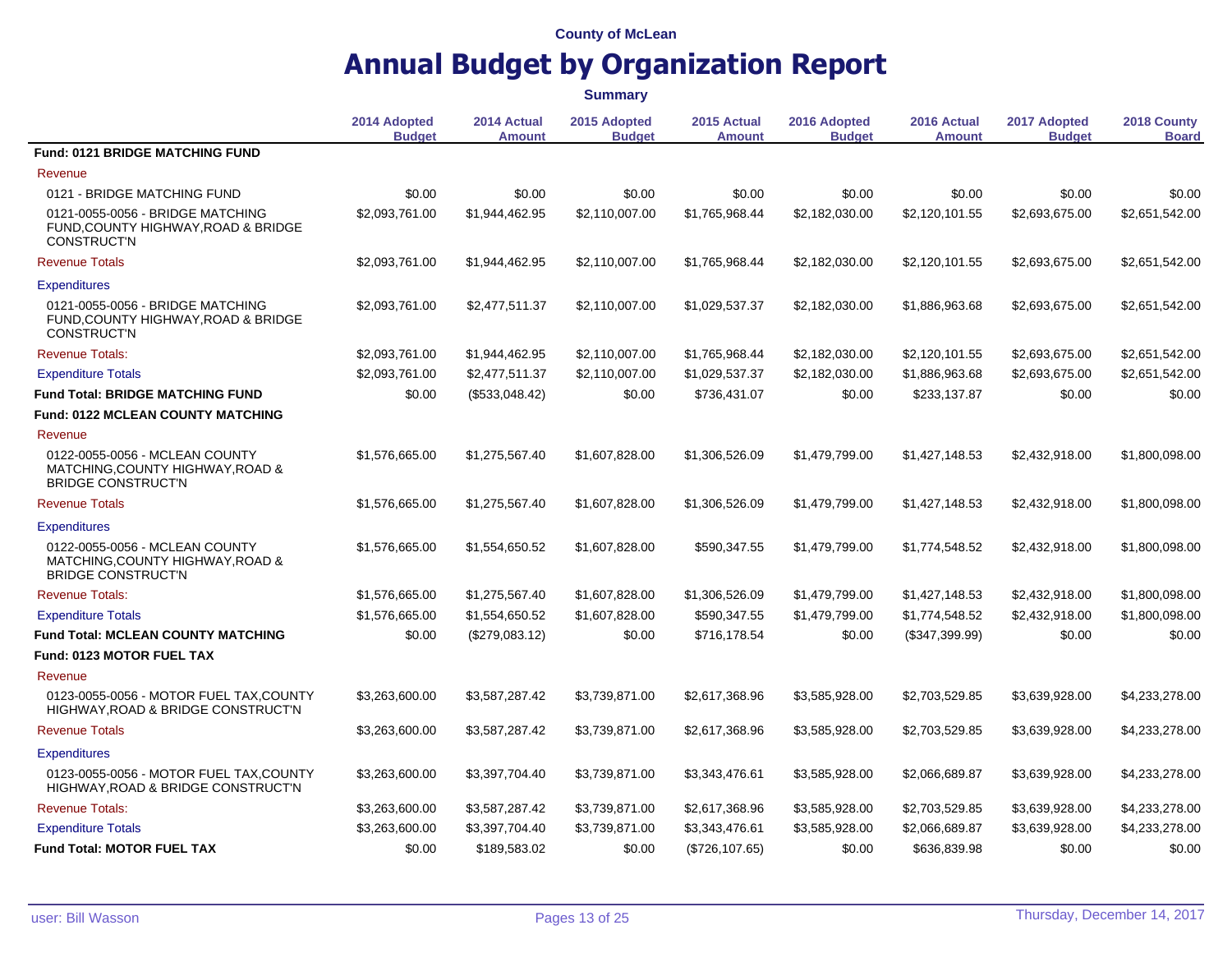|                                                                                                           |                               |                              | <b>Summary</b>                |                              |                               |                              |                               |                             |  |  |  |  |
|-----------------------------------------------------------------------------------------------------------|-------------------------------|------------------------------|-------------------------------|------------------------------|-------------------------------|------------------------------|-------------------------------|-----------------------------|--|--|--|--|
|                                                                                                           | 2014 Adopted<br><b>Budget</b> | 2014 Actual<br><b>Amount</b> | 2015 Adopted<br><b>Budget</b> | 2015 Actual<br><b>Amount</b> | 2016 Adopted<br><b>Budget</b> | 2016 Actual<br><b>Amount</b> | 2017 Adopted<br><b>Budget</b> | 2018 County<br><b>Board</b> |  |  |  |  |
| <b>Fund: 0129 CHILDREN'S ADVOCACY CNTR</b>                                                                |                               |                              |                               |                              |                               |                              |                               |                             |  |  |  |  |
| Revenue                                                                                                   |                               |                              |                               |                              |                               |                              |                               |                             |  |  |  |  |
| 0129-0062-0021 - CHILDREN'S ADVOCACY<br>CNTR, CHILDREN'S ADVOCACY<br>CNTR., CHILDREN'S ADVOCACY PROG.     | \$547.926.00                  | \$517.180.09                 | \$555.430.00                  | \$750.590.23                 | \$335,938,00                  | \$318,686.38                 | \$344,546.00                  | \$493,826.00                |  |  |  |  |
| 0129-0062-0097 - CHILDREN'S ADVOCACY<br>CNTR, CHILDREN'S ADVOCACY CNTR., CASA                             | \$0.00                        | \$0.00                       | \$0.00                        | \$0.00                       | \$185,968.00                  | \$196,221.86                 | \$201,037.00                  | \$207,621.00                |  |  |  |  |
| 0129-0062-0101 - CHILDREN'S ADVOCACY<br>CNTR.CHILDREN'S ADVOCACY CNTRMulti-<br><b>County Services</b>     | \$0.00                        | \$0.00                       | \$0.00                        | \$0.00                       | \$142,384.00                  | \$54,864.15                  | \$149,909.00                  | \$143,986.00                |  |  |  |  |
| <b>Revenue Totals</b>                                                                                     | \$547,926.00                  | \$517,180.09                 | \$555,430.00                  | \$750,590.23                 | \$664,290.00                  | \$569,772.39                 | \$695,492.00                  | \$845,433.00                |  |  |  |  |
| <b>Expenditures</b>                                                                                       |                               |                              |                               |                              |                               |                              |                               |                             |  |  |  |  |
| 0129-0062-0021 - CHILDREN'S ADVOCACY<br>CNTR.CHILDREN'S ADVOCACY<br>CNTR., CHILDREN'S ADVOCACY PROG.      | \$547,926.00                  | \$578,719.89                 | \$555,430.00                  | \$591,217.97                 | \$319,427.00                  | \$314,862.60                 | \$344,546.00                  | \$493,826.00                |  |  |  |  |
| 0129-0062-0097 - CHILDREN'S ADVOCACY<br>CNTR, CHILDREN'S ADVOCACY CNTR., CASA                             | \$0.00                        | \$0.00                       | \$0.00                        | \$2,372.70                   | \$192,114.00                  | \$189,803.38                 | \$201,037.00                  | \$207,621.00                |  |  |  |  |
| 0129-0062-0101 - CHILDREN'S ADVOCACY<br>CNTR, CHILDREN'S ADVOCACY CNTR., Multi-<br><b>County Services</b> | \$0.00                        | \$0.00                       | \$0.00                        | \$1,514.24                   | \$152,749.00                  | \$125,609.34                 | \$149,909.00                  | \$143,986.00                |  |  |  |  |
| <b>Revenue Totals:</b>                                                                                    | \$547,926.00                  | \$517,180.09                 | \$555,430.00                  | \$750,590.23                 | \$664,290.00                  | \$569,772.39                 | \$695,492.00                  | \$845,433.00                |  |  |  |  |
| <b>Expenditure Totals</b>                                                                                 | \$547,926.00                  | \$578,719.89                 | \$555,430.00                  | \$595,104.91                 | \$664,290.00                  | \$630,275.32                 | \$695,492.00                  | \$845,433.00                |  |  |  |  |
| Fund Total: CHILDREN'S ADVOCACY CNTR                                                                      | \$0.00                        | (\$61,539.80)                | \$0.00                        | \$155,485.32                 | \$0.00                        | (\$60,502.93)                | \$0.00                        | \$0.00                      |  |  |  |  |
| <b>Fund: 0130 SOCIAL SECURITY EXPENSE</b>                                                                 |                               |                              |                               |                              |                               |                              |                               |                             |  |  |  |  |
| Revenue                                                                                                   |                               |                              |                               |                              |                               |                              |                               |                             |  |  |  |  |
| 0130-0069-0070 - SOCIAL SECURITY<br>EXPENSE, SOCIAL SECURITY/IMRF, SOCIAL<br><b>SECURITY</b>              | \$2.408.862.00                | \$2.365.927.69               | \$2,464,810.00                | \$2.263.290.53               | \$2.461.556.00                | \$2,254,412.74               | \$2,678,287.00                | \$2,606,047.00              |  |  |  |  |
| <b>Revenue Totals</b>                                                                                     | \$2,408,862.00                | \$2,365,927.69               | \$2,464,810.00                | \$2,263,290.53               | \$2.461.556.00                | \$2,254,412.74               | \$2,678,287.00                | \$2,606,047.00              |  |  |  |  |
| <b>Expenditures</b>                                                                                       |                               |                              |                               |                              |                               |                              |                               |                             |  |  |  |  |
| 0130-0069-0070 - SOCIAL SECURITY<br>EXPENSE, SOCIAL SECURITY/IMRF, SOCIAL<br><b>SECURITY</b>              | \$2,408,862.00                | \$2,313,202.65               | \$2,464,810.00                | \$2,393,871.86               | \$2,461,556.00                | \$2,378,975.40               | \$2,678,287.00                | \$2,606,047.00              |  |  |  |  |
| <b>Revenue Totals:</b>                                                                                    | \$2,408,862.00                | \$2,365,927.69               | \$2,464,810.00                | \$2,263,290.53               | \$2,461,556.00                | \$2,254,412.74               | \$2,678,287.00                | \$2,606,047.00              |  |  |  |  |
| <b>Expenditure Totals</b>                                                                                 | \$2,408,862.00                | \$2,313,202.65               | \$2,464,810.00                | \$2,393,871.86               | \$2,461,556.00                | \$2,378,975.40               | \$2,678,287.00                | \$2,606,047.00              |  |  |  |  |
| <b>Fund Total: SOCIAL SECURITY EXPENSE</b>                                                                | \$0.00                        | \$52,725.04                  | \$0.00                        | (\$130,581.33)               | \$0.00                        | (\$124,562.66)               | \$0.00                        | \$0.00                      |  |  |  |  |
| <b>Fund: 0131 I.M.R.F. FUND</b>                                                                           |                               |                              |                               |                              |                               |                              |                               |                             |  |  |  |  |
| Revenue                                                                                                   |                               |                              |                               |                              |                               |                              |                               |                             |  |  |  |  |
| 0131-0069-0071 - I.M.R.F. FUND, SOCIAL<br>SECURITY/IMRF.IMRF                                              | \$4,488,016.00                | \$4,500,893.10               | \$4,509,918.00                | \$4,507,022.93               | \$4,436,078.00                | \$4,322,152.97               | \$4,707,344.00                | \$4,598,076.00              |  |  |  |  |
| <b>Revenue Totals</b>                                                                                     | \$4,488,016.00                | \$4,500,893.10               | \$4,509,918.00                | \$4,507,022.93               | \$4,436,078.00                | \$4,322,152.97               | \$4,707,344.00                | \$4,598,076.00              |  |  |  |  |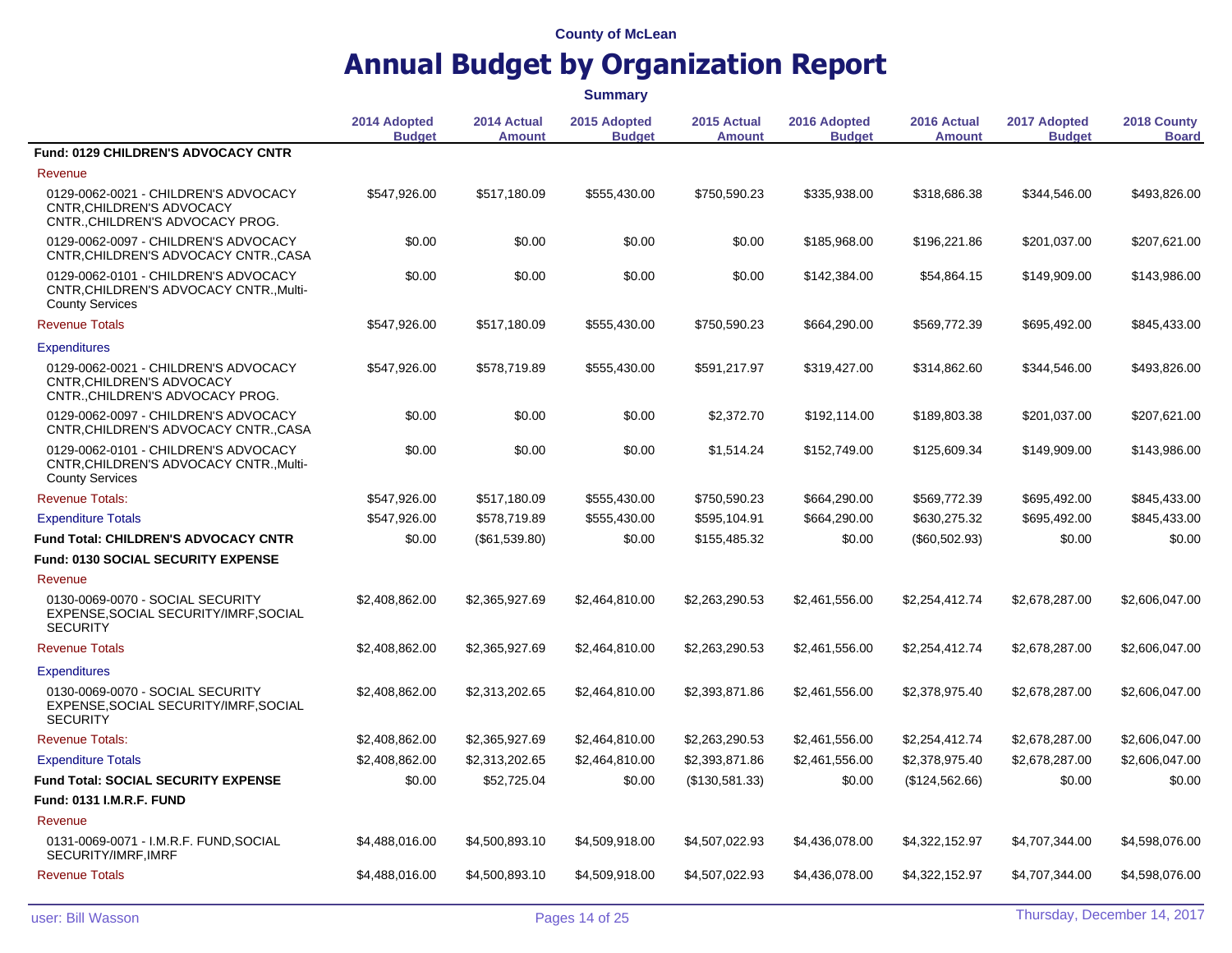|                                                                                                       |                               |                              | <b>Summary</b>                |                              |                               |                              |                               |                             |  |
|-------------------------------------------------------------------------------------------------------|-------------------------------|------------------------------|-------------------------------|------------------------------|-------------------------------|------------------------------|-------------------------------|-----------------------------|--|
|                                                                                                       | 2014 Adopted<br><b>Budget</b> | 2014 Actual<br><b>Amount</b> | 2015 Adopted<br><b>Budget</b> | 2015 Actual<br><b>Amount</b> | 2016 Adopted<br><b>Budget</b> | 2016 Actual<br><b>Amount</b> | 2017 Adopted<br><b>Budget</b> | 2018 County<br><b>Board</b> |  |
| <b>Expenditures</b>                                                                                   |                               |                              |                               |                              |                               |                              |                               |                             |  |
| 0131-0069-0071 - I.M.R.F. FUND, SOCIAL<br>SECURITY/IMRF, IMRF                                         | \$4,488,016.00                | \$4,382,364.14               | \$4,509,918.00                | \$4,263,195.93               | \$4,436,078.00                | \$4,209,008.22               | \$4,707,344.00                | \$4,598,076.00              |  |
| <b>Revenue Totals:</b>                                                                                | \$4,488,016.00                | \$4,500,893.10               | \$4,509,918.00                | \$4,507,022.93               | \$4,436,078.00                | \$4,322,152.97               | \$4,707,344.00                | \$4,598,076.00              |  |
| <b>Expenditure Totals</b>                                                                             | \$4,488,016.00                | \$4.382.364.14               | \$4,509,918.00                | \$4,263,195.93               | \$4,436,078.00                | \$4,209,008.22               | \$4,707,344.00                | \$4,598,076.00              |  |
| Fund Total: I.M.R.F. FUND                                                                             | \$0.00                        | \$118,528.96                 | \$0.00                        | \$243,827.00                 | \$0.00                        | \$113,144.75                 | \$0.00                        | \$0.00                      |  |
| Fund: 0133 CO-OPERATIVE EXTENSION                                                                     |                               |                              |                               |                              |                               |                              |                               |                             |  |
| Revenue                                                                                               |                               |                              |                               |                              |                               |                              |                               |                             |  |
| 0133-0088-0088 - CO-OPERATIVE<br>EXTENSION, CO-OPERATIVE EXTENSION, CO-<br><b>OPERATIVE EXTENSION</b> | \$530,250.00                  | \$531,959.87                 | \$530,250.00                  | \$529,847.11                 | \$535,500.00                  | \$533,937.17                 | \$535,500.00                  | \$503,370.00                |  |
| <b>Revenue Totals</b>                                                                                 | \$530,250.00                  | \$531,959.87                 | \$530,250.00                  | \$529,847.11                 | \$535,500.00                  | \$533,937.17                 | \$535,500.00                  | \$503,370.00                |  |
| <b>Expenditures</b>                                                                                   |                               |                              |                               |                              |                               |                              |                               |                             |  |
| 0133-0088-0088 - CO-OPERATIVE<br>EXTENSION, CO-OPERATIVE EXTENSION, CO-<br><b>OPERATIVE EXTENSION</b> | \$530,250.00                  | \$530,250.00                 | \$530,250.00                  | \$530,250.00                 | \$535,500.00                  | \$517,871.22                 | \$535,500.00                  | \$503,370.00                |  |
| <b>Revenue Totals:</b>                                                                                | \$530.250.00                  | \$531,959.87                 | \$530.250.00                  | \$529,847.11                 | \$535,500.00                  | \$533,937.17                 | \$535,500.00                  | \$503,370.00                |  |
| <b>Expenditure Totals</b>                                                                             | \$530,250.00                  | \$530,250.00                 | \$530,250.00                  | \$530,250.00                 | \$535,500.00                  | \$517,871.22                 | \$535,500.00                  | \$503,370.00                |  |
| <b>Fund Total: CO-OPERATIVE EXTENSION</b>                                                             | \$0.00                        | \$1,709.87                   | \$0.00                        | $(\$402.89)$                 | \$0.00                        | \$16,065.95                  | \$0.00                        | \$0.00                      |  |
| Fund: 0134 HISTORICAL MUSEUM                                                                          |                               |                              |                               |                              |                               |                              |                               |                             |  |
| Revenue                                                                                               |                               |                              |                               |                              |                               |                              |                               |                             |  |
| 0134-0072-0072 - HISTORICAL<br>MUSEUM, HISTORICAL MUSEUM, HISTORICAL<br>MUSEUM MAINT.                 | \$65,200.00                   | \$65,326.69                  | \$65,708.00                   | \$65,682.16                  | \$65,708.00                   | \$65,654.18                  | \$65,708.00                   | \$61,766.00                 |  |
| <b>Revenue Totals</b>                                                                                 | \$65,200.00                   | \$65,326.69                  | \$65,708,00                   | \$65,682.16                  | \$65,708,00                   | \$65,654.18                  | \$65,708,00                   | \$61,766.00                 |  |
| <b>Expenditures</b>                                                                                   |                               |                              |                               |                              |                               |                              |                               |                             |  |
| 0134-0072-0072 - HISTORICAL<br>MUSEUM, HISTORICAL MUSEUM, HISTORICAL<br><b>MUSEUM MAINT.</b>          | \$65,200.00                   | \$65,200.00                  | \$65,708.00                   | \$65,708.00                  | \$65,708.00                   | \$63,830.62                  | \$65,708.00                   | \$61,766.00                 |  |
| <b>Revenue Totals:</b>                                                                                | \$65,200.00                   | \$65,326.69                  | \$65,708.00                   | \$65,682.16                  | \$65,708.00                   | \$65,654.18                  | \$65,708.00                   | \$61,766.00                 |  |
| <b>Expenditure Totals</b>                                                                             | \$65,200.00                   | \$65,200.00                  | \$65,708.00                   | \$65,708.00                  | \$65,708.00                   | \$63,830.62                  | \$65,708.00                   | \$61,766.00                 |  |
| <b>Fund Total: HISTORICAL MUSEUM</b>                                                                  | \$0.00                        | \$126.69                     | \$0.00                        | (\$25.84)                    | \$0.00                        | \$1,823.56                   | \$0.00                        | \$0.00                      |  |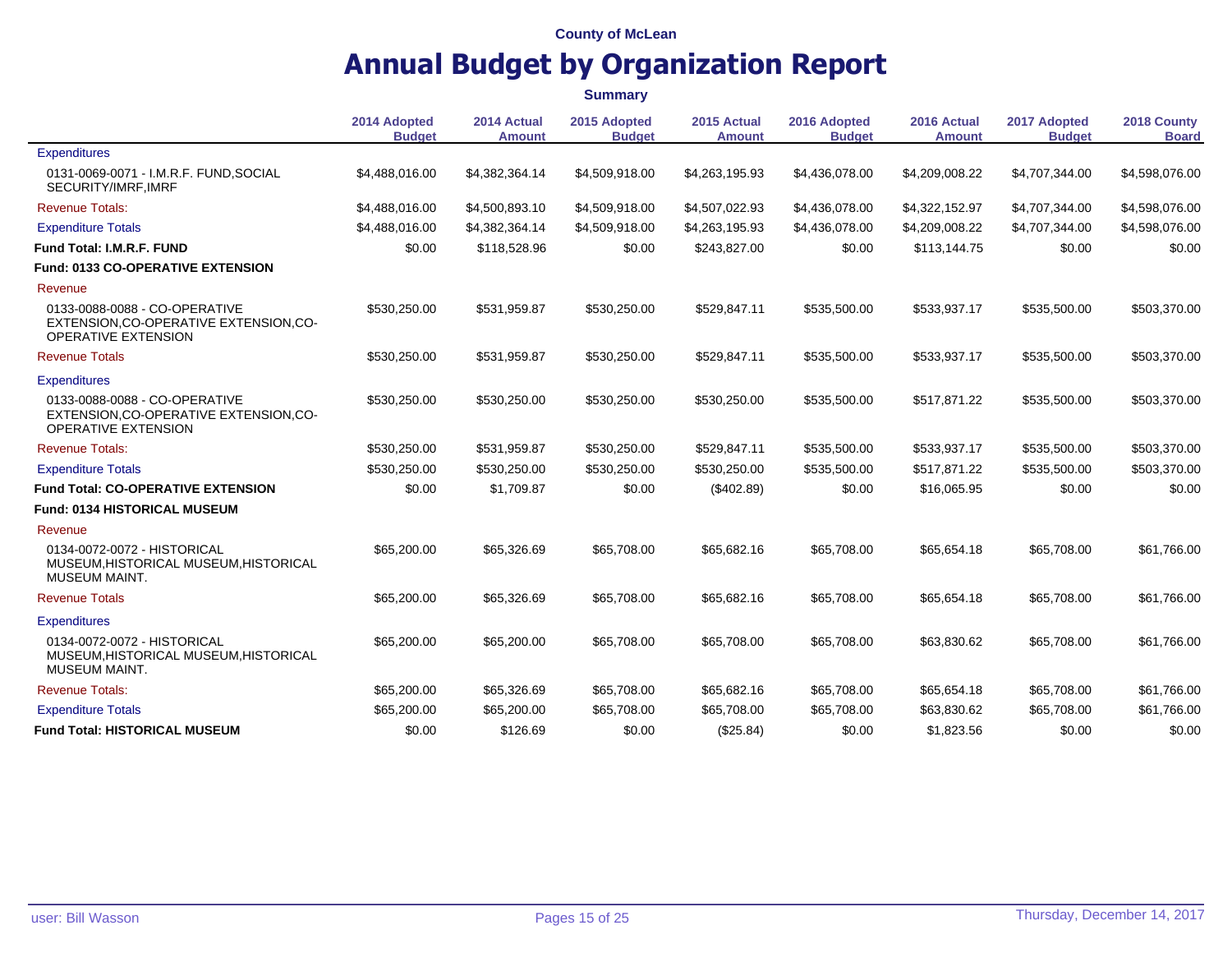|                                                                                                     |                               |                              | <b>Summary</b>                |                              |                               |                              |                               |                             |
|-----------------------------------------------------------------------------------------------------|-------------------------------|------------------------------|-------------------------------|------------------------------|-------------------------------|------------------------------|-------------------------------|-----------------------------|
|                                                                                                     | 2014 Adopted<br><b>Budget</b> | 2014 Actual<br><b>Amount</b> | 2015 Adopted<br><b>Budget</b> | 2015 Actual<br><b>Amount</b> | 2016 Adopted<br><b>Budget</b> | 2016 Actual<br><b>Amount</b> | 2017 Adopted<br><b>Budget</b> | 2018 County<br><b>Board</b> |
| Fund: 0135 TORT JUDGEMENT                                                                           |                               |                              |                               |                              |                               |                              |                               |                             |
| Revenue                                                                                             |                               |                              |                               |                              |                               |                              |                               |                             |
| 0135-0077-0022 - TORT JUDGEMENT, TORT<br>JUDGMENT, JUVENILE DETENTION                               | \$3,500.00                    | \$2,440.38                   | \$3,500.00                    | \$2,159.63                   | \$3,500.00                    | \$3,252.73                   | \$3,500.00                    | \$3,500.00                  |
| 0135-0077-0073 - TORT JUDGEMENT, TORT<br>JUDGMENT, RISK MANAGEMENT/JAIL                             | \$2,793,549.00                | \$2,819,414.17               | \$3,029,966.00                | \$3,039,398.17               | \$3,215,384.00                | \$3,228,774.45               | \$3,276,599.00                | \$3,218,099.00              |
| 0135-0077-0077 - TORT JUDGEMENT.TORT<br>JUDGMENT, RISK MANAGEMENT/INSURANCE                         | \$0.00                        | \$352,414.79                 | \$0.00                        | \$202,850.48                 | \$0.00                        | \$26,575.22                  | \$0.00                        | \$0.00                      |
| 0135-0077-0078 - TORT JUDGEMENT.TORT<br>JUDGMENT, RISK MANAGEMENT/CIVIL                             | \$0.00                        | \$0.00                       | \$0.00                        | \$0.00                       | \$0.00                        | \$0.00                       | \$0.00                        | \$0.00                      |
| <b>Revenue Totals</b>                                                                               | \$2,797,049.00                | \$3,174,269.34               | \$3,033,466.00                | \$3,244,408.28               | \$3,218,884.00                | \$3,258,602.40               | \$3,280,099.00                | \$3,221,599.00              |
| <b>Expenditures</b>                                                                                 |                               |                              |                               |                              |                               |                              |                               |                             |
| 0135-0077-0022 - TORT JUDGEMENT, TORT<br>JUDGMENT, JUVENILE DETENTION                               | \$103,734.00                  | \$95,641.19                  | \$109,062.00                  | \$100,290.67                 | \$113,836.00                  | \$88,869.05                  | \$118,354.00                  | \$121,824.00                |
| 0135-0077-0073 - TORT JUDGEMENT.TORT<br>JUDGMENT, RISK MANAGEMENT/JAIL                              | \$1,046,515.00                | \$1,306,544.77               | \$1,179,659.00                | \$1,198,444.24               | \$1,230,371.00                | \$1,252,852.71               | \$1,217,850.00                | \$1,211,230.00              |
| 0135-0077-0077 - TORT JUDGEMENT, TORT<br>JUDGMENT, RISK MANAGEMENT/INSURANCE                        | \$1,425,821.00                | \$1,654,363.94               | \$1,523,434.00                | \$1,538,062.23               | \$1,643,783.00                | \$1,466,424.67               | \$1,705,231.00                | \$1,623,659.00              |
| 0135-0077-0078 - TORT JUDGEMENT.TORT<br>JUDGMENT, RISK MANAGEMENT/CIVIL                             | \$220,979.00                  | \$208,184.96                 | \$221,311.00                  | \$225,911.82                 | \$230,894.00                  | \$225,185.54                 | \$238,664.00                  | \$264,886.00                |
| <b>Revenue Totals:</b>                                                                              | \$2,797,049.00                | \$3,174,269.34               | \$3,033,466.00                | \$3,244,408.28               | \$3,218,884.00                | \$3,258,602.40               | \$3,280,099.00                | \$3,221,599.00              |
| <b>Expenditure Totals</b>                                                                           | \$2,797,049.00                | \$3,264,734.86               | \$3,033,466.00                | \$3,062,708.96               | \$3,218,884.00                | \$3,033,331.97               | \$3,280,099.00                | \$3,221,599.00              |
| <b>Fund Total: TORT JUDGEMENT</b>                                                                   | \$0.00                        | (\$90,465.52)                | \$0.00                        | \$181,699.32                 | \$0.00                        | \$225,270.43                 | \$0.00                        | \$0.00                      |
| <b>Fund: 0136 VETERANS ASSISTANCE COMM.</b>                                                         |                               |                              |                               |                              |                               |                              |                               |                             |
| Revenue                                                                                             |                               |                              |                               |                              |                               |                              |                               |                             |
| 0136-0065-0074 - VETERANS ASSISTANCE<br>COMM., VETERAN'S ASSISTANCE, VETERAN'S<br><b>ASSISTANCE</b> | \$193,511.00                  | \$169,614.28                 | \$193,360.00                  | \$168,886.87                 | \$197,461.00                  | \$172,393.67                 | \$195,676.00                  | \$192,515.00                |
| <b>Revenue Totals</b>                                                                               | \$193,511.00                  | \$169,614.28                 | \$193,360.00                  | \$168,886.87                 | \$197,461.00                  | \$172,393.67                 | \$195,676.00                  | \$192,515.00                |
| <b>Expenditures</b>                                                                                 |                               |                              |                               |                              |                               |                              |                               |                             |
| 0136-0065-0074 - VETERANS ASSISTANCE<br>COMM., VETERAN'S ASSISTANCE, VETERAN'S<br><b>ASSISTANCE</b> | \$193,511.00                  | \$168,499.22                 | \$193,360.00                  | \$168,300.16                 | \$197,461.00                  | \$173,030.10                 | \$195,676.00                  | \$192,515.00                |
| <b>Revenue Totals:</b>                                                                              | \$193,511.00                  | \$169,614.28                 | \$193,360.00                  | \$168,886.87                 | \$197,461.00                  | \$172,393.67                 | \$195,676.00                  | \$192,515.00                |
| <b>Expenditure Totals</b>                                                                           | \$193,511.00                  | \$168,499.22                 | \$193,360.00                  | \$168,300.16                 | \$197,461.00                  | \$173,030.10                 | \$195,676.00                  | \$192,515.00                |
| <b>Fund Total: VETERANS ASSISTANCE COMM.</b>                                                        | \$0.00                        | \$1,115.06                   | \$0.00                        | \$586.71                     | \$0.00                        | $(\$636.43)$                 | \$0.00                        | \$0.00                      |
| <b>Fund: 0137 RECORDER DOCUMENT STORAGE</b>                                                         |                               |                              |                               |                              |                               |                              |                               |                             |
| Revenue                                                                                             |                               |                              |                               |                              |                               |                              |                               |                             |
| 0137-0005-0008 - RECORDER DOCUMENT<br>STORAGE, COUNTY CLERK, LEGAL RECORDS<br><b>DOCUMENT'N</b>     | \$121,000.00                  | \$94,788.00                  | \$104,341.00                  | \$100,028.00                 | \$103,237.00                  | \$99,160.00                  | \$110,756.00                  | \$110,756.00                |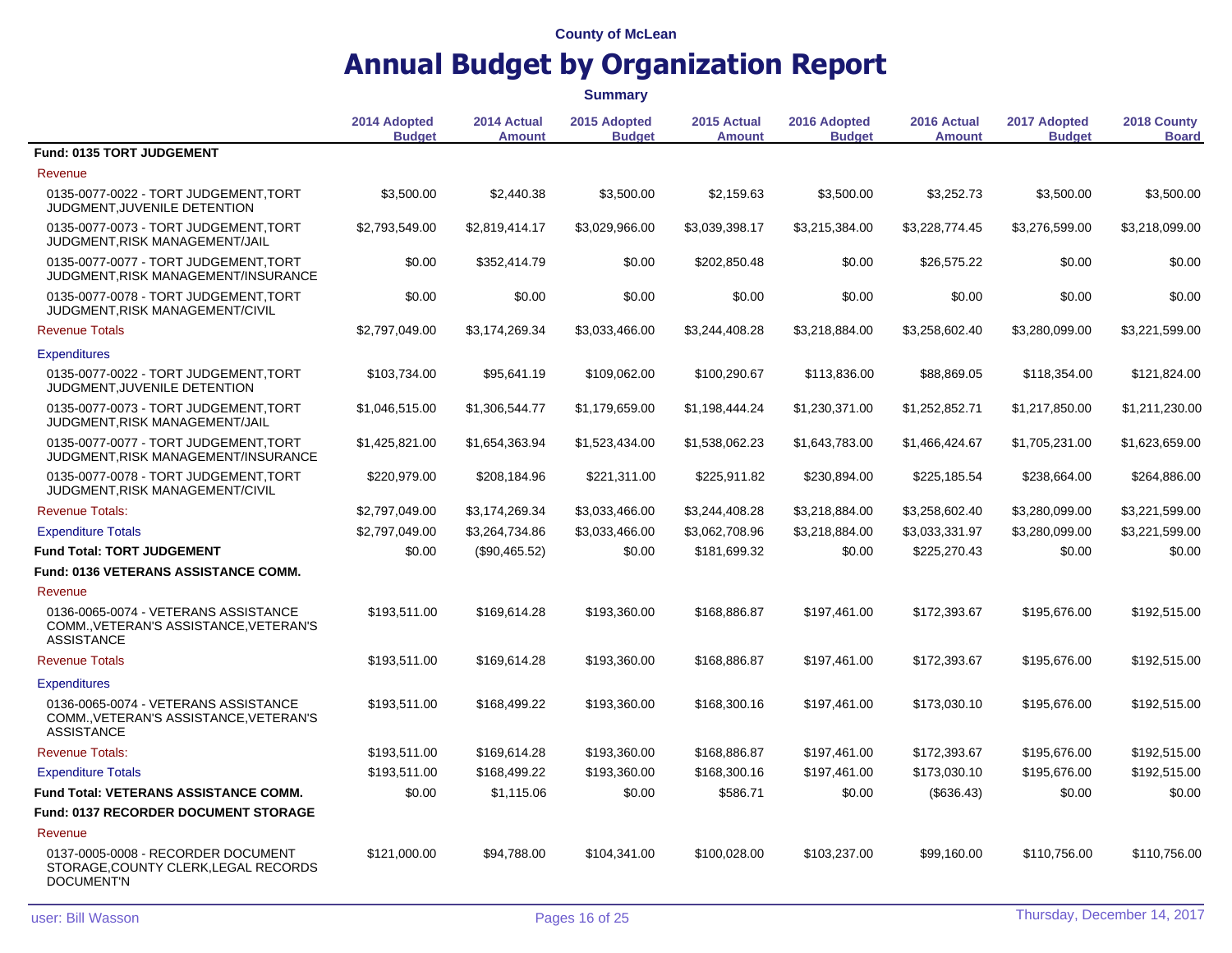# **Annual Budget by Organization Report**

|                                                                                                    | 2014 Adopted<br><b>Budget</b> | 2014 Actual<br><b>Amount</b> | 2015 Adopted<br><b>Budget</b> | 2015 Actual<br><b>Amount</b> | 2016 Adopted<br><b>Budget</b> | 2016 Actual<br><b>Amount</b> | 2017 Adopted<br><b>Budget</b> | 2018 County<br><b>Board</b> |
|----------------------------------------------------------------------------------------------------|-------------------------------|------------------------------|-------------------------------|------------------------------|-------------------------------|------------------------------|-------------------------------|-----------------------------|
| 0137-0006-0008 - RECORDER DOCUMENT<br>STORAGE, COUNTY RECORDER, LEGAL<br><b>RECORDS DOCUMENT'N</b> | \$0.00                        | \$0.00                       | \$0.00                        | \$0.00                       | \$0.00                        | \$0.00                       | \$0.00                        | \$0.00                      |
| <b>Revenue Totals</b>                                                                              | \$121,000.00                  | \$94,788.00                  | \$104,341.00                  | \$100,028.00                 | \$103,237.00                  | \$99,160.00                  | \$110,756.00                  | \$110,756.00                |
| <b>Expenditures</b>                                                                                |                               |                              |                               |                              |                               |                              |                               |                             |
| 0137-0005-0008 - RECORDER DOCUMENT<br>STORAGE, COUNTY CLERK, LEGAL RECORDS<br><b>DOCUMENT'N</b>    | \$121,000.00                  | \$101,794.89                 | \$104,341.00                  | \$62,300.50                  | \$103,237.00                  | \$71,329.90                  | \$110,756.00                  | \$110,756.00                |
| 0137-0006-0008 - RECORDER DOCUMENT<br>STORAGE, COUNTY RECORDER, LEGAL<br><b>RECORDS DOCUMENT'N</b> | \$0.00                        | \$0.00                       | \$0.00                        | \$0.00                       | \$0.00                        | \$0.00                       | \$0.00                        | \$0.00                      |
| <b>Revenue Totals:</b>                                                                             | \$121,000.00                  | \$94.788.00                  | \$104,341.00                  | \$100,028.00                 | \$103,237.00                  | \$99.160.00                  | \$110,756.00                  | \$110,756,00                |
| <b>Expenditure Totals</b>                                                                          | \$121,000.00                  | \$101,794.89                 | \$104,341.00                  | \$62,300.50                  | \$103,237.00                  | \$71,329.90                  | \$110,756.00                  | \$110,756.00                |
| <b>Fund Total: RECORDER DOCUMENT STORAGE</b>                                                       | \$0.00                        | (\$7,006.89)                 | \$0.00                        | \$37,727.50                  | \$0.00                        | \$27,830.10                  | \$0.00                        | \$0.00                      |
| <b>Fund: 0138 CIRCUIT CLK/OPER &amp; ADMIN</b>                                                     |                               |                              |                               |                              |                               |                              |                               |                             |
| Revenue                                                                                            |                               |                              |                               |                              |                               |                              |                               |                             |
| 0138-0015-0011 - CIRCUIT CLK/OPER &<br>ADMIN, CIRCUIT CLERK, ADMINISTRATIVE<br><b>SERVICES</b>     | \$29.800.00                   | \$36,336.09                  | \$35,200.00                   | \$36,267.19                  | \$38,610.00                   | \$36,570.54                  | \$45,456.00                   | \$44,878.00                 |
| <b>Revenue Totals</b>                                                                              | \$29,800.00                   | \$36,336.09                  | \$35,200.00                   | \$36,267.19                  | \$38,610.00                   | \$36,570.54                  | \$45,456.00                   | \$44,878.00                 |
| <b>Expenditures</b>                                                                                |                               |                              |                               |                              |                               |                              |                               |                             |
| 0138-0015-0011 - CIRCUIT CLK/OPER &<br>ADMIN, CIRCUIT CLERK, ADMINISTRATIVE<br><b>SERVICES</b>     | \$29.800.00                   | \$18,196.90                  | \$35,200.00                   | \$18,755.19                  | \$38,610.00                   | \$23,630.01                  | \$45,456.00                   | \$44,878.00                 |
| <b>Revenue Totals:</b>                                                                             | \$29,800.00                   | \$36,336.09                  | \$35,200.00                   | \$36,267.19                  | \$38,610.00                   | \$36,570.54                  | \$45,456.00                   | \$44,878.00                 |
| <b>Expenditure Totals</b>                                                                          | \$29,800.00                   | \$18,196.90                  | \$35,200.00                   | \$18,755.19                  | \$38,610.00                   | \$23,630.01                  | \$45,456.00                   | \$44,878.00                 |
| <b>Fund Total: CIRCUIT CLK/OPER &amp; ADMIN</b>                                                    | \$0.00                        | \$18,139.19                  | \$0.00                        | \$17,512.00                  | \$0.00                        | \$12,940.53                  | \$0.00                        | \$0.00                      |
| Fund: 0140 CIRCUIT CLERK AUTOMATION                                                                |                               |                              |                               |                              |                               |                              |                               |                             |
| Revenue                                                                                            |                               |                              |                               |                              |                               |                              |                               |                             |
| 0140-0015-0014 - CIRCUIT CLERK<br>AUTOMATION, CIRCUIT CLERK, AUTOMATION                            | \$173,720.00                  | \$213,896.35                 | \$450,000.00                  | \$450,580.16                 | \$440,000.00                  | \$475,131.47                 | \$486,000.00                  | \$486,000.00                |
| <b>Revenue Totals</b>                                                                              | \$173,720.00                  | \$213,896.35                 | \$450,000.00                  | \$450,580.16                 | \$440,000.00                  | \$475,131.47                 | \$486,000.00                  | \$486,000.00                |
| <b>Expenditures</b>                                                                                |                               |                              |                               |                              |                               |                              |                               |                             |
| 0140-0015-0014 - CIRCUIT CLERK<br>AUTOMATION, CIRCUIT CLERK, AUTOMATION                            | \$173,720.00                  | \$139,190.04                 | \$450,000.00                  | \$164,247.47                 | \$440,000.00                  | \$136,873.22                 | \$486,000.00                  | \$486,000.00                |
| <b>Revenue Totals:</b>                                                                             | \$173,720.00                  | \$213,896.35                 | \$450,000.00                  | \$450,580.16                 | \$440,000.00                  | \$475,131.47                 | \$486,000.00                  | \$486,000.00                |
| <b>Expenditure Totals</b>                                                                          | \$173,720.00                  | \$139,190.04                 | \$450,000.00                  | \$164,247.47                 | \$440,000.00                  | \$136,873.22                 | \$486,000.00                  | \$486,000.00                |
| <b>Fund Total: CIRCUIT CLERK AUTOMATION</b>                                                        | \$0.00                        | \$74,706.31                  | \$0.00                        | \$286,332.69                 | \$0.00                        | \$338,258.25                 | \$0.00                        | \$0.00                      |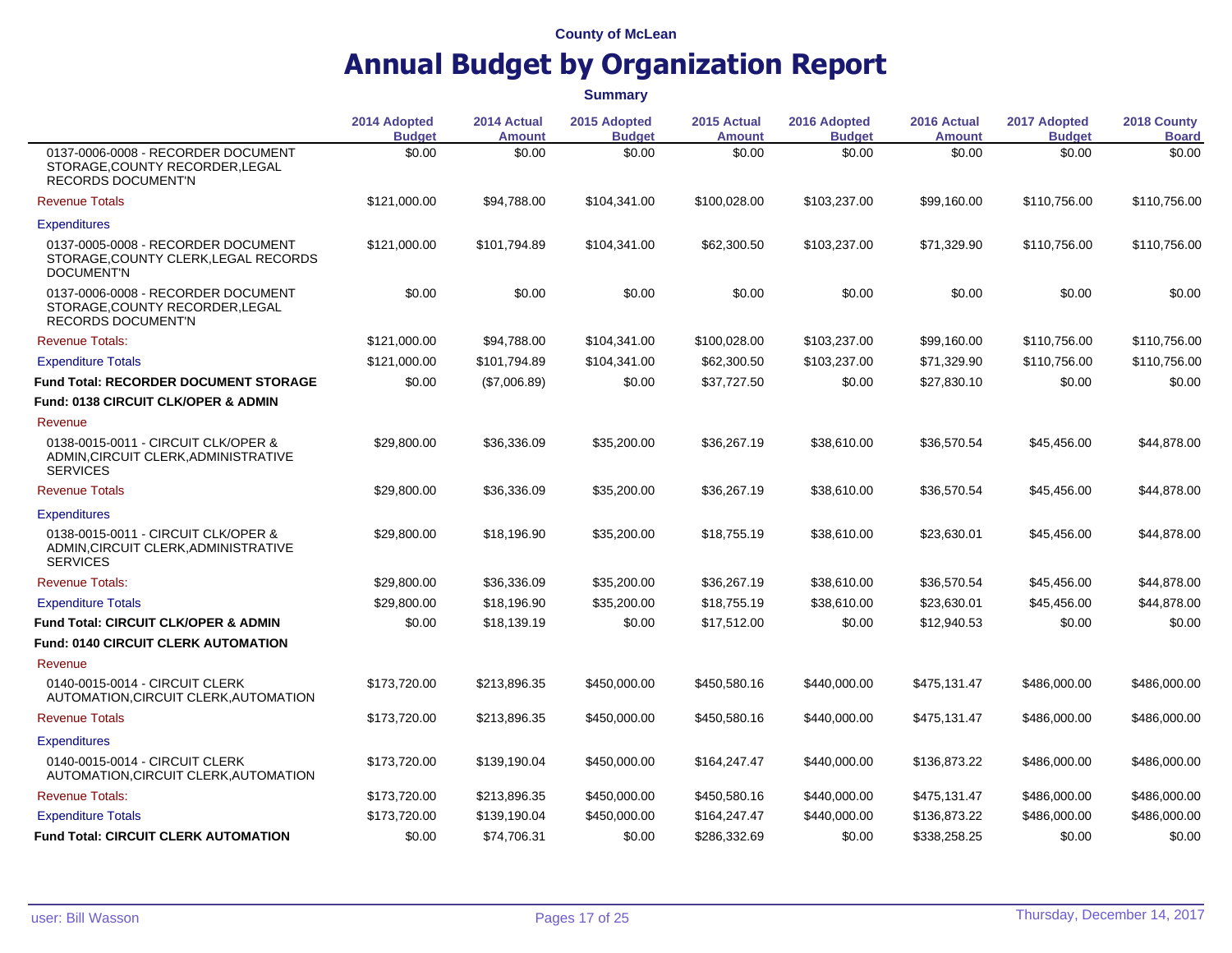|                                                                                              | <b>Summary</b>                |                              |                               |                              |                               |                       |                               |                             |
|----------------------------------------------------------------------------------------------|-------------------------------|------------------------------|-------------------------------|------------------------------|-------------------------------|-----------------------|-------------------------------|-----------------------------|
|                                                                                              | 2014 Adopted<br><b>Budget</b> | 2014 Actual<br><b>Amount</b> | 2015 Adopted<br><b>Budget</b> | 2015 Actual<br><b>Amount</b> | 2016 Adopted<br><b>Budget</b> | 2016 Actual<br>Amount | 2017 Adopted<br><b>Budget</b> | 2018 County<br><b>Board</b> |
| Fund: 0141 COURT SECURITY                                                                    |                               |                              |                               |                              |                               |                       |                               |                             |
| Revenue                                                                                      |                               |                              |                               |                              |                               |                       |                               |                             |
| 0141-0029-0035 - COURT<br>SECURITY, SHERIFF, COURT SECURITY                                  | \$315,745.00                  | \$285,877.82                 | \$315,790.00                  | \$434,254.17                 | \$470,057.00                  | \$279,254.38          | \$472,051.00                  | \$511,455.00                |
| <b>Revenue Totals</b>                                                                        | \$315,745.00                  | \$285,877.82                 | \$315,790.00                  | \$434,254.17                 | \$470,057.00                  | \$279,254.38          | \$472,051.00                  | \$511,455.00                |
| <b>Expenditures</b>                                                                          |                               |                              |                               |                              |                               |                       |                               |                             |
| 0141-0029-0035 - COURT<br>SECURITY, SHERIFF, COURT SECURITY                                  | \$315,745.00                  | \$315,293.79                 | \$315,790.00                  | \$274,916.27                 | \$470,057.00                  | \$440,896.57          | \$472,051.00                  | \$511,455.00                |
| <b>Revenue Totals:</b>                                                                       | \$315,745.00                  | \$285,877.82                 | \$315,790.00                  | \$434,254.17                 | \$470,057.00                  | \$279,254.38          | \$472,051.00                  | \$511,455.00                |
| <b>Expenditure Totals</b>                                                                    | \$315,745.00                  | \$315,293.79                 | \$315,790.00                  | \$274,916.27                 | \$470,057.00                  | \$440,896.57          | \$472,051.00                  | \$511,455.00                |
| <b>Fund Total: COURT SECURITY</b>                                                            | \$0.00                        | (\$29,415.97)                | \$0.00                        | \$159,337.90                 | \$0.00                        | (\$161,642.19)        | \$0.00                        | \$0.00                      |
| <b>Fund: 0142 COURT DOCUMENT STORAGE</b>                                                     |                               |                              |                               |                              |                               |                       |                               |                             |
| Revenue                                                                                      |                               |                              |                               |                              |                               |                       |                               |                             |
| 0142-0015-0011 - COURT DOCUMENT<br>STORAGE, CIRCUIT CLERK, ADMINISTRATIVE<br><b>SERVICES</b> | \$228,084.00                  | \$183,928.63                 | \$400,000.00                  | \$335,599.63                 | \$336,000.00                  | \$351,337.69          | \$350,000.00                  | \$350,000.00                |
| <b>Revenue Totals</b>                                                                        | \$228,084.00                  | \$183,928.63                 | \$400,000.00                  | \$335,599.63                 | \$336,000.00                  | \$351,337.69          | \$350,000.00                  | \$350,000.00                |
| <b>Expenditures</b>                                                                          |                               |                              |                               |                              |                               |                       |                               |                             |
| 0142-0015-0011 - COURT DOCUMENT<br>STORAGE, CIRCUIT CLERK, ADMINISTRATIVE<br><b>SERVICES</b> | \$228,084.00                  | \$171,869.35                 | \$400,000.00                  | \$176,764.24                 | \$336,000.00                  | \$221,029.03          | \$350,000.00                  | \$350,000.00                |
| <b>Revenue Totals:</b>                                                                       | \$228,084.00                  | \$183,928.63                 | \$400,000.00                  | \$335,599.63                 | \$336,000.00                  | \$351,337.69          | \$350,000.00                  | \$350,000.00                |
| <b>Expenditure Totals</b>                                                                    | \$228,084.00                  | \$171,869.35                 | \$400,000.00                  | \$176,764.24                 | \$336,000.00                  | \$221,029.03          | \$350,000.00                  | \$350,000.00                |
| <b>Fund Total: COURT DOCUMENT STORAGE</b>                                                    | \$0.00                        | \$12,059.28                  | \$0.00                        | \$158,835.39                 | \$0.00                        | \$130,308.66          | \$0.00                        | \$0.00                      |
| <b>Fund: 0143 CHILD SUPPORT COLLECTION</b>                                                   |                               |                              |                               |                              |                               |                       |                               |                             |
| Revenue                                                                                      |                               |                              |                               |                              |                               |                       |                               |                             |
| 0143-0015-0013 - CHILD SUPPORT<br>COLLECTION, CIRCUIT CLERK, CIVIL CASES                     | \$92,966.00                   | \$59,977.90                  | \$100,355.00                  | \$58,890.08                  | \$106,738.00                  | \$63,401.99           | \$111,075.00                  | \$104,651.00                |
| <b>Revenue Totals</b>                                                                        | \$92,966.00                   | \$59,977.90                  | \$100,355.00                  | \$58,890.08                  | \$106,738.00                  | \$63,401.99           | \$111,075.00                  | \$104,651.00                |
| <b>Expenditures</b>                                                                          |                               |                              |                               |                              |                               |                       |                               |                             |
| 0143-0015-0013 - CHILD SUPPORT<br>COLLECTION, CIRCUIT CLERK, CIVIL CASES                     | \$92,966.00                   | \$60,941.80                  | \$100,355.00                  | \$95,372.75                  | \$106,738.00                  | \$102,683.93          | \$111,075.00                  | \$104,651.00                |
| <b>Revenue Totals:</b>                                                                       | \$92,966.00                   | \$59,977.90                  | \$100,355.00                  | \$58,890.08                  | \$106,738.00                  | \$63,401.99           | \$111,075.00                  | \$104,651.00                |
| <b>Expenditure Totals</b>                                                                    | \$92,966.00                   | \$60,941.80                  | \$100,355.00                  | \$95,372.75                  | \$106,738.00                  | \$102,683.93          | \$111,075.00                  | \$104,651.00                |
| <b>Fund Total: CHILD SUPPORT COLLECTION</b>                                                  | \$0.00                        | (\$963.90)                   | \$0.00                        | (\$36,482.67)                | \$0.00                        | (\$39,281.94)         | \$0.00                        | \$0.00                      |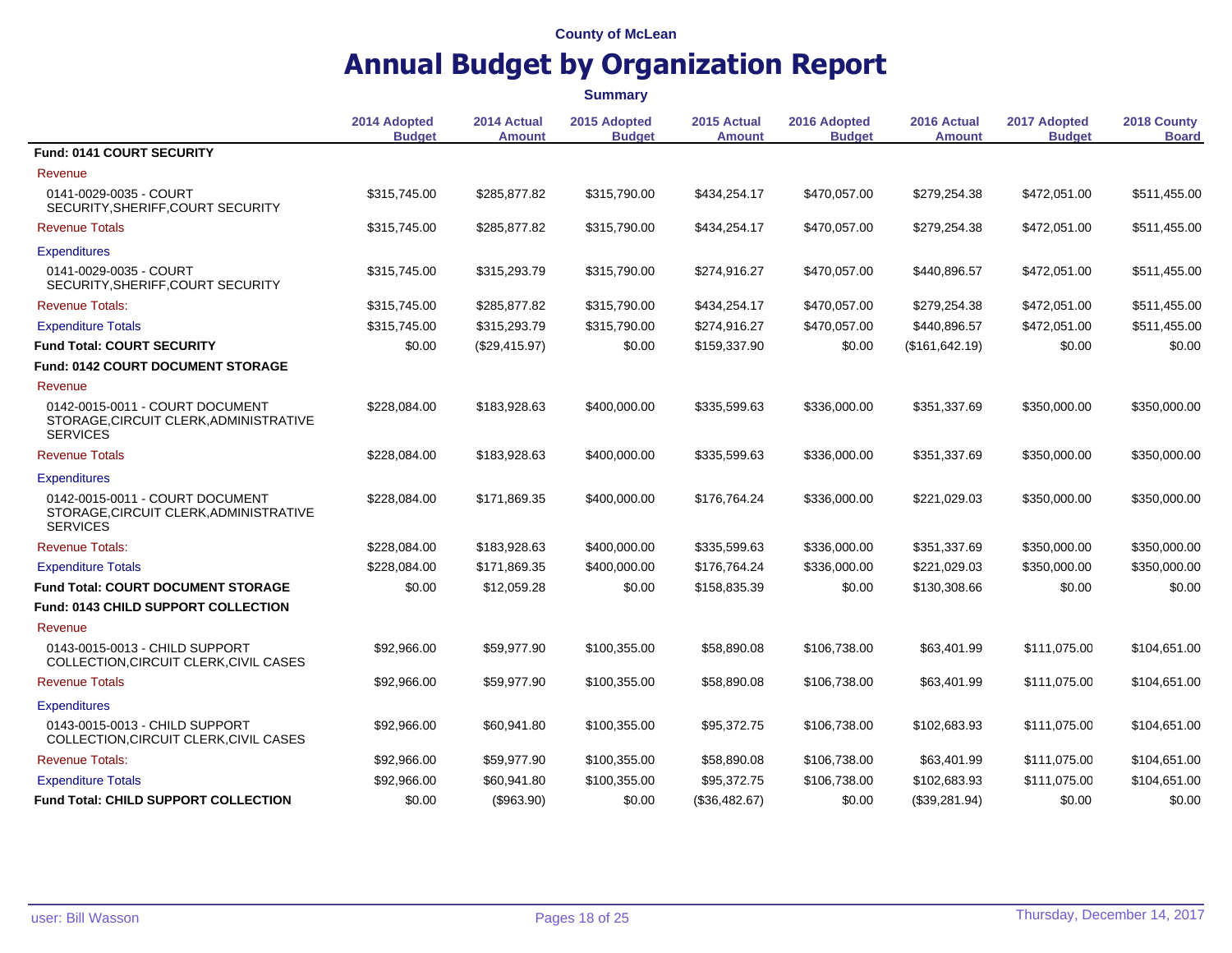|                                                                                               | <b>Summary</b>                |                              |                               |                              |                               |                              |                               |                             |
|-----------------------------------------------------------------------------------------------|-------------------------------|------------------------------|-------------------------------|------------------------------|-------------------------------|------------------------------|-------------------------------|-----------------------------|
|                                                                                               | 2014 Adopted<br><b>Budget</b> | 2014 Actual<br><b>Amount</b> | 2015 Adopted<br><b>Budget</b> | 2015 Actual<br><b>Amount</b> | 2016 Adopted<br><b>Budget</b> | 2016 Actual<br><b>Amount</b> | 2017 Adopted<br><b>Budget</b> | 2018 County<br><b>Board</b> |
| <b>Fund: 0146 ADULT PROBATION SERVICES</b>                                                    |                               |                              |                               |                              |                               |                              |                               |                             |
| Revenue                                                                                       |                               |                              |                               |                              |                               |                              |                               |                             |
| 0146-0022-0025 - ADULT PROBATION<br>SERVICES, COURT SERVICES, PROBATION<br><b>SUPERVISION</b> | \$324,330.00                  | \$266,216.11                 | \$276,455.00                  | \$339,004.36                 | \$290,920.00                  | \$358,798.63                 | \$389,310.00                  | \$350,235.00                |
| <b>Revenue Totals</b>                                                                         | \$324,330.00                  | \$266,216.11                 | \$276,455.00                  | \$339,004.36                 | \$290,920.00                  | \$358,798.63                 | \$389,310.00                  | \$350,235.00                |
| <b>Expenditures</b>                                                                           |                               |                              |                               |                              |                               |                              |                               |                             |
| 0146-0022-0025 - ADULT PROBATION<br>SERVICES, COURT SERVICES, PROBATION<br><b>SUPERVISION</b> | \$324,330.00                  | \$247,771.63                 | \$276,455.00                  | \$242,478.54                 | \$290,920.00                  | \$258,699.78                 | \$389,310.00                  | \$350,235.00                |
| <b>Revenue Totals:</b>                                                                        | \$324,330.00                  | \$266,216.11                 | \$276,455.00                  | \$339,004.36                 | \$290,920.00                  | \$358,798.63                 | \$389,310.00                  | \$350,235.00                |
| <b>Expenditure Totals</b>                                                                     | \$324,330.00                  | \$247,771.63                 | \$276,455.00                  | \$242,478.54                 | \$290,920.00                  | \$258,699.78                 | \$389,310.00                  | \$350,235.00                |
| <b>Fund Total: ADULT PROBATION SERVICES</b>                                                   | \$0.00                        | \$18,444.48                  | \$0.00                        | \$96,525.82                  | \$0.00                        | \$100,098.85                 | \$0.00                        | \$0.00                      |
| <b>Fund: 0147 EVERGREEN LAKE LEASE</b>                                                        |                               |                              |                               |                              |                               |                              |                               |                             |
| Revenue                                                                                       |                               |                              |                               |                              |                               |                              |                               |                             |
| 0147-0040-0044 - EVERGREEN LAKE<br>LEASE, PARKS &<br>RECREATION, CONSERVATION                 | \$12,311.00                   | \$3,000.00                   | \$12,120.00                   | \$0.00                       | \$9,100.00                    | \$0.00                       | \$12,090.00                   | \$18,059.00                 |
| <b>Revenue Totals</b>                                                                         | \$12,311.00                   | \$3,000.00                   | \$12,120.00                   | \$0.00                       | \$9,100.00                    | \$0.00                       | \$12,090.00                   | \$18,059.00                 |
| <b>Expenditures</b>                                                                           |                               |                              |                               |                              |                               |                              |                               |                             |
| 0147-0040-0044 - EVERGREEN LAKE<br>LEASE, PARKS &<br>RECREATION, CONSERVATION                 | \$12,311.00                   | \$7,815.40                   | \$12,120.00                   | \$1,631.50                   | \$9,100.00                    | \$3,375.25                   | \$12,090.00                   | \$18,059.00                 |
| <b>Revenue Totals:</b>                                                                        | \$12,311.00                   | \$3,000.00                   | \$12,120.00                   | \$0.00                       | \$9,100.00                    | \$0.00                       | \$12,090.00                   | \$18,059.00                 |
| <b>Expenditure Totals</b>                                                                     | \$12,311.00                   | \$7,815.40                   | \$12,120.00                   | \$1,631.50                   | \$9,100.00                    | \$3,375.25                   | \$12,090.00                   | \$18,059.00                 |
| <b>Fund Total: EVERGREEN LAKE LEASE</b>                                                       | \$0.00                        | (\$4,815.40)                 | \$0.00                        | (\$1,631.50)                 | \$0.00                        | (\$3,375.25)                 | \$0.00                        | \$0.00                      |
| Fund: 0156 IDPA IV-D PROJECT                                                                  |                               |                              |                               |                              |                               |                              |                               |                             |
| Revenue                                                                                       |                               |                              |                               |                              |                               |                              |                               |                             |
| 0156-0015-0013 - IDPA IV-D PROJECT, CIRCUIT<br>CLERK, CIVIL CASES                             | \$21,633.00                   | \$25,659.00                  | \$21,633.00                   | \$9,687.00                   | \$21,633.00                   | \$28,245.00                  | \$21,633.00                   | \$21,633.00                 |
| 0156-0016-0018 - IDPA IV-D PROJECT, CIRCUIT<br><b>COURT, CHILD SUPPORT</b>                    | \$33,400.00                   | \$24,750.00                  | \$8,250.00                    | \$8,250.00                   | \$0.00                        | \$0.00                       | \$0.00                        | \$0.00                      |
| 0156-0020-0079 - IDPA IV-D PROJECT, STATE'S<br>ATTORNEY, CHILD SUPPORT                        | \$257,794.00                  | \$256,379.63                 | \$255,167.00                  | \$124,529.05                 | \$282,012.00                  | \$292,646.04                 | \$297,304.00                  | \$298,845.00                |
| <b>Revenue Totals</b>                                                                         | \$312,827.00                  | \$306,788.63                 | \$285.050.00                  | \$142,466.05                 | \$303,645.00                  | \$320,891.04                 | \$318,937.00                  | \$320,478.00                |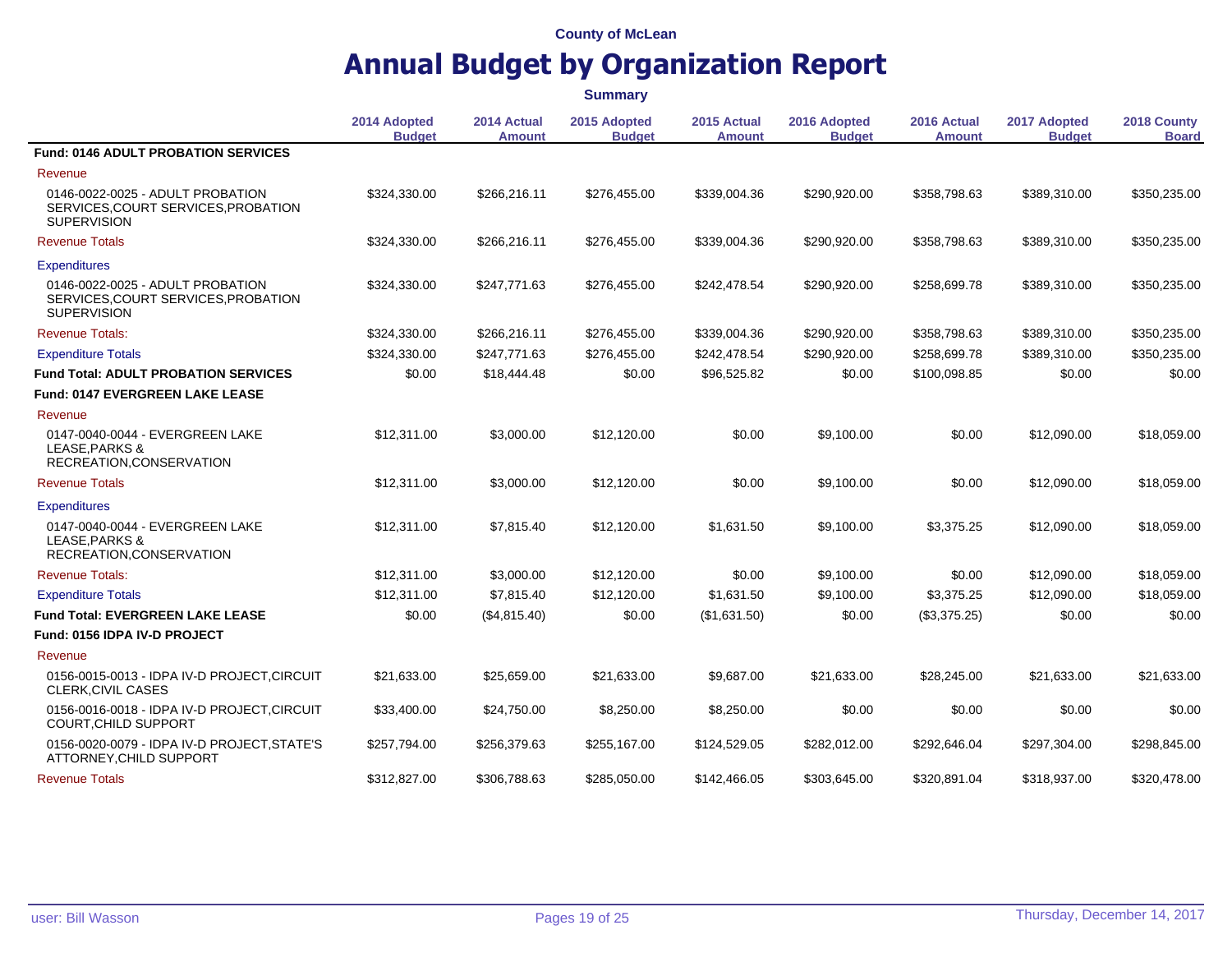|                                                                                           | <b>Summary</b>                |                              |                               |                              |                               |                              |                               |                             |
|-------------------------------------------------------------------------------------------|-------------------------------|------------------------------|-------------------------------|------------------------------|-------------------------------|------------------------------|-------------------------------|-----------------------------|
|                                                                                           | 2014 Adopted<br><b>Budget</b> | 2014 Actual<br><b>Amount</b> | 2015 Adopted<br><b>Budget</b> | 2015 Actual<br><b>Amount</b> | 2016 Adopted<br><b>Budget</b> | 2016 Actual<br><b>Amount</b> | 2017 Adopted<br><b>Budget</b> | 2018 County<br><b>Board</b> |
| <b>Expenditures</b>                                                                       |                               |                              |                               |                              |                               |                              |                               |                             |
| 0156-0015-0013 - IDPA IV-D PROJECT, CIRCUIT<br><b>CLERK, CIVIL CASES</b>                  | \$21,633.00                   | \$31,813.01                  | \$15,390.00                   | \$14,194.46                  | \$21,633.00                   | \$10,910.81                  | \$11.263.00                   | \$15,085.00                 |
| 0156-0016-0018 - IDPA IV-D PROJECT, CIRCUIT<br>COURT, CHILD SUPPORT                       | \$33,400.00                   | \$24,750.00                  | \$8,250.00                    | \$8,250.00                   | \$0.00                        | \$0.00                       | \$0.00                        | \$0.00                      |
| 0156-0020-0079 - IDPA IV-D PROJECT, STATE'S<br>ATTORNEY, CHILD SUPPORT                    | \$257,794.00                  | \$250,581.02                 | \$261,410.00                  | \$271,041.62                 | \$282,012.00                  | \$259,368.39                 | \$307,674.00                  | \$305,393.00                |
| <b>Revenue Totals:</b>                                                                    | \$312,827.00                  | \$306,788.63                 | \$285,050.00                  | \$142,466.05                 | \$303,645.00                  | \$320,891.04                 | \$318,937.00                  | \$320,478.00                |
| <b>Expenditure Totals</b>                                                                 | \$312,827.00                  | \$307,144.03                 | \$285,050.00                  | \$293,486.08                 | \$303,645.00                  | \$270,279.20                 | \$318,937.00                  | \$320,478.00                |
| <b>Fund Total: IDPA IV-D PROJECT</b>                                                      | \$0.00                        | (\$355.40)                   | \$0.00                        | (\$151,020.03)               | \$0.00                        | \$50,611.84                  | \$0.00                        | \$0.00                      |
| <b>Fund: 0159 WASTE MANAGEMENT FUND</b>                                                   |                               |                              |                               |                              |                               |                              |                               |                             |
| Revenue                                                                                   |                               |                              |                               |                              |                               |                              |                               |                             |
| 0159-0001-0059 - WASTE MANAGEMENT<br>FUND, COUNTY BOARD, SOLID WASTE<br><b>MANAGEMENT</b> | \$160,000.00                  | \$141,156.36                 | \$160,000.00                  | \$140,139.49                 | \$157,200.00                  | \$132,089.44                 | \$157,200.00                  | \$157,200.00                |
| <b>Revenue Totals</b>                                                                     | \$160,000.00                  | \$141,156.36                 | \$160,000.00                  | \$140,139.49                 | \$157,200.00                  | \$132,089.44                 | \$157,200.00                  | \$157,200.00                |
| <b>Expenditures</b>                                                                       |                               |                              |                               |                              |                               |                              |                               |                             |
| 0159-0001-0059 - WASTE MANAGEMENT<br>FUND, COUNTY BOARD, SOLID WASTE<br><b>MANAGEMENT</b> | \$160,000.00                  | \$156,628.00                 | \$160,000.00                  | \$156,950.60                 | \$157,200.00                  | \$139,306.60                 | \$157,200.00                  | \$157,200.00                |
| <b>Revenue Totals:</b>                                                                    | \$160,000.00                  | \$141,156.36                 | \$160,000.00                  | \$140,139.49                 | \$157,200.00                  | \$132,089.44                 | \$157,200.00                  | \$157,200.00                |
| <b>Expenditure Totals</b>                                                                 | \$160,000.00                  | \$156,628,00                 | \$160,000.00                  | \$156,950.60                 | \$157,200.00                  | \$139,306.60                 | \$157,200.00                  | \$157,200.00                |
| <b>Fund Total: WASTE MANAGEMENT FUND</b>                                                  | \$0.00                        | (\$15,471.64)                | \$0.00                        | (\$16,811.11)                | \$0.00                        | (\$7,217.16)                 | \$0.00                        | \$0.00                      |
| Fund: 0161 PBC LEASE                                                                      |                               |                              |                               |                              |                               |                              |                               |                             |
| Revenue                                                                                   |                               |                              |                               |                              |                               |                              |                               |                             |
| 0161-0045-0050 - PBC LEASE LAW & JUSTICE<br>BUILDING, LAW & JUSTICE BUILDING              | \$1,685,000.00                | \$1,689,901.49               | \$1,370,000.00                | \$1,368,882.53               | \$2,817,050.00                | \$1,811,521.07               | \$2,878,968.00                | \$2,939,756.00              |
| 0161-0115-0115 - PBC LEASE, GOVERNMENT<br><b>BUILDING, GOVERNMENT CENTER</b>              | \$429,176.00                  | \$430,362.47                 | \$429,176.00                  | \$428,746.50                 | \$429,176.00                  | \$427,985.79                 | \$428,737.00                  | \$429,239.00                |
| <b>Revenue Totals</b>                                                                     | \$2,114,176.00                | \$2,120,263.96               | \$1,799,176.00                | \$1,797,629.03               | \$3,246,226.00                | \$2,239,506.86               | \$3,307,705.00                | \$3,368,995.00              |
| <b>Expenditures</b>                                                                       |                               |                              |                               |                              |                               |                              |                               |                             |
| 0161-0045-0050 - PBC LEASE, LAW & JUSTICE<br>BUILDING, LAW & JUSTICE BUILDING             | \$1,685,000.00                | \$1,685,000.00               | \$1,370,000.00                | \$1,370,000.00               | \$2,817,050.00                | \$4,978,734.43               | \$2,878,968.00                | \$2,939,756.00              |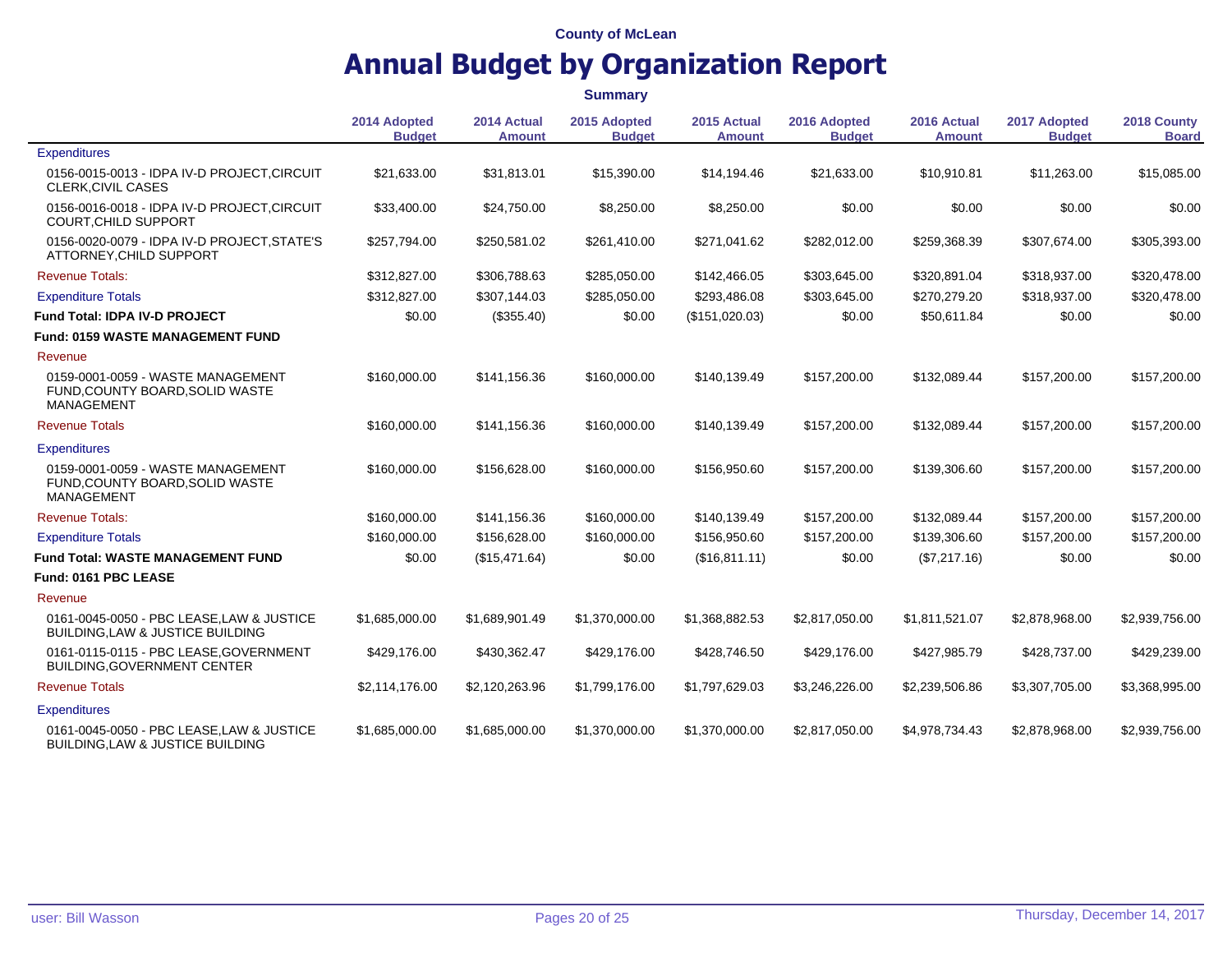|                                                                                      | 2014 Adopted<br><b>Budget</b> | 2014 Actual<br><b>Amount</b> | 2015 Adopted<br><b>Budget</b> | 2015 Actual<br><b>Amount</b> | 2016 Adopted<br><b>Budget</b> | 2016 Actual<br><b>Amount</b> | 2017 Adopted<br><b>Budget</b> | 2018 County<br><b>Board</b> |
|--------------------------------------------------------------------------------------|-------------------------------|------------------------------|-------------------------------|------------------------------|-------------------------------|------------------------------|-------------------------------|-----------------------------|
| 0161-0115-0115 - PBC LEASE, GOVERNMENT<br><b>BUILDING, GOVERNMENT CENTER</b>         | \$429,176.00                  | \$429,176.00                 | \$429,176.00                  | \$429,176.00                 | \$429,176.00                  | \$429,176.00                 | \$428,737.00                  | \$429,239.00                |
| <b>Revenue Totals:</b>                                                               | \$2,114,176.00                | \$2,120,263.96               | \$1,799,176.00                | \$1,797,629.03               | \$3,246,226.00                | \$2,239,506.86               | \$3,307,705.00                | \$3,368,995.00              |
| <b>Expenditure Totals</b>                                                            | \$2,114,176.00                | \$2,114,176.00               | \$1,799,176.00                | \$1,799,176.00               | \$3,246,226.00                | \$5,407,910.43               | \$3,307,705.00                | \$3,368,995.00              |
| <b>Fund Total: PBC LEASE</b>                                                         | \$0.00                        | \$6,087.96                   | \$0.00                        | (\$1,546.97)                 | \$0.00                        | (\$3,168,403.57)             | \$0.00                        | \$0.00                      |
| <b>Fund: 0162 PBC RENT/O &amp; M</b>                                                 |                               |                              |                               |                              |                               |                              |                               |                             |
| Revenue                                                                              |                               |                              |                               |                              |                               |                              |                               |                             |
| 0162-0041-0049 - PBC RENT/O & M.FACILITIES<br>MANAGEMENT, COURTHOUSE                 | \$168,696.00                  | \$169,088.51                 | \$156,776.00                  | \$156,805.75                 | \$137,616.00                  | \$137,305.00                 | \$131,794.00                  | \$151,921.00                |
| 0162-0045-0050 - PBC RENT/O & M.LAW &<br>JUSTICE BUILDING,LAW & JUSTICE BUILDING     | \$1,830,640.00                | \$1,836,132.28               | \$2,130,640.00                | \$2,609,759.59               | \$3,375,013.00                | \$1,779,669.25               | \$2,031,132.00                | \$1,976,066.00              |
| 0162-0115-0115 - PBC RENT/O &<br>M, GOVERNMENT BUILDING, GOVERNMENT<br><b>CENTER</b> | \$374,209.00                  | \$375,202.08                 | \$382,657.00                  | \$382,253.49                 | \$335,895.00                  | \$334,678.75                 | \$332,654.00                  | \$391,329.00                |
| <b>Revenue Totals</b>                                                                | \$2,373,545.00                | \$2,380,422.87               | \$2,670,073.00                | \$3,148,818.83               | \$3,848,524.00                | \$2,251,653.00               | \$2,495,580.00                | \$2,519,316.00              |
| <b>Expenditures</b>                                                                  |                               |                              |                               |                              |                               |                              |                               |                             |
| 0162-0041-0049 - PBC RENT/O & M.FACILITIES<br>MANAGEMENT.COURTHOUSE                  | \$168,696.00                  | \$168,696.00                 | \$156,776.00                  | \$167,976.00                 | \$137,616.00                  | \$137,616.00                 | \$131,794.00                  | \$151,921.00                |
| 0162-0045-0050 - PBC RENT/O & M.LAW &<br>JUSTICE BUILDING, LAW & JUSTICE BUILDING    | \$1,830,640.00                | \$1,830,640.00               | \$2,130,640.00                | \$2,150,438.00               | \$3,375,013.00                | \$1,778,142.00               | \$2,031,132.00                | \$1,976,066.00              |
| 0162-0115-0115 - PBC RENT/O &<br>M, GOVERNMENT BUILDING, GOVERNMENT<br><b>CENTER</b> | \$374,209.00                  | \$374,209.00                 | \$382,657.00                  | \$382,587.00                 | \$335,895.00                  | \$335,895.00                 | \$332,654.00                  | \$391,329.00                |
| <b>Revenue Totals:</b>                                                               | \$2,373,545.00                | \$2,380,422.87               | \$2,670,073.00                | \$3,148,818.83               | \$3,848,524.00                | \$2,251,653.00               | \$2,495,580.00                | \$2,519,316.00              |
| <b>Expenditure Totals</b>                                                            | \$2,373,545.00                | \$2,373,545.00               | \$2,670,073.00                | \$2,701,001.00               | \$3,848,524.00                | \$2,251,653.00               | \$2,495,580.00                | \$2,519,316.00              |
| <b>Fund Total: PBC RENT/O &amp; M</b>                                                | \$0.00                        | \$6,877.87                   | \$0.00                        | \$447,817.83                 | \$0.00                        | \$0.00                       | \$0.00                        | \$0.00                      |
| <b>Fund: 0164 CO CLERK DOC STORAGE</b>                                               |                               |                              |                               |                              |                               |                              |                               |                             |
| Revenue                                                                              |                               |                              |                               |                              |                               |                              |                               |                             |
| 0164-0005-0007 - CO CLERK DOC<br>STORAGE, COUNTY CLERK, RECORDS                      | \$22,907.00                   | \$21,549.00                  | \$22,300.00                   | \$23,861.00                  | \$23,000.00                   | \$22,342.00                  | \$23,000.00                   | \$27,000.00                 |
| <b>Revenue Totals</b>                                                                | \$22,907.00                   | \$21,549.00                  | \$22,300.00                   | \$23,861.00                  | \$23,000.00                   | \$22,342.00                  | \$23,000.00                   | \$27,000.00                 |
| <b>Expenditures</b>                                                                  |                               |                              |                               |                              |                               |                              |                               |                             |
| 0164-0005-0007 - CO CLERK DOC<br>STORAGE, COUNTY CLERK, RECORDS                      | \$22,907.00                   | \$26,134.37                  | \$22,300.00                   | \$25,653.52                  | \$23,000.00                   | \$26,783.37                  | \$23,000.00                   | \$27,000.00                 |
| <b>Revenue Totals:</b>                                                               | \$22,907.00                   | \$21,549.00                  | \$22,300.00                   | \$23,861.00                  | \$23,000.00                   | \$22,342.00                  | \$23,000.00                   | \$27,000.00                 |
| <b>Expenditure Totals</b>                                                            | \$22,907.00                   | \$26,134.37                  | \$22,300.00                   | \$25,653.52                  | \$23,000.00                   | \$26,783.37                  | \$23,000.00                   | \$27,000.00                 |
| <b>Fund Total: CO CLERK DOC STORAGE</b>                                              | \$0.00                        | (\$4,585.37)                 | \$0.00                        | (\$1,792.52)                 | \$0.00                        | (\$4,441.37)                 | \$0.00                        | \$0.00                      |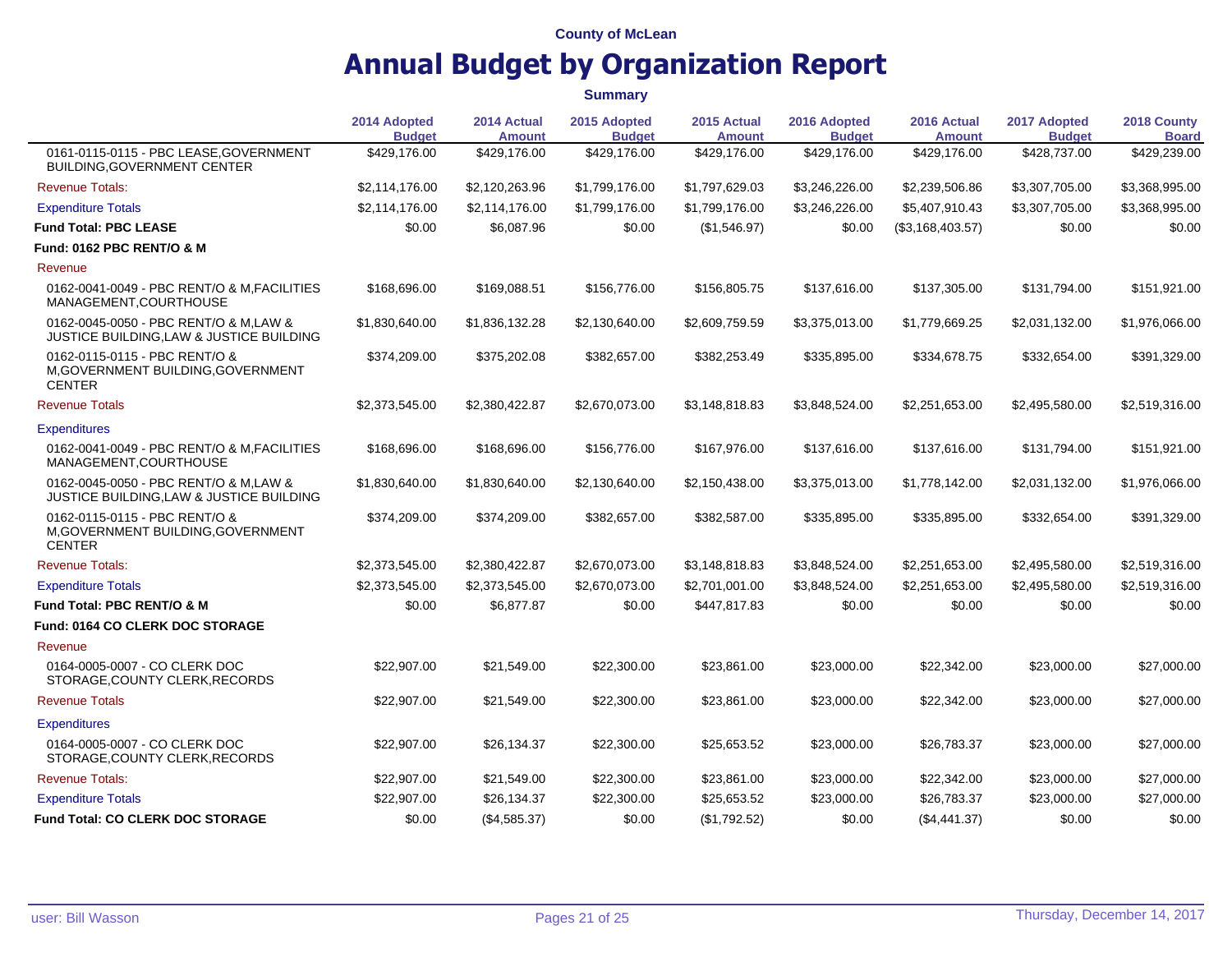|                                                                                                   |                               |                              | <b>Summary</b>                |                       |                               |                              |                               |                             |
|---------------------------------------------------------------------------------------------------|-------------------------------|------------------------------|-------------------------------|-----------------------|-------------------------------|------------------------------|-------------------------------|-----------------------------|
|                                                                                                   | 2014 Adopted<br><b>Budget</b> | 2014 Actual<br><b>Amount</b> | 2015 Adopted<br><b>Budget</b> | 2015 Actual<br>Amount | 2016 Adopted<br><b>Budget</b> | 2016 Actual<br><b>Amount</b> | 2017 Adopted<br><b>Budget</b> | 2018 County<br><b>Board</b> |
| Fund: 0167 GIS FEES                                                                               |                               |                              |                               |                       |                               |                              |                               |                             |
| Revenue                                                                                           |                               |                              |                               |                       |                               |                              |                               |                             |
| 0167-0005-0008 - GIS FEES ,COUNTY<br>CLERK, LEGAL RECORDS DOCUMENT'N                              | \$227,000.00                  | \$156,104.12                 | \$227,000.00                  | \$172,464.00          | \$0.00                        | \$171,070.00                 | \$169,000.00                  | \$229,000.00                |
| 0167-0006-0008 - GIS FEES, COUNTY<br>RECORDER, LEGAL RECORDS DOCUMENT'N                           | \$0.00                        | \$0.00                       | \$0.00                        | \$0.00                | \$0.00                        | \$0.00                       | \$0.00                        | \$0.00                      |
| <b>Revenue Totals</b>                                                                             | \$227,000.00                  | \$156,104.12                 | \$227,000.00                  | \$172,464.00          | \$0.00                        | \$171,070.00                 | \$169,000.00                  | \$229,000.00                |
| <b>Expenditures</b>                                                                               |                               |                              |                               |                       |                               |                              |                               |                             |
| 0167-0005-0008 - GIS FEES ,COUNTY<br>CLERK, LEGAL RECORDS DOCUMENT'N                              | \$227,000.00                  | \$151,431.82                 | \$227,000.00                  | \$146,234.07          | \$0.00                        | \$94,439.00                  | \$169,000.00                  | \$229,000.00                |
| 0167-0006-0008 - GIS FEES, COUNTY<br>RECORDER, LEGAL RECORDS DOCUMENT'N                           | \$0.00                        | \$0.00                       | \$0.00                        | \$0.00                | \$0.00                        | \$0.00                       | \$0.00                        | \$0.00                      |
| 0167-0099-0099 - GIS FEES, NON-<br>DEPARTMENTAL, NON-DEPARTMENTAL                                 | \$0.00                        | \$0.00                       | \$0.00                        | \$0.00                | \$0.00                        | \$0.00                       | \$0.00                        | \$0.00                      |
| <b>Revenue Totals:</b>                                                                            | \$227,000.00                  | \$156,104.12                 | \$227,000.00                  | \$172,464.00          | \$0.00                        | \$171,070.00                 | \$169,000.00                  | \$229,000.00                |
| <b>Expenditure Totals</b>                                                                         | \$227,000.00                  | \$151,431.82                 | \$227,000.00                  | \$146,234.07          | \$0.00                        | \$94,439.00                  | \$169,000.00                  | \$229,000.00                |
| <b>Fund Total: GIS FEES</b>                                                                       | \$0.00                        | \$4,672.30                   | \$0.00                        | \$26,229.93           | \$0.00                        | \$76,631.00                  | \$0.00                        | \$0.00                      |
| Fund: 0168 COLLECTOR AUTOMATION FUND                                                              |                               |                              |                               |                       |                               |                              |                               |                             |
| Revenue                                                                                           |                               |                              |                               |                       |                               |                              |                               |                             |
| 0168-0004-0004 - COLLECTOR AUTOMATION<br>FUND, COUNTY TREASURER, FINANCIAL<br><b>MANAGEMENT</b>   | \$17,000.00                   | \$14,020.00                  | \$17,000.00                   | \$12,790.00           | \$17,000.00                   | \$14.155.00                  | \$13,000.00                   | \$13,000.00                 |
| <b>Revenue Totals</b>                                                                             | \$17,000.00                   | \$14,020.00                  | \$17,000.00                   | \$12,790.00           | \$17,000.00                   | \$14,155.00                  | \$13,000.00                   | \$13,000.00                 |
| <b>Expenditures</b>                                                                               |                               |                              |                               |                       |                               |                              |                               |                             |
| 0168-0004-0004 - COLLECTOR AUTOMATION<br>FUND, COUNTY TREASURER, FINANCIAL<br><b>MANAGEMENT</b>   | \$17,000.00                   | \$15,793.00                  | \$17,000.00                   | \$12,814.00           | \$17,000.00                   | \$16,317.80                  | \$13,000.00                   | \$13,000.00                 |
| <b>Revenue Totals:</b>                                                                            | \$17,000.00                   | \$14,020.00                  | \$17,000.00                   | \$12,790.00           | \$17,000.00                   | \$14,155.00                  | \$13,000.00                   | \$13,000.00                 |
| <b>Expenditure Totals</b>                                                                         | \$17,000.00                   | \$15,793.00                  | \$17,000.00                   | \$12,814.00           | \$17,000.00                   | \$16,317.80                  | \$13,000.00                   | \$13,000.00                 |
| <b>Fund Total: COLLECTOR AUTOMATION FUND</b>                                                      | \$0.00                        | (\$1,773.00)                 | \$0.00                        | (\$24.00)             | \$0.00                        | (\$2,162.80)                 | \$0.00                        | \$0.00                      |
| Fund: 0170 NEUTRAL SITE CUSTODY EXCH                                                              |                               |                              |                               |                       |                               |                              |                               |                             |
| Revenue                                                                                           |                               |                              |                               |                       |                               |                              |                               |                             |
| 0170-0016-0106 - NEUTRAL SITE CUSTODY<br>EXCH, CIRCUIT COURT, NEUTRAL SITE<br><b>CUSTODY EXCH</b> | \$53,900.00                   | \$43.864.00                  | \$52,000.00                   | \$41,330.00           | \$42,500.00                   | \$41,845.00                  | \$42,500.00                   | \$34,000.00                 |
| <b>Revenue Totals</b>                                                                             | \$53,900.00                   | \$43,864.00                  | \$52,000.00                   | \$41,330.00           | \$42,500.00                   | \$41.845.00                  | \$42,500.00                   | \$34,000.00                 |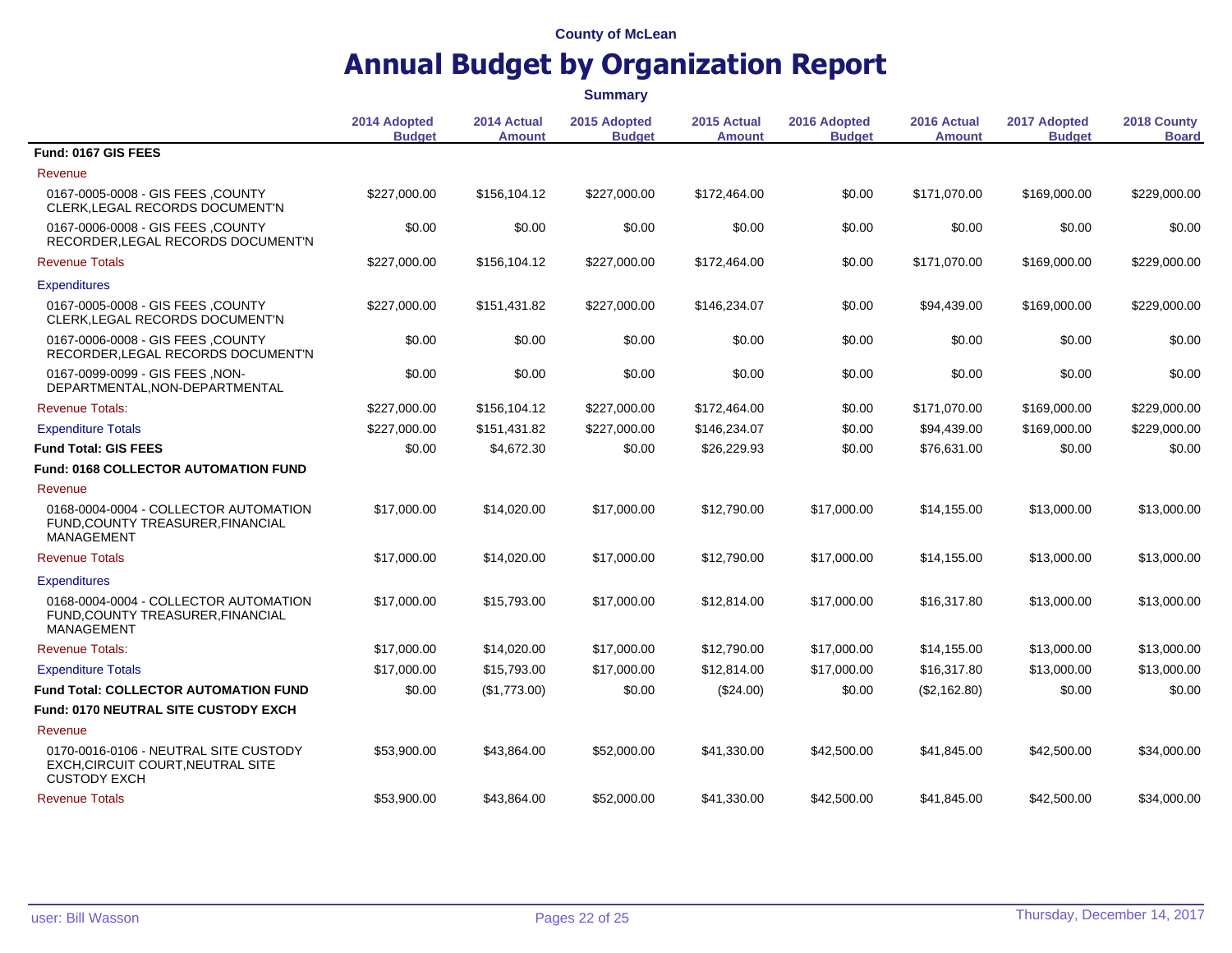|                                                                                                   | <b>Summary</b>                |                              |                               |                              |                               |                              |                               |                             |
|---------------------------------------------------------------------------------------------------|-------------------------------|------------------------------|-------------------------------|------------------------------|-------------------------------|------------------------------|-------------------------------|-----------------------------|
|                                                                                                   | 2014 Adopted<br><b>Budget</b> | 2014 Actual<br><b>Amount</b> | 2015 Adopted<br><b>Budget</b> | 2015 Actual<br><b>Amount</b> | 2016 Adopted<br><b>Budget</b> | 2016 Actual<br><b>Amount</b> | 2017 Adopted<br><b>Budget</b> | 2018 County<br><b>Board</b> |
| <b>Expenditures</b>                                                                               |                               |                              |                               |                              |                               |                              |                               |                             |
| 0170-0016-0106 - NEUTRAL SITE CUSTODY<br>EXCH, CIRCUIT COURT, NEUTRAL SITE<br><b>CUSTODY EXCH</b> | \$53,900.00                   | \$50,004.00                  | \$52,000.00                   | \$43,063.00                  | \$42,500.00                   | \$41,845.00                  | \$42,500.00                   | \$34,000.00                 |
| <b>Revenue Totals:</b>                                                                            | \$53,900.00                   | \$43,864.00                  | \$52,000.00                   | \$41,330.00                  | \$42,500.00                   | \$41,845.00                  | \$42,500.00                   | \$34,000.00                 |
| <b>Expenditure Totals</b>                                                                         | \$53,900.00                   | \$50,004.00                  | \$52,000.00                   | \$43.063.00                  | \$42,500.00                   | \$41.845.00                  | \$42,500.00                   | \$34,000.00                 |
| Fund Total: NEUTRAL SITE CUSTODY EXCH                                                             | \$0.00                        | (\$6,140.00)                 | \$0.00                        | (\$1,733.00)                 | \$0.00                        | \$0.00                       | \$0.00                        | \$0.00                      |
| <b>Fund: 0171 CHILDREN'S WAITING ROOM</b>                                                         |                               |                              |                               |                              |                               |                              |                               |                             |
| Revenue                                                                                           |                               |                              |                               |                              |                               |                              |                               |                             |
| 0171-0016-0105 - CHILDREN'S WAITING<br>ROOM, CIRCUIT COURT, CHILDREN'S WAITING<br><b>ROOM</b>     | \$31,693.00                   | \$27,415.00                  | \$32,000.00                   | \$25,798.00                  | \$26,500.00                   | \$26,095.00                  | \$26,500.00                   | \$26,500.00                 |
| <b>Revenue Totals</b>                                                                             | \$31,693.00                   | \$27,415.00                  | \$32,000.00                   | \$25,798.00                  | \$26,500.00                   | \$26,095.00                  | \$26,500.00                   | \$26,500.00                 |
| <b>Expenditures</b>                                                                               |                               |                              |                               |                              |                               |                              |                               |                             |
| 0171-0016-0105 - CHILDREN'S WAITING<br>ROOM, CIRCUIT COURT, CHILDREN'S WAITING<br><b>ROOM</b>     | \$31,693.00                   | \$33,000.00                  | \$32,000.00                   | \$33,000.00                  | \$26,500.00                   | \$26,500.00                  | \$26,500.00                   | \$26,500.00                 |
| <b>Revenue Totals:</b>                                                                            | \$31.693.00                   | \$27,415.00                  | \$32,000.00                   | \$25,798.00                  | \$26,500.00                   | \$26,095.00                  | \$26,500.00                   | \$26,500.00                 |
| <b>Expenditure Totals</b>                                                                         | \$31.693.00                   | \$33,000.00                  | \$32,000.00                   | \$33,000.00                  | \$26,500.00                   | \$26,500.00                  | \$26,500.00                   | \$26,500.00                 |
| <b>Fund Total: CHILDREN'S WAITING ROOM</b>                                                        | \$0.00                        | (\$5,585.00)                 | \$0.00                        | (\$7,202.00)                 | \$0.00                        | $(\$405.00)$                 | \$0.00                        | \$0.00                      |
| <b>Fund: 0360 FAIRVIEW BUILDING</b>                                                               |                               |                              |                               |                              |                               |                              |                               |                             |
| Revenue                                                                                           |                               |                              |                               |                              |                               |                              |                               |                             |
| 0360-0041-0051 - FAIRVIEW<br><b>BUILDING.FACILITIES</b><br>MANAGEMENT, FAIRVIEW BUILDING MAINT.   | \$23,443.00                   | \$23,554.02                  | \$4,994.00                    | \$4,994.00                   | \$9.700.00                    | \$62.772.66                  | \$9,700.00                    | \$0.00                      |
| <b>Revenue Totals</b>                                                                             | \$23,443.00                   | \$23,554.02                  | \$4,994.00                    | \$4,994.00                   | \$9,700.00                    | \$62,772.66                  | \$9,700.00                    | \$0.00                      |
| <b>Expenditures</b>                                                                               |                               |                              |                               |                              |                               |                              |                               |                             |
| 0360-0041-0051 - FAIRVIEW<br><b>BUILDING, FACILITIES</b><br>MANAGEMENT, FAIRVIEW BUILDING MAINT.  | \$23,443.00                   | \$35,542.28                  | \$4,994.00                    | \$41,610.01                  | \$9,700.00                    | \$14,168.39                  | \$9,700.00                    | \$0.00                      |
| <b>Revenue Totals:</b>                                                                            | \$23,443.00                   | \$23,554.02                  | \$4,994.00                    | \$4,994.00                   | \$9,700.00                    | \$62.772.66                  | \$9,700.00                    | \$0.00                      |
| <b>Expenditure Totals</b>                                                                         | \$23,443.00                   | \$35,542.28                  | \$4,994.00                    | \$41,610.01                  | \$9.700.00                    | \$14,168.39                  | \$9,700.00                    | \$0.00                      |
| <b>Fund Total: FAIRVIEW BUILDING</b>                                                              | \$0.00                        | (\$11,988.26)                | \$0.00                        | (\$36,616.01)                | \$0.00                        | \$48,604.27                  | \$0.00                        | \$0.00                      |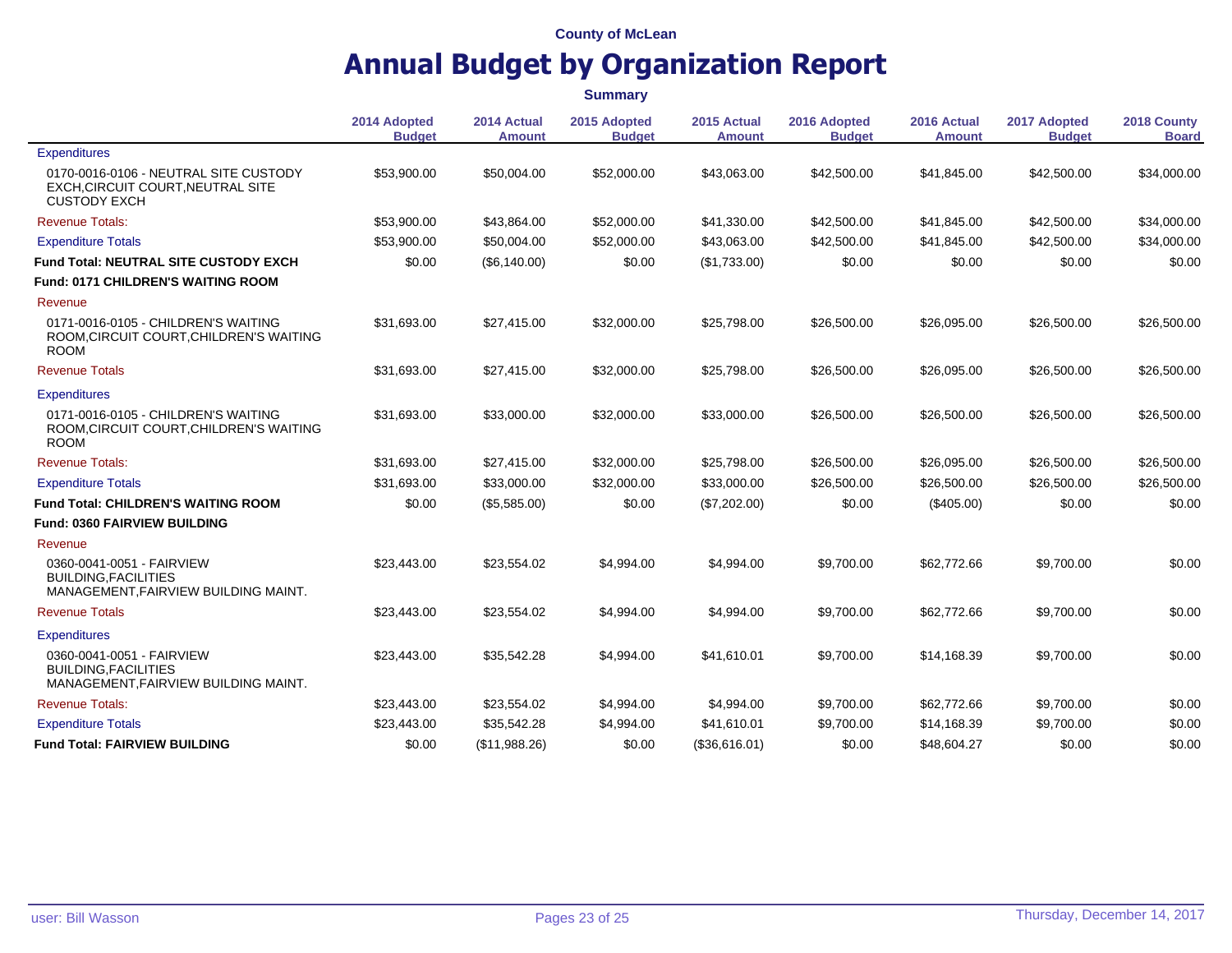|                                                                                                       |                               |                              | <b>Summary</b>                |                       |                               |                              |                               |                             |
|-------------------------------------------------------------------------------------------------------|-------------------------------|------------------------------|-------------------------------|-----------------------|-------------------------------|------------------------------|-------------------------------|-----------------------------|
|                                                                                                       | 2014 Adopted<br><b>Budget</b> | 2014 Actual<br><b>Amount</b> | 2015 Adopted<br><b>Budget</b> | 2015 Actual<br>Amount | 2016 Adopted<br><b>Budget</b> | 2016 Actual<br><b>Amount</b> | 2017 Adopted<br><b>Budget</b> | 2018 County<br><b>Board</b> |
| <b>Fund: 0401 NURSING HOME</b>                                                                        |                               |                              |                               |                       |                               |                              |                               |                             |
| Revenue                                                                                               |                               |                              |                               |                       |                               |                              |                               |                             |
| 0401-0090-0080 - NURSING HOME, NURSING<br>HOME, NURSING SERVICES                                      | \$0.00                        | \$0.00                       | \$0.00                        | \$0.00                | \$0.00                        | \$0.00                       | \$0.00                        | \$0.00                      |
| 0401-0090-0083 - NURSING HOME, NURSING<br>HOME, DIETARY                                               | \$0.00                        | \$0.00                       | \$0.00                        | \$0.00                | \$0.00                        | \$0.00                       | \$0.00                        | \$0.00                      |
| 0401-0090-0086 - NURSING HOME.NURSING<br>HOME, PLANT OPERATIONS/MAINT.                                | \$0.00                        | \$2,344.84                   | \$0.00                        | \$683.02              | \$0.00                        | \$3,053.17                   | \$0.00                        | \$0.00                      |
| 0401-0090-0087 - NURSING HOME, NURSING<br>HOME, GENERAL ADMINISTRATION                                | \$8,110,699.00                | \$8,504,997.31               | \$9,778,272.00                | \$8,511,754.26        | \$9,777,565.00                | \$7,581,200.48               | \$9,846,837.00                | \$8,987,285.00              |
| <b>Revenue Totals</b>                                                                                 | \$8,110,699.00                | \$8,507,342.15               | \$9,778,272.00                | \$8,512,437.28        | \$9,777,565.00                | \$7,584,253.65               | \$9,846,837.00                | \$8,987,285.00              |
| <b>Expenditures</b>                                                                                   |                               |                              |                               |                       |                               |                              |                               |                             |
| 0401-0090-0080 - NURSING HOME, NURSING<br>HOME, NURSING SERVICES                                      | \$3,944,378.00                | \$4,239,155.53               | \$4,881,835.00                | \$4,749,079.10        | \$5,337,175.00                | \$4,506,671.93               | \$5,434,956.00                | \$4,625,159.00              |
| 0401-0090-0081 - NURSING HOME, NURSING<br>HOME, SOCIAL SERVICES                                       | \$151,337.00                  | \$155,006.87                 | \$152,010.00                  | \$157,999.58          | \$175,292.00                  | \$224,976.99                 | \$181,854.00                  | \$145,016.00                |
| 0401-0090-0082 - NURSING HOME, NURSING<br>HOME, ACTIVITIES                                            | \$159,790.00                  | \$162,168.05                 | \$160,560.00                  | \$161,176.88          | \$159,893.00                  | \$172,363.06                 | \$165,631.00                  | \$173,307.00                |
| 0401-0090-0083 - NURSING HOME, NURSING<br>HOME, DIETARY                                               | \$1,061,498.00                | \$1,148,993.01               | \$1,074,390.00                | \$1,192,133.93        | \$1,184,233.00                | \$1,181,201.07               | \$1,208,662.00                | \$1,211,240.00              |
| 0401-0090-0084 - NURSING HOME, NURSING<br>HOME, LAUNDRY                                               | \$50,352.00                   | \$56,298.36                  | \$44,085.00                   | \$25,247.56           | \$31,000.00                   | \$17,563.51                  | \$36,000.00                   | \$36,000.00                 |
| 0401-0090-0085 - NURSING HOME, NURSING<br>HOME, DOMESTIC SERVICES                                     | \$647,642.00                  | \$644,460.03                 | \$630,417.00                  | \$585,135.41          | \$621,012.00                  | \$620,874.22                 | \$624,361.00                  | \$626,883.00                |
| 0401-0090-0086 - NURSING HOME, NURSING<br>HOME.PLANT OPERATIONS/MAINT.                                | \$746,999.00                  | \$650,991.37                 | \$1,176,988.00                | \$542,288.36          | \$708,409.00                  | \$615,974.02                 | \$692,529.00                  | \$721,431.00                |
| 0401-0090-0087 - NURSING HOME, NURSING<br>HOME, GENERAL ADMINISTRATION                                | \$1,348,703.00                | \$1,789,436.79               | \$1,657,987.00                | \$2,125,920.31        | \$1,560,551.00                | \$1,270,298.66               | \$1,502,844.00                | \$1,448,249.00              |
| <b>Revenue Totals:</b>                                                                                | \$8,110,699.00                | \$8,507,342.15               | \$9,778,272.00                | \$8,512,437.28        | \$9,777,565.00                | \$7,584,253.65               | \$9,846,837.00                | \$8,987,285.00              |
| <b>Expenditure Totals</b>                                                                             | \$8,110,699.00                | \$8,846,510.01               | \$9,778,272.00                | \$9,538,981.13        | \$9,777,565.00                | \$8,609,923.46               | \$9,846,837.00                | \$8,987,285.00              |
| <b>Fund Total: NURSING HOME</b>                                                                       | \$0.00                        | (\$339,167.86)               | \$0.00                        | (\$1,026,543.85)      | \$0.00                        | (\$1,025,669.81)             | \$0.00                        | \$0.00                      |
| Fund: 0452 METRO COMMUNICATIONS CTR                                                                   |                               |                              |                               |                       |                               |                              |                               |                             |
| Revenue                                                                                               |                               |                              |                               |                       |                               |                              |                               |                             |
| 0452-0030-0090 - METRO COMMUNICATIONS<br>CTR, METRO COMMUNICATION CTR., METRO<br><b>COMMUNICATION</b> | \$2,768,685.00                | \$2,772,755.80               | \$3,819,414.00                | \$3,768,621.12        | \$2,854,970.00                | \$2,860,097.91               | \$2,921,636.00                | \$2,946,419.00              |
| <b>Revenue Totals</b>                                                                                 | \$2.768.685.00                | \$2,772,755.80               | \$3.819.414.00                | \$3.768.621.12        | \$2,854,970.00                | \$2.860.097.91               | \$2.921.636.00                | \$2.946.419.00              |